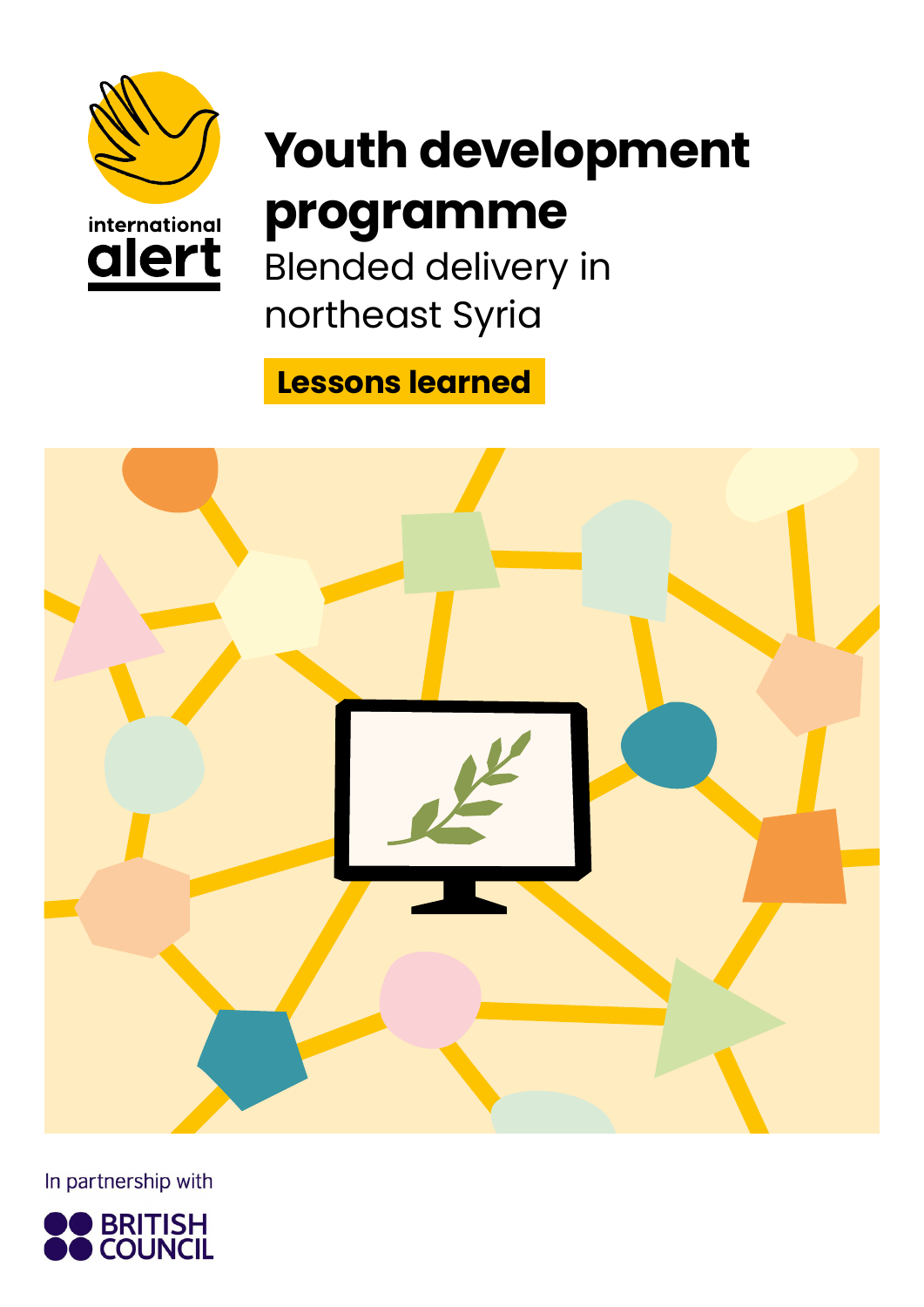### **About International Alert**

International Alert works with people directly affected by conflict to build lasting peace.

We focus on solving the root causes of conflict with people from across divides. From the grassroots to policy level, we bring people together to build sustainable peace.

#### **www.international-alert.org**

#### © International Alert 2022

All rights reserved. No part of this publication may be reproduced, stored in a retrieval system or transmitted in any form or by any means, electronic, mechanical, photocopying, recording or otherwise, without full attribution.

Cover illustration: Victoria Ford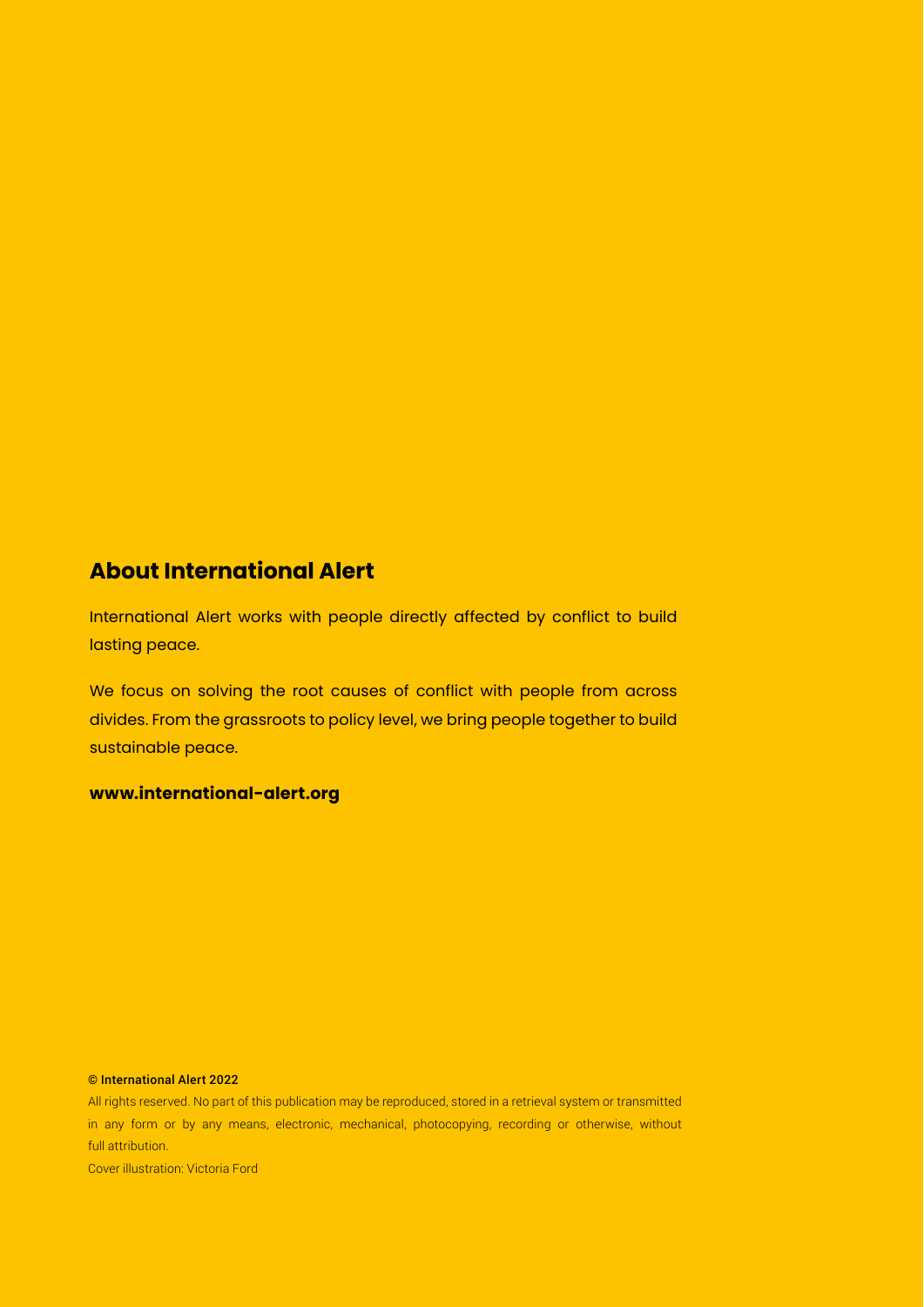

# **Youth development programme**

Blended delivery in northeast Syria

**Lessons learned**

Prepared by International Alert for the British Council

**April 2022**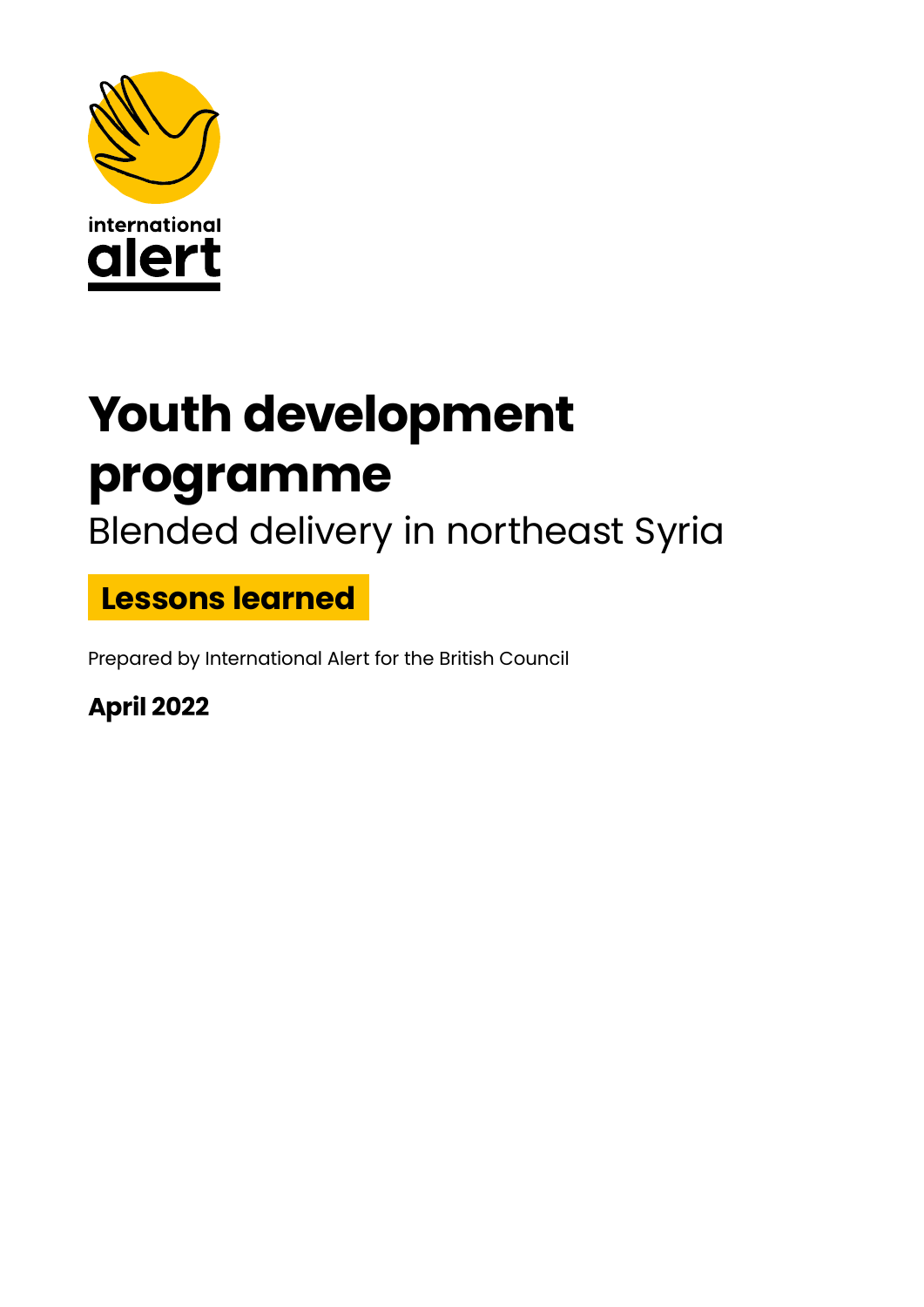## **Acknowledgements**

This paper was written by Manoela Baltar and Carine Bou Samra Lebbos. The authors would like to thank the consultants based in Syria, the key informants and the project team, facilitators, participants, and reviewers who kindly agreed to take part and support the research. The production of this paper was supported by the British Council.

This research is an evaluation of a British Council pilot project implemented in Raqqah and Qamishli between April and December 2021. The opinions expressed herein do not necessarily state or reflect those of the British Council. Funding for this work was provided by the British Council.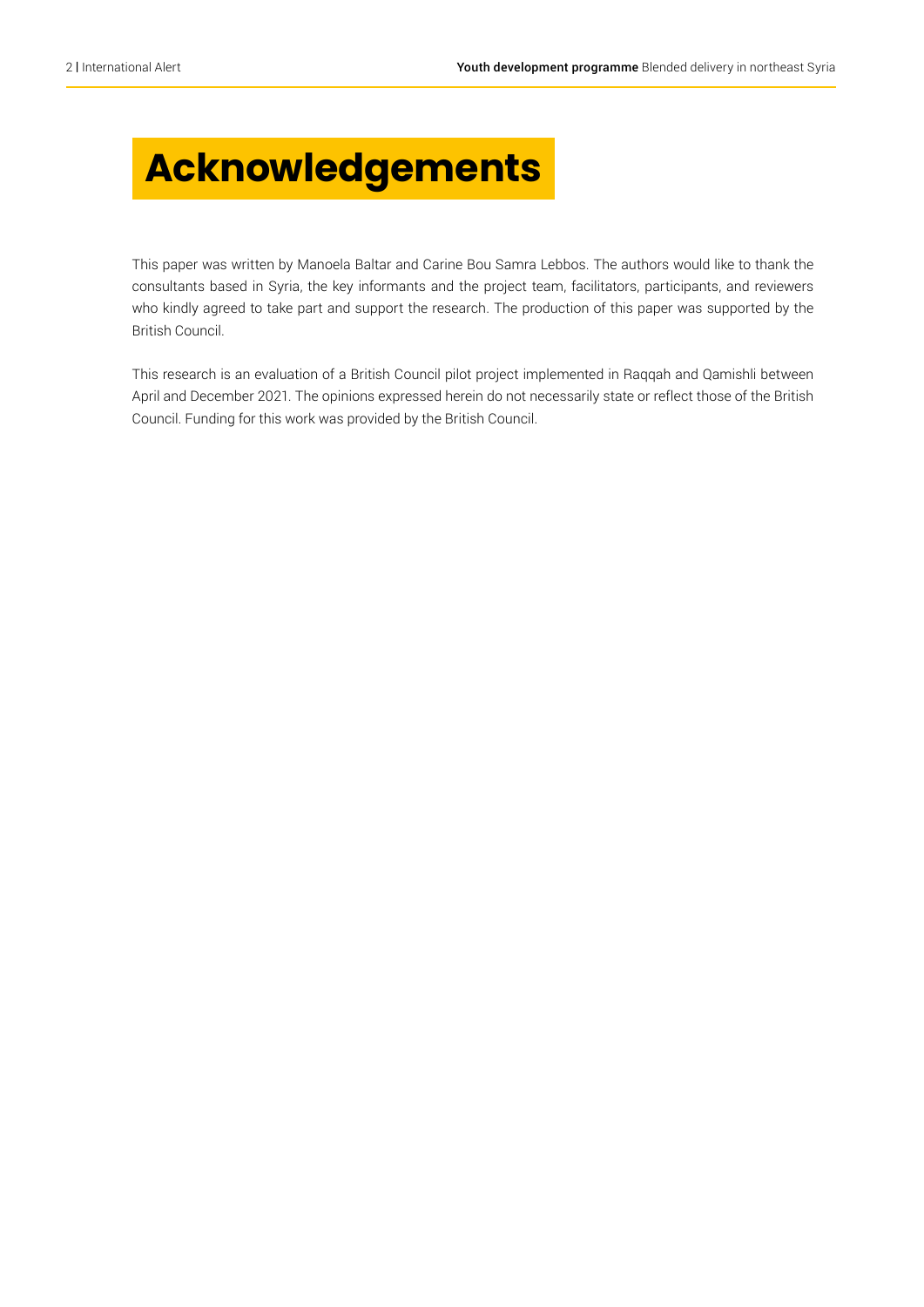## **Contents**

| 1. Executive summary                            | 5  |
|-------------------------------------------------|----|
| 2. Introduction                                 | 7  |
| 3. NES context and conflict analysis            | 10 |
| 4. Programme implementation                     | 15 |
| 5. The effectiveness of the blended methodology | 21 |
| 6. Lessons learned in NES programming           | 25 |
| 7. Government-controlled areas (GCA)            | 26 |
| 8. Final conclusions and recommendations        | 28 |
| <b>Annex1</b>                                   | 30 |
| <b>Annex 2</b>                                  | 39 |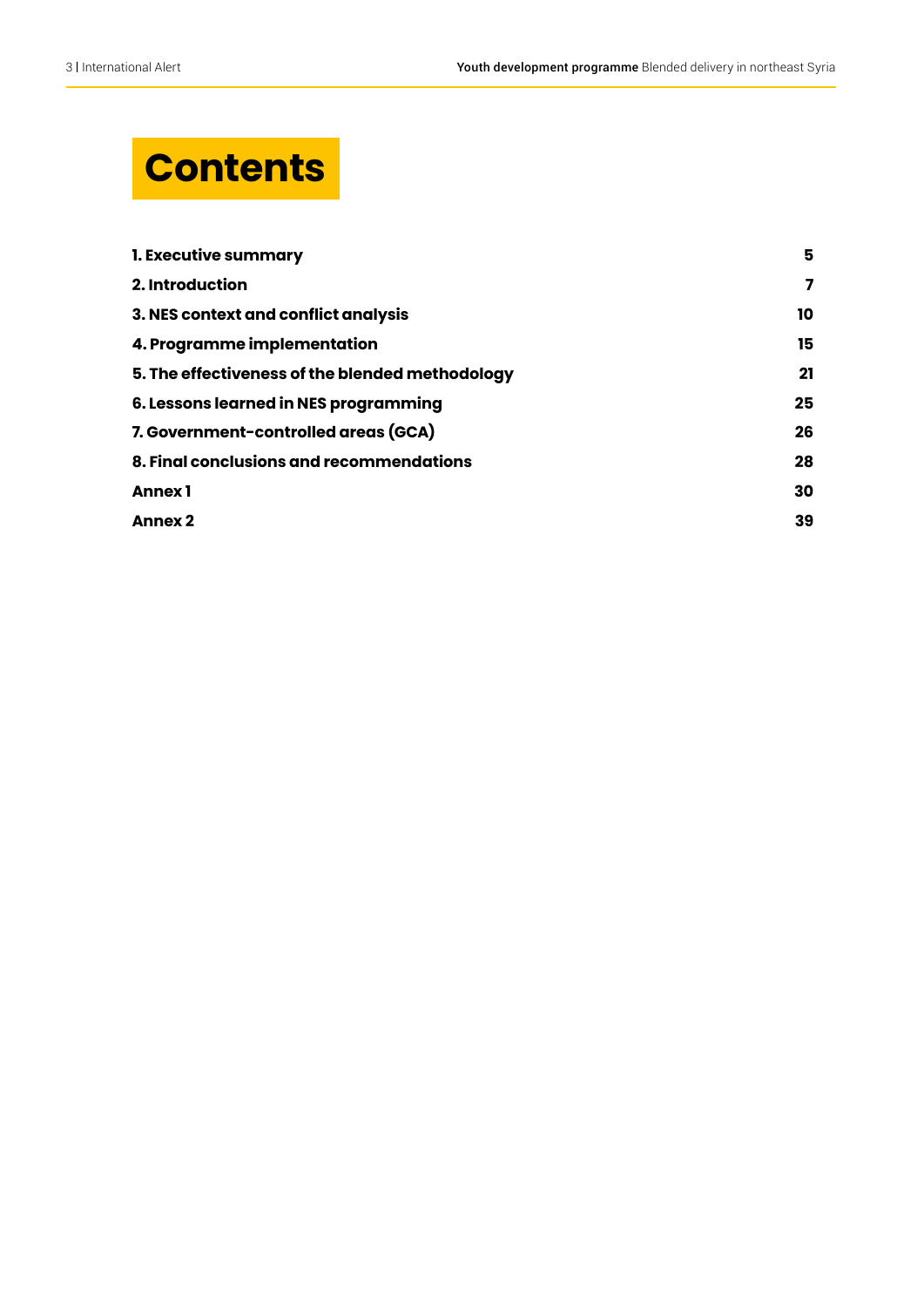## **Abbreviations**

| <b>AANES</b> | Autonomous Administration of North and East Syria |
|--------------|---------------------------------------------------|
| <b>CSO</b>   | Civil society organisation                        |
| <b>FGD</b>   | Focal group discussion                            |
| GCAs         | Government-controlled areas                       |
| <b>IDP</b>   | Internally displaced person                       |
| <b>ISIS</b>  | Islamic State of Iraq and Syria                   |
| <b>KIIv</b>  | Key informant interview                           |
| <b>MEL</b>   | Monitoring, evaluation and learning               |
| <b>NES</b>   | Northeast Syria                                   |
| <b>NGO</b>   | Non-governmental organisation                     |
| <b>PYD</b>   | Kurdish Democratic Union Party                    |
| <b>ToT</b>   | Training of trainers                              |
| VE           | Violent extremism                                 |
| <b>YPG</b>   | Kurdish People's Protection Units                 |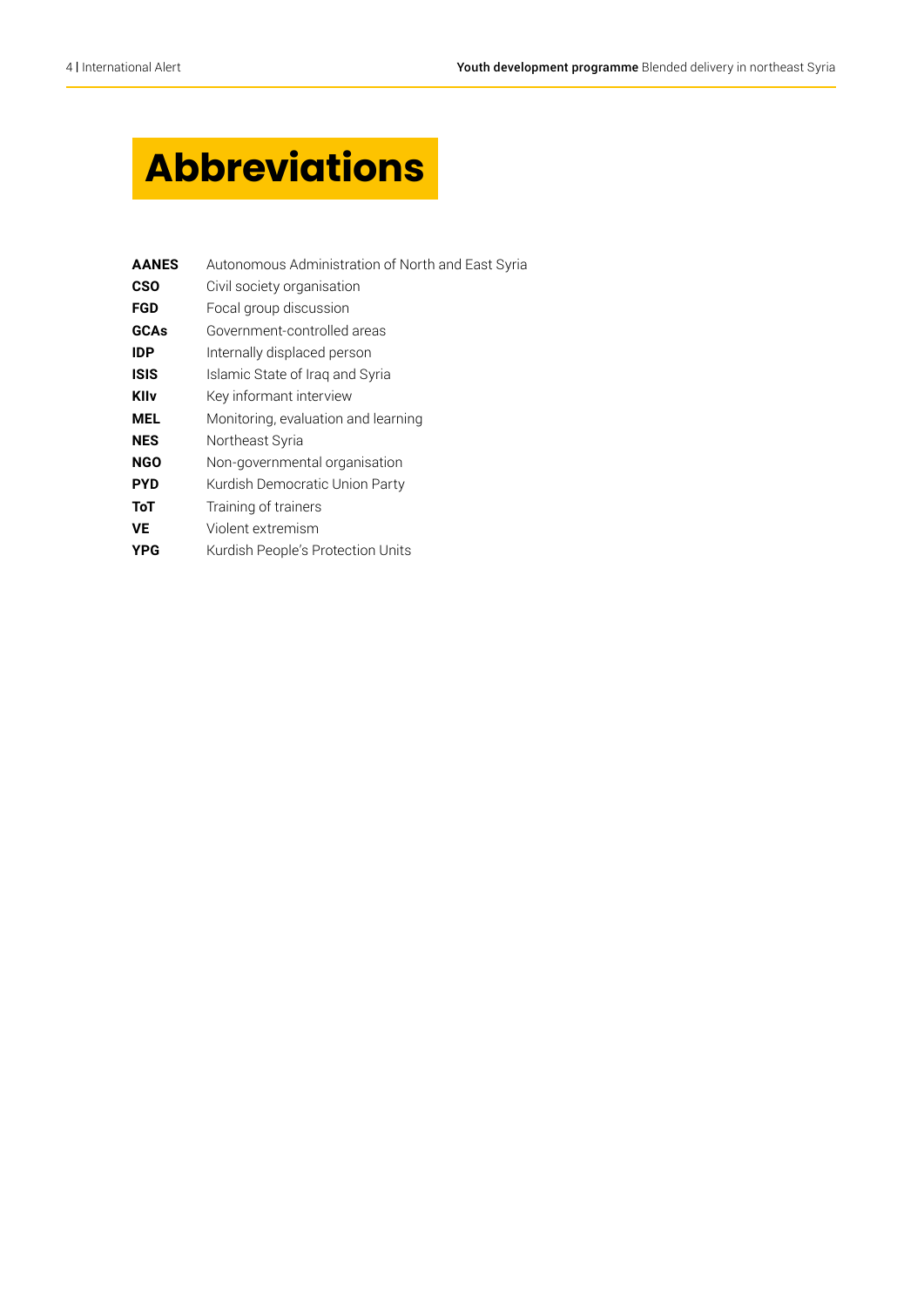## **1. Executive summary**

This research was commissioned by the British Council and conducted by International Alert with the aim of evaluating a youth development programme in northeast Syria (NES), analysing the impact that the intervention is having in the communities where it was implemented and reflecting on the effectiveness of the 'blendedlearning methodology' used for the programme delivery.

The blended methodology combined in-person learning and training with online training. The methodology was run in two centres in Raqqa and Qamishli, each equipped with an internet connection, audio equipment and cameras to connect them to each other via internet. The participants from both areas were present physically in the centres with the facilitators and the trainers conducted the sessions remotely.

Following a high-level context and conflict analysis of NES, which includes the social, economic, political and military situation, this paper reflects on the successes and challenges of the programme, and identifies the main lessons to be learned from the implementation of the youth development programme's blended approach in the cities of Raqqa and Qamishli. In order to add nuance to the findings, this study includes a quick overview of the successes and challenges of a previous intervention in four government-controlled cities in the west of the country: Hama, Tartus, Homs and Latakia. Finally, the paper builds on other research findings and provides recommendations for future programming in NES.

The research involved a mix of literature review, analysis of existing project documents and primary data collection through focal group discussions (FGDs) and interviews with project stakeholders and actors living and implementing interventions in NES.

## **Main findings**

#### **Successes:**

- There was a high level of interest and motivation among the target groups to participate in the project, develop themselves into active citizens and engage with people from different backgrounds. The high level of interest shown in the application process, as well as their willingness to acquire more in-depth knowledge of the concepts presented, shows that there are opportunities to work on similar initiatives with this target group in NES.
- Overall, the blended modality of the sessions was easily accessible for everyone, since the participants were physically present during the workshops, while the trainers conducted them remotely via Zoom with the support of facilitators and additional communication tools such as WhatsApp.
- Participants acquired knowledge and skills around active citizenship concepts, such as identity and accepting others, as well as developing new skills such as dialogue, active listening, and self-expression. Overall, participants were pleased by the opportunity to connect with different ethnic and religious groups. These are learnings that they can apply in their communities and in their lives more broadly and the community initiatives presented them with an opportunity to do so.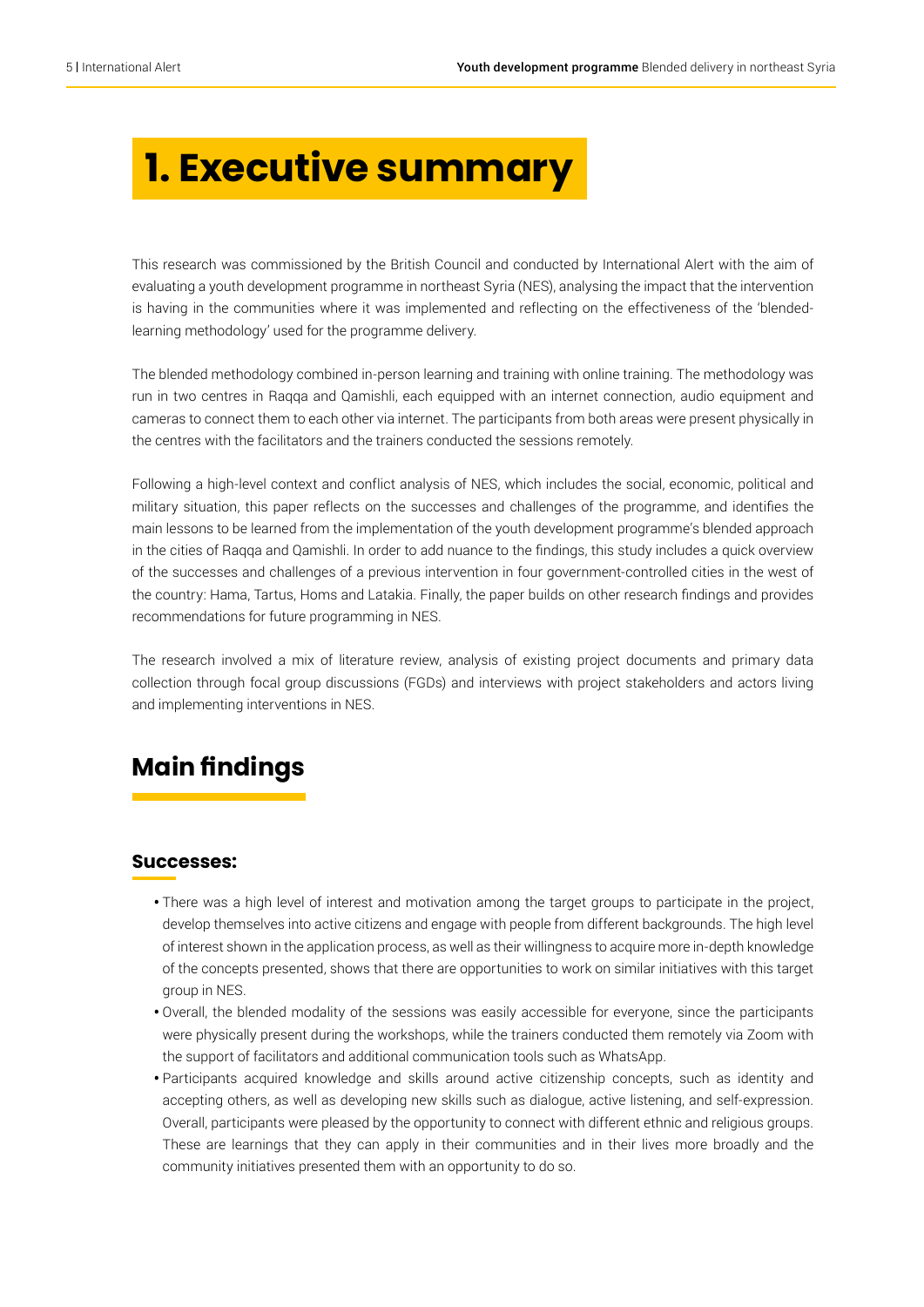- The role and attitude of the trainers online and the facilitators who were physically present in the room were extremely important to create a comfortable and safe environment, keep participants engaged and enhance the interaction between all the stakeholders during the workshops. The creation of a safe space by the trainers and facilitators was a vital step in allowing the participants to share and discuss comfortably their thoughts and opinions. These safe spaces also provided an opportunity for participants with different point of views or from different backgrounds to come together and begin to overcome their dissimilarities.
- The use of additional tools to keep participants connected beyond the workshop sessions contributed positively to engagement across different backgrounds. The use of a WhatsApp group contributed to overcoming differences and allowing participants to share their cultures with each other.
- Working with local partners has helped the Mobaderoon<sup>1</sup> team to better understand the local context. The two partners (Malfa Arts in Qamishli and Youth Empowerment Organization in Raqqa) were essential to allow access to the areas and bring participants from different backgrounds together in the project, playing a central role in the delivery of the sessions, as well as in supporting conflict management when sensitivities arose between participants.

#### **Challenges:**

- The lack of direct contact between participants/facilitators in the room and the trainers online affected the trust-building process between them. The position of the camera and poor quality of the images caused by poor internet connection meant that trainers could not see participants' faces and participants could not see the faces of their peers joining online from a different location.
- The duration of the sessions was shorter than expected. The blended sessions consumed more time than planned due to technical issues and the need to transition between different interlocutors during discussions.
- Many participants claimed to prefer in-person sessions because they believed the logistical obstacles posed during the workshops such as poor internet connection, electricity cuts and equipment malfunctions diminished their learning experience and hampered their ability to understand each other and build trust across the different communities present at the workshops.
- Sensitivities between the different target groups led to animosities between participants when discussing personal and context-specific examples related to the curriculum.
- There were challenges with working through local partners for the first time in a new area. These included the management of the partners' influence over the target group and during the submission of proposals for the community initiative, as well as the level of commitment of the facilitators who were also involved in other activities in the organisation.

## **Key recommendations for future programming**

• Consider further the sensitivities of the NES context and apply a conflict sensitivity lens while bringing in elements of social cohesion and gender, diversity and inclusion to the programme design, to address some of the underlying causes of conflict, prejudice and other unhealthy dynamics between the different communities living in the area.

<sup>1</sup> Mobaderoon is a civil institution that has been working since 2009 to implement the Active Citizenship programme in Syria with the British Council. Since then, they have been working to develop this programme according to the context and suit it more to the needs of the participants.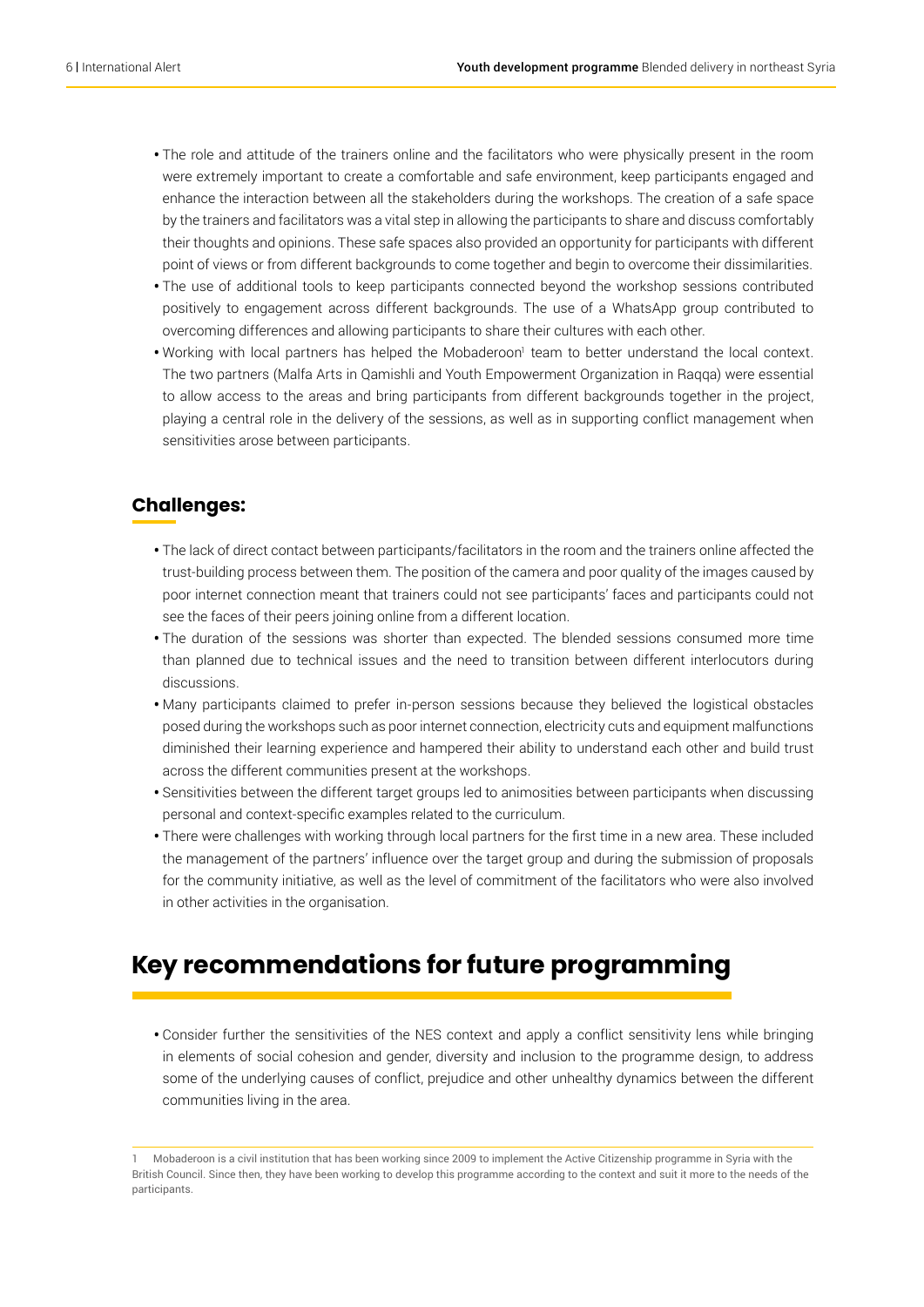- Improve the blended learning experience by investing in capacity and resources that allow participants to navigate the learning journey in a way that fulfils their learning needs and allows them to engage in trusting relationships with people from different ethnic, religious and cultural backgrounds.
- Build on the successes and lessons learned around project design, delivery and monitoring, evaluation and learning (MEL) to improve coordination between the different stakeholders and project management as a whole, including by defining better roles and responsibilities across the project team, implementing partners and trainers/facilitators.

## **2. Introduction**

Between October 2020 and December 2021, a youth development programme was implemented through a newly developed blended approach in different areas of Syria. These included the cities of Hama, Tartus, Homs and Latakia, which are under government control in the west, and the cities of Raqqa and Qamishli in the northeast of the country. The programme had the primary goal of building knowledge and skills among the participants on the concepts of dialogue, peacebuilding, citizenship and non-violence. In all locations the blended approach was used to deliver workshops, in which participants and facilitators were present physically in learning centres and brought together online with trainers and other participants joining from the different locations.

## **Project background**

In northeast Syria (NES), the main focus of this study, the programme was implemented for the first time through two local partner organisations. The project introduced a blended approach that was adapted to fit the security context in the area, while taking into account the new needs brought about by the coronavirus (COVID-19) pandemic. In this blended approach, participants from each area were present physically in training centres, which were equipped with internet connection, audio equipment and cameras, which connected the two groups to each other virtually. Trainers joined the workshops remotely from outside Syria, connecting with participants via internet using platforms such as Zoom and WhatsApp, while facilitators provided in-person support to the participants in each location. In order to achieve the project's goal, the team, trainers and facilitators went through a trust-building process to generate understanding between the participants and create a comfortable environment for those coming from different areas and backgrounds.

The project targeted participants aged between 22 and 35 years old who represented some of the different ethnic and religious communities that exist in the area. To achieve its goal, the project was implemented through different phases in Raqqa and Qamishli:

• Training and empowering were delivered through a joint, blended training of trainers (ToT) workshop and the opportunity to facilitate active citizenship workshops – five facilitators in both areas (two in Raqqa<sup>2</sup> and three in Qamishli).

2 Three facilitators were trained in Raqqa, but one left the programme because they emigrated.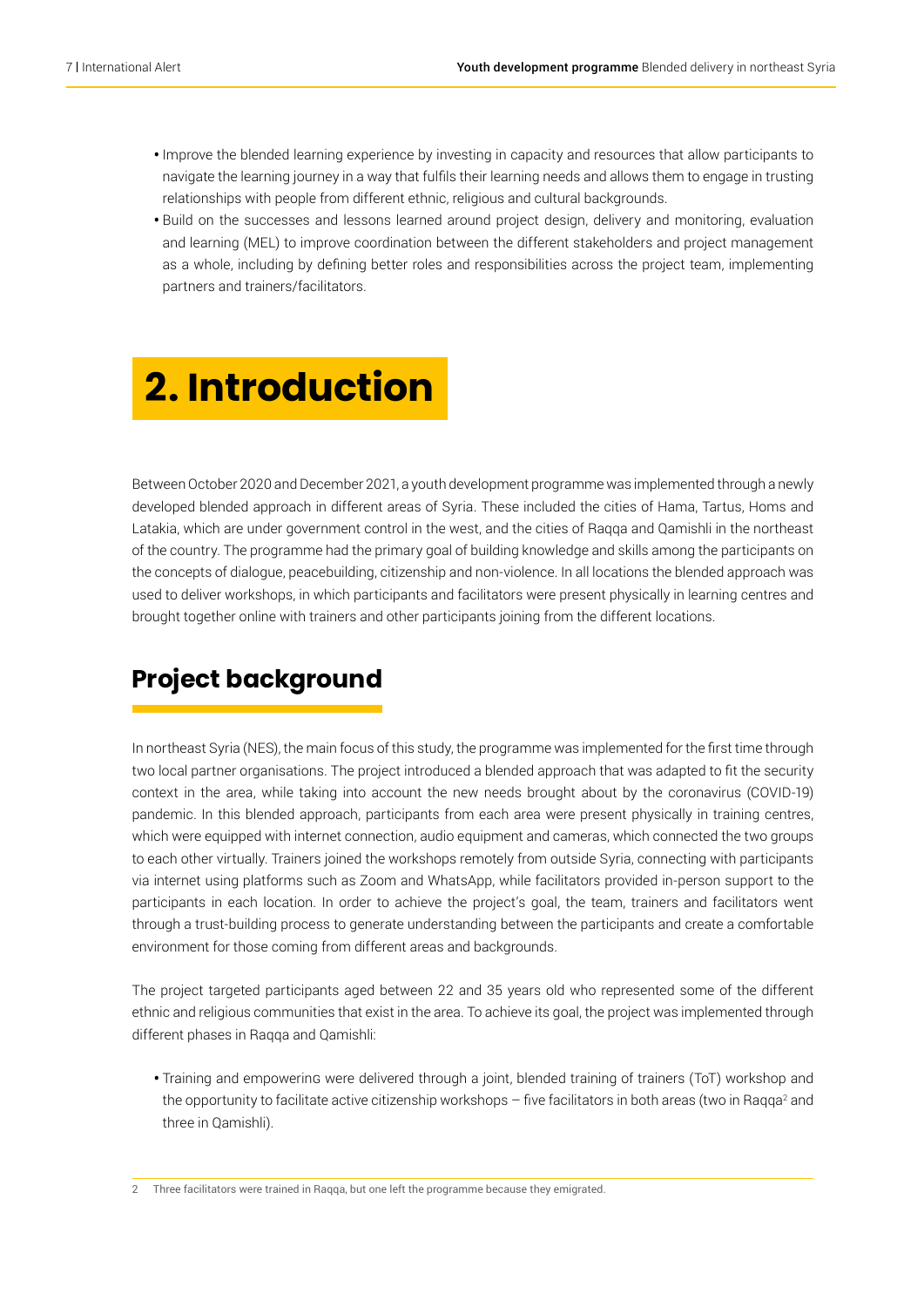- Five workshops were conducted in both areas on concepts related to active citizenship; three were delivered through the blended-learning approach to participants in both Raqqa and Qamishli simultaneously, and one workshop was delivered entirely in person in each area by the facilitators only. The workshops were delivered by the trainers who joined online with the support of the previously trained facilitators who were present in person with each cohort.
- A total of 180 people signed up for the project, from which 111 participants were selected to attend the workshops (65 from Raqqa and 46 from Qamishli). The selection process was carried out by a panel based on criteria such as gender balance, background diversity, motivation and availability to commit to the sessions. Participants came from different ethnic and religious backgrounds: according to the selection panel, those in Raqqa were mostly Arabs and Muslims, while those in Qamishli were mostly Kurds with a mix of Muslim and Christian backgrounds. Of the participants, 74 were female and 37 were male. There were also two persons with disabilities among the participants.
- After attending the workshops, participants sent proposals for launching community initiatives, which were assessed by a committee according to pre-defined criteria. A total of 23 proposals were received, from which five initiatives were selected for funding, three in Raqqa and two in Qamishli.

### **Methodology**

This study was undertaken through a combination of desk research, including project documents and a literature review, and primary data collection and analysis.<sup>3</sup> The primary data collection comprised a mixture of questionnaires conducted after each workshop, several key informant interviews (KIIs), project stakeholder interviews and focus groups discussions (FGDs). The research was divided into two parts: a context analysis of NES and evaluation of the youth development programme.

For the analysis of the NES context, data was gathered through a desk-based review of open-source materials, including reports, papers and briefings produced by local and international organisations and think tanks, peerreviewed articles and news coverage. KIIs were also conducted as part of the context analysis, with four KIIs carried out with informants living and working in Raqqa and Qamishli and two with staff of international nongovernmental organisations (NGOs) working on programming in NES. Questions in the context analysis KIIs were focused on five areas: the general context, NGO/civil society organisation (CSO) operations, and the social, economic and political dynamics in NES.

For the project's evaluation, data was gathered through a review of existing project documents, including participants' satisfaction questionnaires and the final report written by Mobaderoon, and primary data, collected through the following methods:

- In Raqqa, two FGDs were conducted in person by an MEL consultant, at which a total of 13 participants and two facilitators were present (five females and 10 males aged between 18 and 45 years old, all Arab Muslims).
- In Qamishli, two FGDs were conducted, at which a total of 10 participants were present (nine female and one male aged between 18 and 35 years old, including Kurdish and Arab Muslims). Additionally, due to the security situation in the area, three separate interviews were conducted with the facilitators (two female

3 Guiding questions developed and used for FGDs and KIIs are shared as annexes of this report.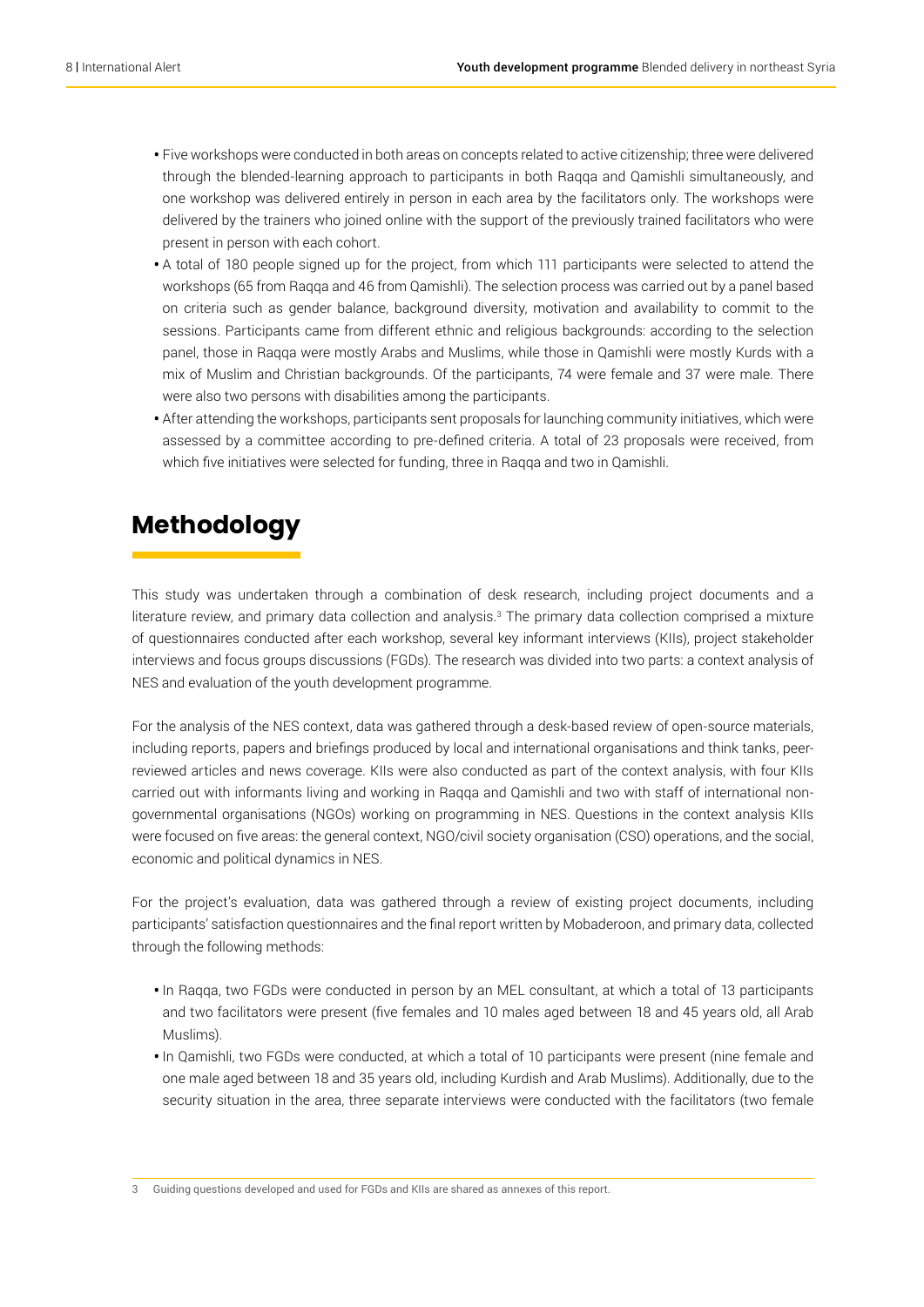and one male aged between 26 and 45 years old, all Kurdish Muslims).4

- One online interview was conducted with Mobaderoon's project manager.
- One online interview was conducted with the two trainers.

The data collection during the FGDs with the participants and the interviews with the facilitators was guided primarily by the pre-established questions designed and shared by the British Council, which were adapted and expanded as needed for the purposes of this research. The guiding questions followed five broad categories: experience, change, strategy, participant learning journey and programme learning:

- Experience: These questions explore feelings, senses, experiences and behaviours. They impact on several of the intended outcomes of this programme including: confidence, motivation and commitment.
- Change: In the short term, what change is there as a result of this programme and why? Does the fact that this is a digital/distance training programme have a noticeable impact on what is changing? These questions are of secondary importance because the quality of the available evidence is weak.
- Strategy: These questions explore how the strategic context and the decisions made by the programme team and partners may have impacted on the delivery of this digital/at distance programme.
- Learning journey: These questions focus on the training itself, the apps, activities and the style of delivery.
- Programme learning: When the context and approach of a programme are new and unexplored, what is learned during delivery, how it is learned and what changes as a result can provide valuable insights for future initiatives.

There were some limitations in the process of collecting, gathering and analysing data for this study. Firstly, the post-workshop satisfaction questionnaires carried out by the implementing organisations were limited in terms of the nature of the questions asked, which had an impact on the quantitative analysis of the knowledge and skills acquired by the participants through the project. Secondly, the comparison drawn between the intervention in NES and the previous one carried out in the government-controlled area (GCA) was based on limited data about the GCA implementation. This included the project's final report, workshop reports and other project documents. No primary data collection was conducted for GCA as part of this study and the feedback presented here is only based on such documents. Finally, the in-country primary data collection in Raqqa and Qamishli (FGDs and interviews with participants and facilitators) was carried out by MEL consultants who had previous involvement in the project delivery and therefore had previous contact with participants. Due to the many sensitivities present in this context and since it is an area where the British Council and Mobaderoon had not operated before, the choice of the consultants was based on the level of access and trust they would have in regard to the target group as well as the short time available to carry out the research. Even though mitigation strategies were adopted during the process, these factors might have posed limitations for the data collection due to potential dynamics of power present between the consultants and the target group.

<sup>4</sup> Many challenges were faced in Qamishli to conduct the FGDs as they were planned during the same period as Kurdish forces and ISIS fighters confronted each other after the terrorist group attacked a prison in the city of Hassakeh. The attack was perceived as a sign of an ISIS resurgence in the area and the local residents were scared and unable to travel. As a result, the FGDs in Qamishli were postponed several times.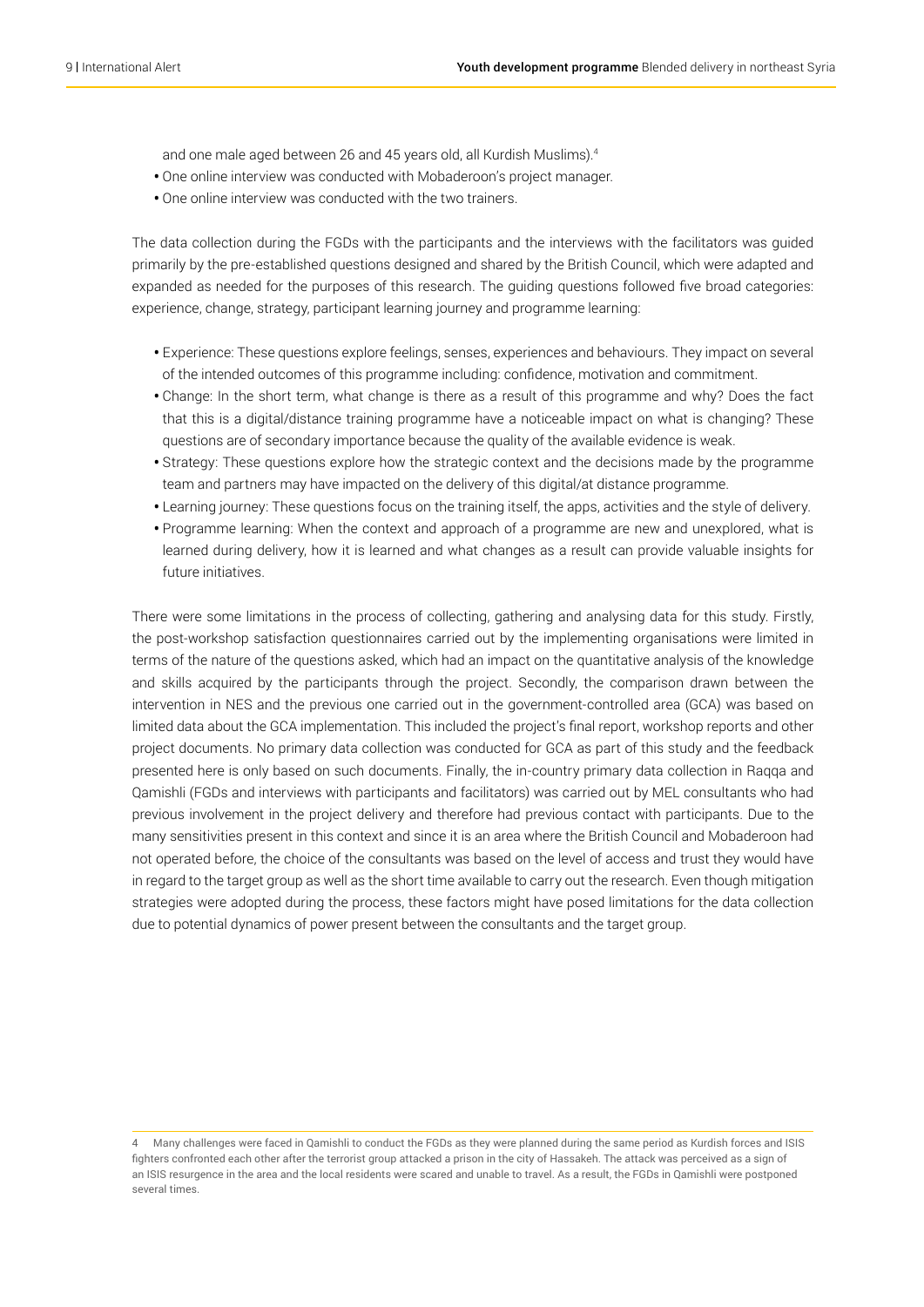# **3. NES context and conflict analysis**

The northeast of Syria constitutes a quarter of Syria's territory. It is home to the largest Kurdish population in Syria, but also to an ethnically diverse population comprising Arabs, Assyrians and smaller communities of Circassians, Yazidis, Turkmen and Armenians.

NES is primarily administered by the Autonomous Administration of North and East Syria (AANES) and its military arm, the Syrian Democratic Forces (SDF). The SDF is a military unit established in 2015 to fight the Islamic State and other extremist forces in Syria. It is led by the Kurdish People's Protection Units (YPG) – the main Kurdish armed group in Syria and the armed wing of the Kurdish Democratic Union Party (PYD) – and it was supported by the United States (US) during the fight against ISIS.

Although the SDF is still the main force on the ground in NES, there are many important areas within its territory controlled by other actors, including parts of Hassakeh and Qamishli cities, which remain controlled by the Syrian government, and the area between Tel Abyad and Ras al-Ayn that has been occupied by Turkey since its latest offensive against the YPG.<sup>5</sup> Large parts of the region were also once controlled by ISIS, with the end of the so-called caliphate being officially declared in 2019 after the SDF regained the last stronghold from the jihadist group in a campaign supported by the US and the Global Coalition.<sup>6</sup>

## **A brief conflict overview in NES**

Despite the changing dynamics in the area, NES remains the largest area outside the control of the Syrian regime – with the exceptions mentioned above. Conflict lines in NES have largely held since 2019, when the US withdrew most of its troops in a surprise move that in effect cleared the path for the Turkish-led Operation Peace Spring in October 2019. The operation was met with outrage and condemnation by its European and NATO allies. An initial ceasefire deal between the SDF and Turkey, brokered by the US, resulted in the SDF being given 120 hours to pull back from the Turkish border by 30km. A second ceasefire agreement between Turkey and Russia provided a further 120 hours for the SDF to pull back, allowing Turkey to establish territorial control over a 30km-wide strip in the north and block territorial gains of the YPG near Turkey's southern border. After the second ceasefire agreement, Syrian regime border guards and Russian-Turkish forces were entrusted to patrol the border area to prevent the resumption of a potential military campaign. The ceasefire is, however, considered fragile in many ways because Turkey is seen to have achieved some but not all of its objectives in the area.<sup>7</sup>

<sup>5</sup> S. Erkmen et al, Security scenarios for Syria in 2021-2022, Syria Transition Challenges Project discussion paper 34, Geneva Centre for Security Policy, 2021, pp.4–5

<sup>6</sup> The Global Coalition to Defeat DAESH/ISIS is a coalition of 84 countries formed in 2014 to tackle the Islamic terrorist group in all its fronts in a unified and coordinated manner. More on the Global Coalition can be found at: <https://theglobalcoalition.org/en/>; Islamic State group defeated as final territory lost, US-backed forces say, BBC News, 23 March 2019, [https://www.bbc.co.uk/news/world-middle](https://www.bbc.co.uk/news/world-middle-east-47678157)[east-47678157](https://www.bbc.co.uk/news/world-middle-east-47678157)

<sup>7</sup> International Crisis Group, Syria: Shoring up Raqqa's shaky recovery, Middle East Report N° 229, 2021, p.i, [https://www.crisisgroup.org/](https://www.crisisgroup.org/middle-east-north-africa/east-mediterranean-mena/syria/229-syria-shoring-raqqas-shaky-recovery) [middle-east-north-africa/east-mediterranean-mena/syria/229-syria-shoring-raqqas-shaky-recovery](https://www.crisisgroup.org/middle-east-north-africa/east-mediterranean-mena/syria/229-syria-shoring-raqqas-shaky-recovery)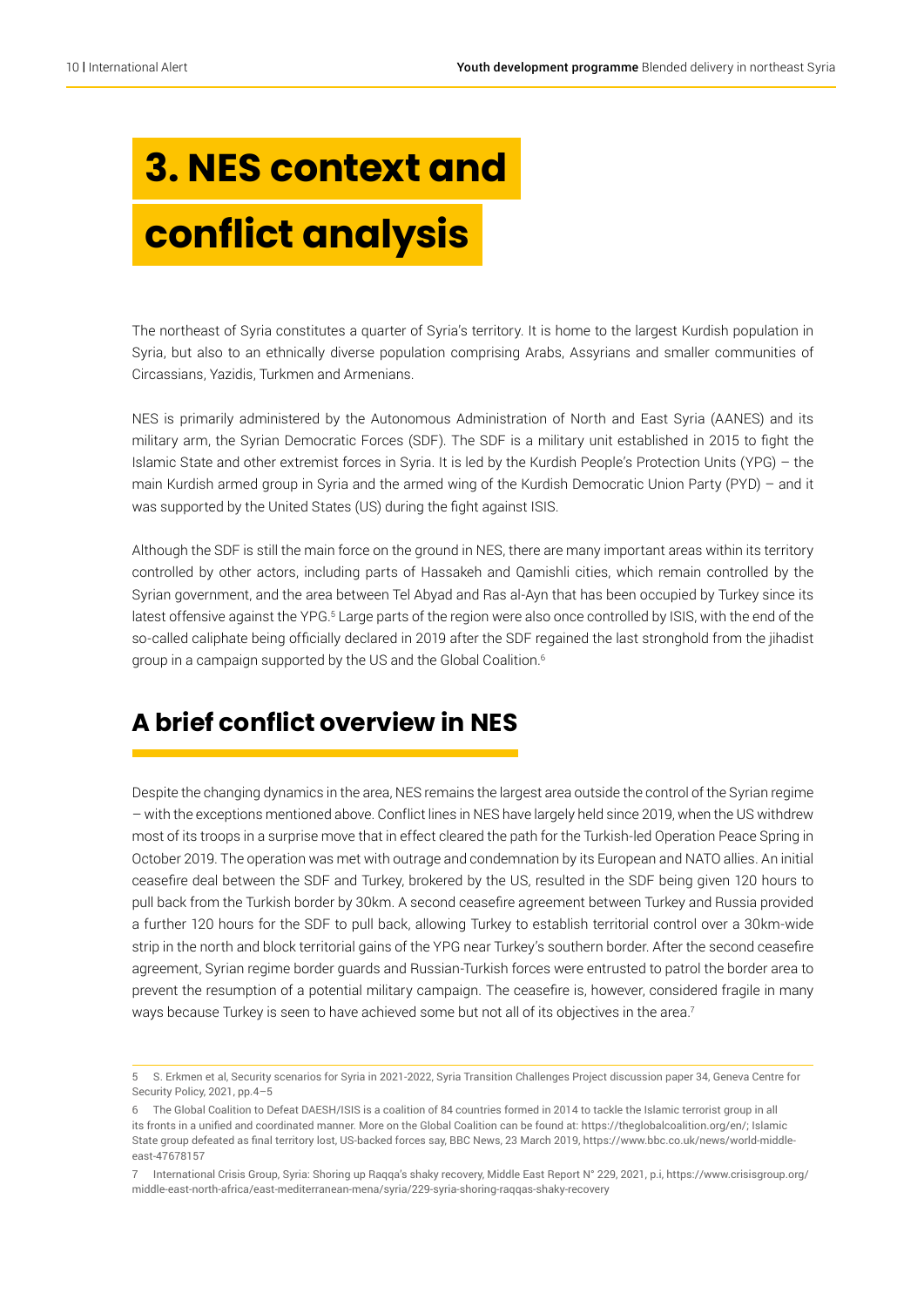Since then, the US military presence in Syria has been reduced to around 700 troops, mostly located in the eastern part of the country, where the AANES-administered oil and gas fields are situated. Despite being residual, the presence of US troops is still considered to be one of the main forces of conflict mitigation in the northeast, alongside Russia, and has been keeping the situation in the area relatively unchanged since the Turkish offensive.<sup>8</sup>

Even after losing all territorial control in NES, ISIS remains one of the most important players in the region. The UN estimates that there are still some 10,000 Islamic State fighters in Iraq and Syria, and the group and its affiliates still perpetrate attacks in the region with relative frequency.<sup>9</sup> These attacks have mostly been small in scale, until January 2022 when the siege of the Ghwaryan prison in the city of Hassakeh resulted in the biggest confrontation between ISIS and the SDF (with the support of the US and allies) since the fall of the socalled caliphate. The attack, over which the SDF declared victory, has been raising questions around a potential resurgence of the group.10

## **Socio-political dynamics**

The socio-political dynamics in NES are complex, characterised by tensions among the ruling parties and between the communities in the region. On the political side, a number of actors exert political and military control and have varying degrees of direct and indirect influence over the different areas and pockets of the region. Most of it, however, is under the control of the PYD-led umbrella organisation, Movement for a Democratic Society (TEV-DEM), comprising Kurdish, Arab and Christian political parties that form the AANES. Despite motivation for a more unified Kurdish movement in Syria after the Kurdish uprisings in 2004, the different Kurdish parties in the country have grown increasingly fragmented<sup>11</sup> – with the Kurdish National Council becoming the umbrella coalition for the Kurdish opposition in Syria since 2011. The political-ideological differences between the two groups have traditionally stemmed from rivalries among their Kurdish patrons in Turkey and Iraq, but has been exacerbated in the past few years due to their divergent views on the Kurdish proposed governance model for NES.12

In general, the AANES is regarded as fairly open and inclusive compared with regime or opposition-controlled areas.<sup>13</sup> The advancement of women's rights and gender equality are considered a remarkable achievement in NES and there is an overall feeling of increased religious freedom since the Syrian regime's withdrawal from the area.14 There have been, however, multiple reports of human rights violations being committed by members of the PYD since the group became the de facto authority in NES. Abuses have included arbitrary arrest of PYD political rivals, forced disappearances and killings and recruitment of children by the YPG – the PYD security

<sup>8</sup> S. Erkmen et al, 2021, Op. cit.

<sup>9</sup> UN: Over 10,000 Islamic State fighters active in Iraq, Syria, The Washington Post, 24 August 2020, [https://www.washingtonpost.com/](https://www.washingtonpost.com/world/middle_east/un-over-10000-islamic-state-fighters-active-in-iraq-syria/2020/08/24/f1021ca0-e659-11ea-bf44-0d31c85838a5_story.html) [world/middle\\_east/un-over-10000-islamic-state-fighters-active-in-iraq-syria/2020/08/24/f1021ca0-e659-11ea-bf44-0d31c85838a5\\_story.](https://www.washingtonpost.com/world/middle_east/un-over-10000-islamic-state-fighters-active-in-iraq-syria/2020/08/24/f1021ca0-e659-11ea-bf44-0d31c85838a5_story.html) [html](https://www.washingtonpost.com/world/middle_east/un-over-10000-islamic-state-fighters-active-in-iraq-syria/2020/08/24/f1021ca0-e659-11ea-bf44-0d31c85838a5_story.html)

<sup>10</sup> ISIS, Thriving in unstable places, proves it's still a threat, The New York Times, 28 January 2022, [https://www.nytimes.com/2022/01/29/](https://www.nytimes.com/2022/01/29/world/middleeast/isis-syria-iraq.html?action=click&pgtype=Article&state=default&module=styln-syria-prison&variant=show®ion=MAIN_CONTENT_1&block=storyline_top_links_recirc) [world/middleeast/isis-syria-iraq.html?action=click&pgtype=Article&state=default&module=styln-syria-prison&variant=show&region=MAIN\\_](https://www.nytimes.com/2022/01/29/world/middleeast/isis-syria-iraq.html?action=click&pgtype=Article&state=default&module=styln-syria-prison&variant=show®ion=MAIN_CONTENT_1&block=storyline_top_links_recirc) [CONTENT\\_1&block=storyline\\_top\\_links\\_recirc](https://www.nytimes.com/2022/01/29/world/middleeast/isis-syria-iraq.html?action=click&pgtype=Article&state=default&module=styln-syria-prison&variant=show®ion=MAIN_CONTENT_1&block=storyline_top_links_recirc)

<sup>11</sup> Z. Kizilkaya et al, The PYD/YPG in the Syrian conflict: Aspirations for autonomy in north-eastern syria, Brussels School of Governance Report July 2021, 2021, pp.5–15, [https://brussels-school.be/sites/default/files/The%20PYD%3AYPG%20in%20the%20Syrian%20](https://brussels-school.be/sites/default/files/The PYD%3AYPG in the Syrian Conflict- Aspirations for Autonomy in North-eastern Syria.pdf) [Conflict-%20Aspirations%20for%20Autonomy%20in%20North-eastern%20Syria.pdf](https://brussels-school.be/sites/default/files/The PYD%3AYPG in the Syrian Conflict- Aspirations for Autonomy in North-eastern Syria.pdf)

<sup>12</sup> S. Kajjo, [Prospects for Syrian Kurdish Unity: Assessing Local and Regional Dynamics](https://www.washingtoninstitute.org/policy-analysis/prospects-syrian-kurdish-unity-assessing-local-and-regional-dynamics), PN86, The Washington Institute for Near East Policy, 2020, p.2

<sup>13</sup> Z. Kizilkaya et al, 2021, Op. cit.

<sup>14</sup> Online interview with area focal point in an international organisation in Hassakeh, December 2021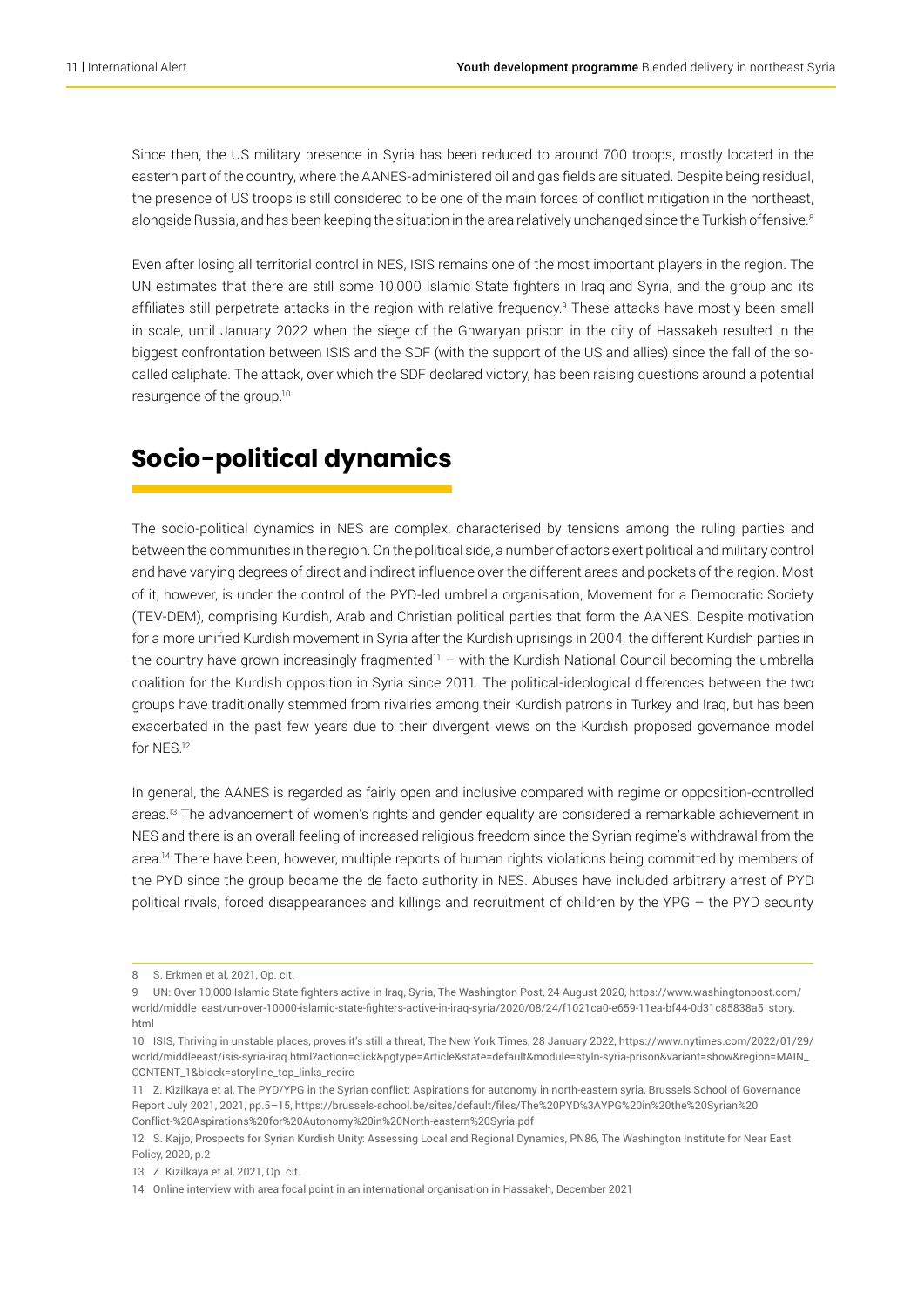force.15 Arab disempowerment in the areas under Kurdish administration is also apparent, especially in areas such as Raqqa and Deir Ezzor where the Arab population is the majority.<sup>16</sup> There is a feeling that decisionmaking within the AANES is not sufficiently inclusive nor that it allows enough Arab representation under its rule, and Arab communities often complain about heavy-handed treatment by SDF soldiers.17 This, in turn, fuels feelings of animosity among Arabs towards Kurds.

In addition, the region suffers from high levels of mistrust between the communities that inhabit and control the different areas in the north and the east. An interviewee from Hassakeh reported that non-Arab communities still do not trust Arabs because of ISIS history; Kurds hold resentment towards Arabs because of historical mistreatment by the Arab nationalist government; and Arabs consider the Kurds to be stooges of the Syrian regime and "enemies of Syrian unity".18 These dynamics have been fuelling conflict between the different communities, at the same time as opening a pathway for violent extremist (VE) organisations to exploit feelings of disenfranchisement.19

The most notorious of the VE groups in NES is still the Islamic State, which has recently carried out attacks in the city of Hassakeh, as well as a series of other sleeper-cell attacks in Syria and Iraq. Of particular concern are also the tens of thousands of ISIS fighters and their families (wives and children), who were either captured and sent to makeshift prisons in NES, or put in camps such as Al-Hol in Hassakeh alongside a large number of refugees and internally displaced persons (IDPs). The condition of these facilities has often been considered inhumane by the UN and a number of human rights organisations,<sup>20</sup> and they are seen as a breeding ground for ISIS ideology and recruits.<sup>21</sup>

### **Economic situation and humanitarian needs**

The economic situation in NES is dire, with an estimated 98% of the population across the region's governorates living in poverty.<sup>22</sup> One interviewee from Hassakeh said that the region has been historically neglected by the Syrian regime, but flagged the economic sanctions against Syria as an exacerbating factor since the start of the war, alongside the closure of borders that traditionally allowed for trade and humanitarian aid influx.<sup>23</sup> Since last year, the economic crisis in NES has been aggravated by the increasing devaluation of the Syrian Pound and the ongoing water crisis.24

19 E. Tsurkov and E. Al-Hassan, 2019, Op. cit.

<sup>15</sup> Under Kurdish rule: Abuses in PYD-run enclaves of Syria, Human Rights Watch, 19 June 2014, https://www.hrw.org/report/2014/06/19/ under-kurdish-rule/abuses-pyd-run-enclaves-syria

<sup>16</sup> E. Tsurkov and E. Al-Hassan, Kurdish-Arab power struggle in Northeastern Syria, Sada Middle East Analysis, Carnegie Endowment for International Peace, 2019, <https://carnegieendowment.org/sada/79542>

<sup>17</sup> M. Sing et al, Syria Study Group final report, United States Institute of Peace, 2019, [https://www.usip.org/sites/default/files/Syria%20](https://www.usip.org/sites/default/files/Syria Study Group Final Report.pdf) [Study%20Group%20Final%20Report.pdf](https://www.usip.org/sites/default/files/Syria Study Group Final Report.pdf)

<sup>18</sup> Online interview with area focal point in an international organisation in Hassakeh, December 2021

<sup>20</sup> Syria: Humanitarians 'very concerned' for thousands still living in Al Hol camp, UN News, 16 October 2020, [https://news.un.org/en/](https://news.un.org/en/story/2020/10/1075632) [story/2020/10/1075632](https://news.un.org/en/story/2020/10/1075632); Thousands of foreigners unlawfully held in NE Syria, Human Rights Watch, 23 March 2021, [https://www.hrw.org/](https://www.hrw.org/news/2021/03/23/thousands-foreigners-unlawfully-held-ne-syria) [news/2021/03/23/thousands-foreigners-unlawfully-held-ne-syria](https://www.hrw.org/news/2021/03/23/thousands-foreigners-unlawfully-held-ne-syria)

<sup>21</sup> J. Saleh, The women of ISIS and the Al-Hol Camp, Policy analysis, Fikra Forum, Washington Institute for Near East Policy, 2021, <https://www.washingtoninstitute.org/policy-analysis/women-isis-and-al-hol-camp>

<sup>22</sup> Durable Solutions Platform, Syria solutions analysis: An assessment of durable solutions conditions in northeast Syria, 2021, p.47

<sup>23</sup> Online interview with area focal point in an international organisation in Hassakeh, December 2021

<sup>24</sup> Durable Solutions Platform, 2021, Op. cit., p.8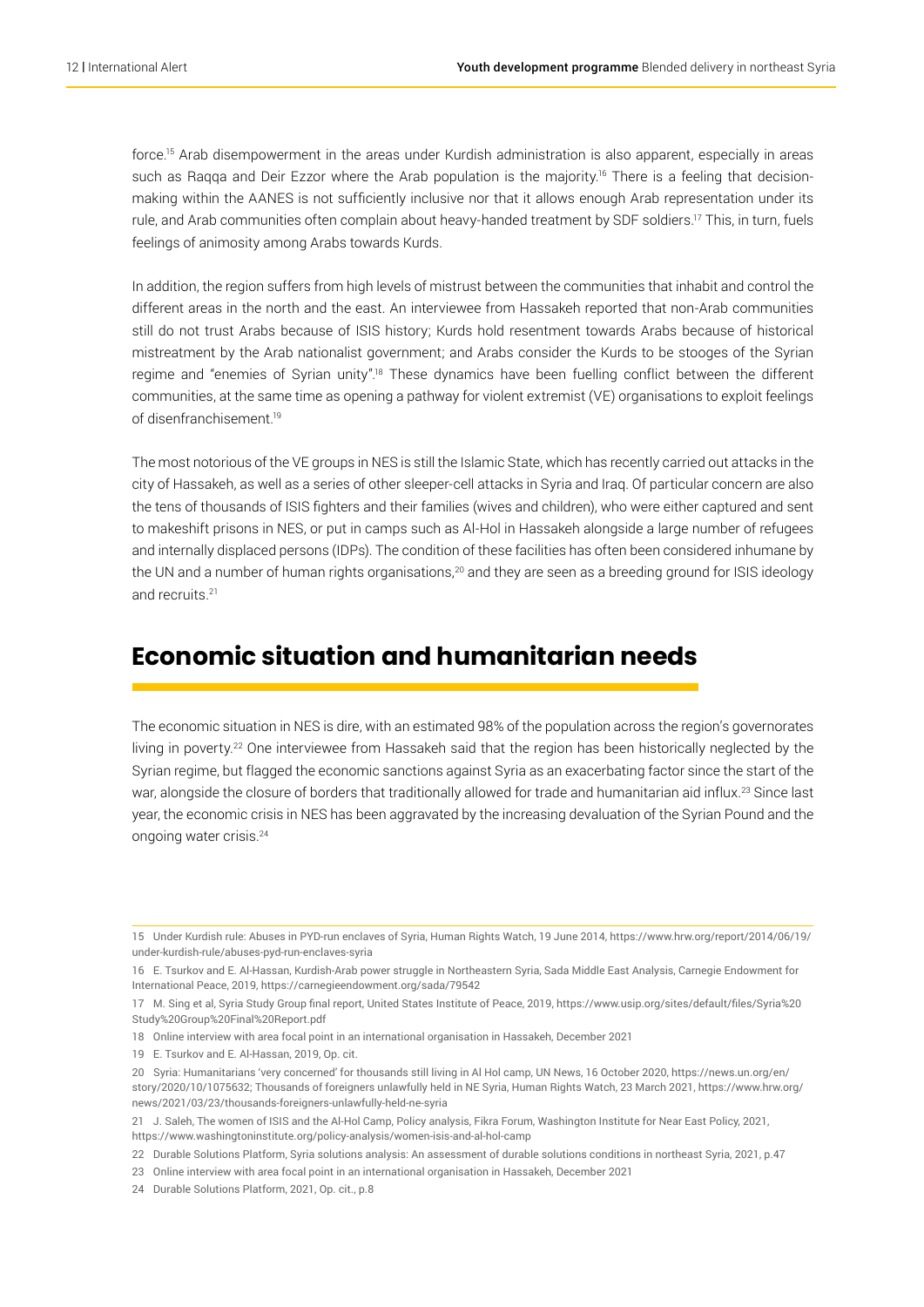The impact of water scarcity has been posing a heavy burden on the Syrian population, but more directly for the populations in the northeast. Between 2020 and 2021, the rainy season in Syria was four months shorter than usual, and in the following summer, Syria faced its worst drought in 70 years, with crops in NES suffering severe damage and loss.<sup>25</sup> In addition, the water flow of the Euphrates River, Syria's longest river, presented "critically low" levels in 2021, according to the UN.26 The situation is exacerbated by a reduction in water from the Euphrates arriving in Syria from Turkey. Syria's Kurds have accused Turkey of holding back more water than necessary in its dams, and during the summer of 2021 the Syrian government urged Turkey to increase the flow immediately.<sup>27</sup> The dynamics resulting from the issues around natural resource management add yet another layer of fragility to the conflict and have the potential to further exacerbate tensions and conflict between Syria and Turkey.

As a result of the ongoing crisis, access to drinking water, livelihoods and electricity has been severely hampered in NES since last year, and an estimated 63% of the population in the area are currently considered to be food insecure.28 Interviewees in both Raqqa and Hassakeh governorates also reported high rates of unemployment, especially among youth, and a widespread inability to access basic needs and services.<sup>29</sup> Healthcare is mostly provided by international organisations operating in the area because health facilities were largely destroyed during the war and there is a lack of healthcare professionals, medical equipment and medicine.<sup>30</sup> The AANES administers the educational system in NES, but interviewees reported dissatisfaction among the local population with the quality of the education provided and lack of qualified teachers.<sup>31</sup> One interviewee from Qamishli suggested that the AANES should try to impose PYD's ideology through school curricula.<sup>32</sup>

The lack of and/or inequality in access to basic services and livelihoods is, alongside insecurity caused by ongoing fear of ISIS attacks and new escalations with Turkey, the main factor leading to displacement in northeast Syria.<sup>33</sup> As of July 2021, the region's population of three million included some 600,000 IDPs, 84% of whom have experienced years of prolonged displacement.<sup>34</sup> Migration has become a common coping mechanism for those in search of more stability in NES, and it has become increasingly common for families in the area to move to IDP camps because they cannot afford housing or to gain access to services and food.35

- 29 Online interviews with KIls from Raqqa and Hassakeh
- 30 Online interview with executive manager in a local organisation in Raqqa, December 2021
- 31 Ibid.
- 32 Online interview with area focal point in an international organisation in Hassakeh, December 2021
- 33 Durable Solutions Platform, 2021, Op. cit.; KIIs from Hassakeh
- 34 Durable Solutions Platform, 2021, Op. cit., p.8

<sup>25</sup> Water scarcity reaches crisis point in northern Syria, Al Jazeera, 12 November 2021, [https://www.aljazeera.com/news/2021/11/12/](https://www.aljazeera.com/news/2021/11/12/water-scarcity-reaches-crisis-point-in-northern-syria) [water-scarcity-reaches-crisis-point-in-northern-syria](https://www.aljazeera.com/news/2021/11/12/water-scarcity-reaches-crisis-point-in-northern-syria)

<sup>26</sup> OCHA, Syrian Arab Republic: Euphrates water crisis & drought outlook (as of 17 June 2021), 2021, [https://reliefweb.int/sites/reliefweb.](https://reliefweb.int/sites/reliefweb.int/files/resources/Syrian Arab Republic - Euphrates water crisis and drought outlook%2C as of 17 June 2021.pdf) [int/files/resources/Syrian%20Arab%20Republic%20-%20Euphrates%20water%20crisis%20and%20drought%20outlook%2C%20as%20of%20](https://reliefweb.int/sites/reliefweb.int/files/resources/Syrian Arab Republic - Euphrates water crisis and drought outlook%2C as of 17 June 2021.pdf) [17%20June%202021.pdf](https://reliefweb.int/sites/reliefweb.int/files/resources/Syrian Arab Republic - Euphrates water crisis and drought outlook%2C as of 17 June 2021.pdf)

<sup>27</sup> 'Desert': drying Euphrates threatens disaster in Syria, France 24, 30 August 2021, [https://www.france24.com/en/live-news/20210830](https://www.france24.com/en/live-news/20210830-desert-drying-euphrates-threatens-disaster-in-syria) [desert-drying-euphrates-threatens-disaster-in-syria](https://www.france24.com/en/live-news/20210830-desert-drying-euphrates-threatens-disaster-in-syria)

<sup>28</sup> Durable Solutions Platform, 2021, Op. cit., p.43

<sup>35</sup> The UN estimates that 630,000 people are displaced in the northeast; S. Mednick, Syrians return to camps seeking aid as economic crash bites, The New Humanitarian, 28 June 2021, [https://www.thenewhumanitarian.org/news-feature/2021/6/28/syrians-return-to-camps](https://www.thenewhumanitarian.org/news-feature/2021/6/28/syrians-return-to-camps-seeking-aid-as-economic-crash-bites)[seeking-aid-as-economic-crash-bites](https://www.thenewhumanitarian.org/news-feature/2021/6/28/syrians-return-to-camps-seeking-aid-as-economic-crash-bites)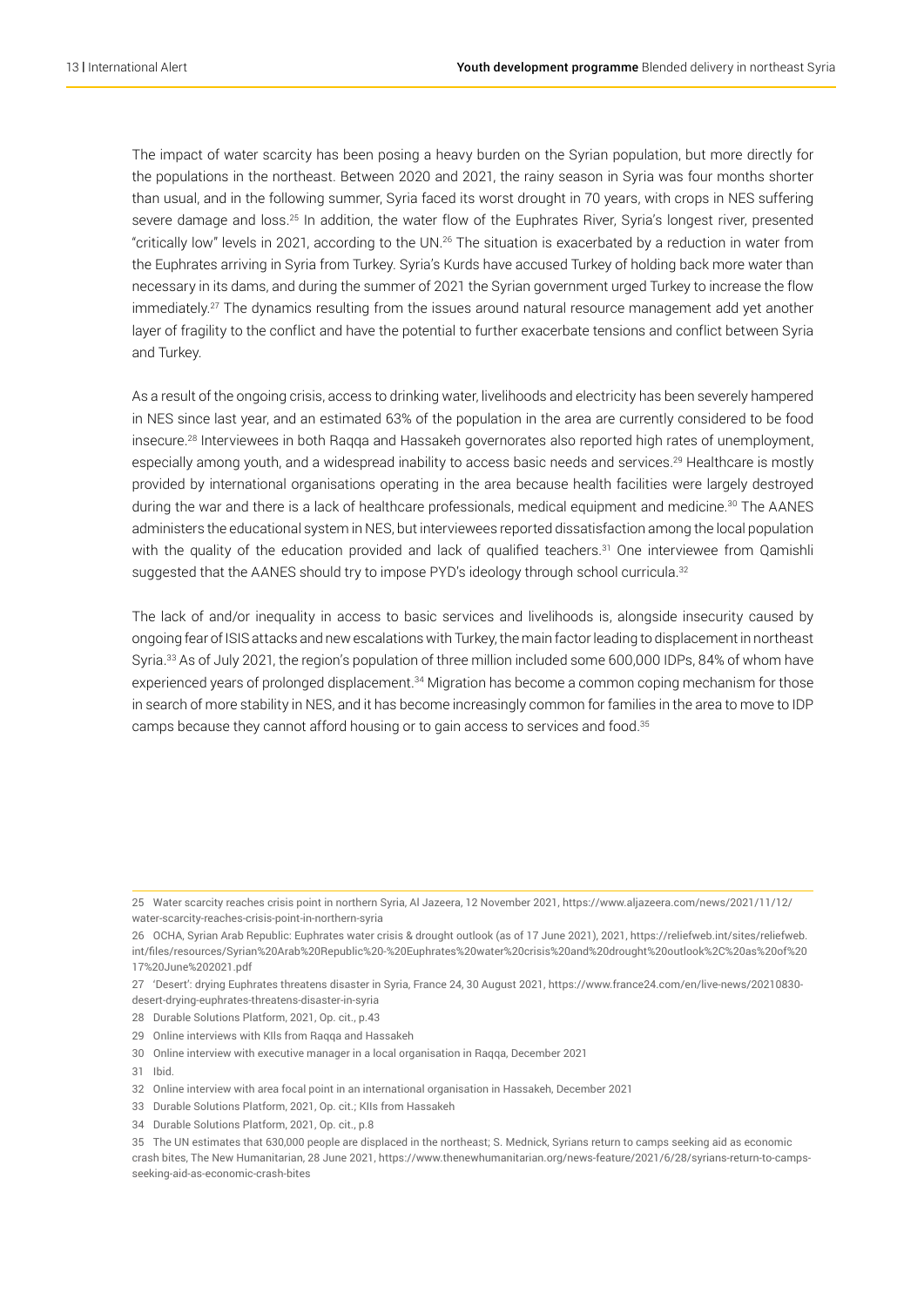### **NGO operational landscape**

According to the KIIs, the work undertaken by international and local NGOs in NES tends to be more focused on the areas formerly controlled by ISIS, such as Raqqa, Deir el Zour and Al-Hawl. Interventions are focused on humanitarian aid, psychosocial support and rehabilitation, education and community cohesion/conflict resolution – with the latter also being done in Hassakeh and other areas of Kurdish majority to promote coexistence between Arabs and Kurds.36

Any organisation wishing to operate in the area needs to have the approval of the AANES, which an interviewee reported was simple to obtain.37 Monitoring and evaluation (M&E) work is usually considered sensitive and associated with espionage, and organisations need to disclose full details of their work to the Kurdish-led selfadministration to be able to perform M&E activities in that area.<sup>38</sup> As for financial operations, local organisations also face challenges to comply with donor policy and find transaction companies that are not on the US sanctions or terrorist list.<sup>39</sup> Overall, operating in the area is not complicated according to interviewees – as long as organisations are compliant and communicate their activities to the self-administration.

Due to the socio-political dynamics of the area, however, operating in NES can shed light on many of the sensitivities present in this context. For example, the fact that international NGO work is mostly concentrated in Arab-majority parts of NES generates resentment among those living in cities such as Qamishli and Hassakeh. One interviewee said that it was easier to work in Raqqa because the administration facilitated NGO operations in the city, adding that there was a feeling of "competition between the cities" and that "the local population in Qamishli and Hassakeh feel annoyed and disturbed by receiving such little support". They gave as an example: "The road is being torn up and potholed while we don't see any of these in Qamishli. The inequality of support given between the cities can create sensitivity between the population from different backgrounds."40 Another interviewee said that, even though the educational system in Qamishli had deteriorated, educational interventions were mostly focused on areas such as Raqqa.<sup>41</sup> An informant also reported that Arabs in the city sometimes refuse to work with the Kurds because they see their presence as threatening and consider that "they are in a mission to occupy Raqqa".42 These dynamics evidence the relative lack of conflict sensitivity within organisations operating in NES, which in many instances exacerbates existing conflicts.

As in other areas in the country and worldwide, organisations operating in NES faced many challenges when adapting their implementation to the needs and context created by the COVID-19 pandemic. Interviewees reported that local organisations lacked the knowledge, resources and capacity to facilitate and deliver online activities, and that poor internet connection and electrical issues had been recurring problems because organisations did not have the resources to acquire the appropriate tools to shift to online implementation.<sup>43</sup> Additionally, organisations also had difficulty reaching senior participants as part of their projects because they were rarely familiar with online technology.<sup>44</sup> For all these reasons, many organisations decided to carry on

39 Ibid.

<sup>36</sup> Online interviews with KlIs from Raqqa, Hassakeh and Beirut

<sup>37</sup> Online interview with area focal point in an international organisation in Hassakeh, December 2021

<sup>38</sup> Ibid.

<sup>40</sup> Online interview with consultant in a local organisation in Hassakeh, December 2021

<sup>41</sup> Online interview with area focal point in an international organisation in Hassakeh, December 2021

<sup>42</sup> Online interview with consultant in a local organisation in Hassakeh, December 2021

<sup>43</sup> Online interviews with project manager in an international organisation in Beirut and Consultant in a local organisation in Hassakeh, December 2021

<sup>44</sup> Online interview with area focal point in an international organisation in Hassakeh, December 2021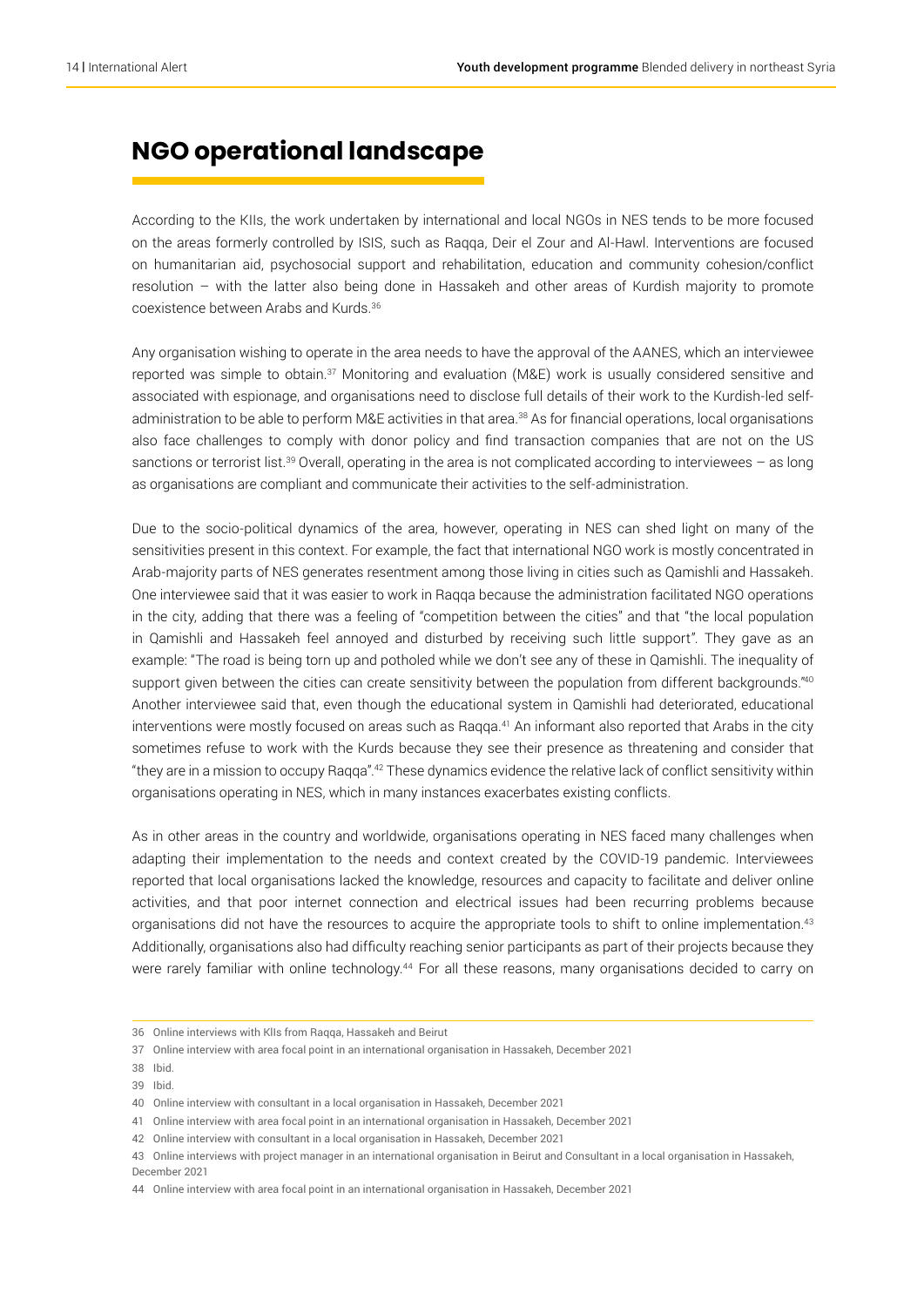implementing face-to-face activities. An interviewee working with partners in the region shared that, once these challenges had been overcome, the opportunity to work remotely has allowed local CSOs to learn a new way of working, think outside the box and reach out to people within and outside Syria who they were not previously able to access.45

## **4. Programme implementation**

This section assesses the main successes and challenges present during the project implementation and looks at the roles played by the project team, the design and management of the project and participants' interactions with the intervention and its stakeholders.

### **Project team and roles**

#### **Successes**

**Participants were happy with the delivery of the sessions and felt comfortable in the presence of the trainers.**  The participants in Raqqa described the trainers as "flexible", "highly experienced" and "familiar with the content and the concept of the sessions". All the participants reported that they were satisfied with the trainers, and they particularly liked the fact that the sessions were conducted by Syrian trainers living abroad because they were seen as "more experienced" than those inside Syria. The interaction between the participants and the trainers through online delivery was successful, and they never felt distracted or lost interest in the content. In Qamishli, one participant reported: "We learned a lot from the trainers through online engagement. When they asked us a question, they tried to simplify it as much as possible so we can be capable of answering to it." Another participant said: "We felt that we knew the trainers a long time ago, so we felt comfortable talking to them."

**The project team's communication, financial and administrative skills improved.** Managing and conducting the training sessions and workshops remotely required a high level of communication skills within the project team to communicate between themselves and the trainers/facilitators. According to the project manager, the remote modality of the work helped develop the team's communication skills: "[a good level of communication skills] is also required to gain the trust of someone who doesn't know me" and they succeeded in doing this. On the other hand, an unintended positive change appeared during the project and especially in Qamishli: the project manager had to coordinate financial and administrative capacity building for the team for both partner organisations, something that was not originally planned. "Those trainings will support and benefit the associations for a long term. It will also help them to cooperate and work with other donors, and gain the knowhow for the future."

45 Online interview with Project Manager in an international organisation in Beirut, December 2021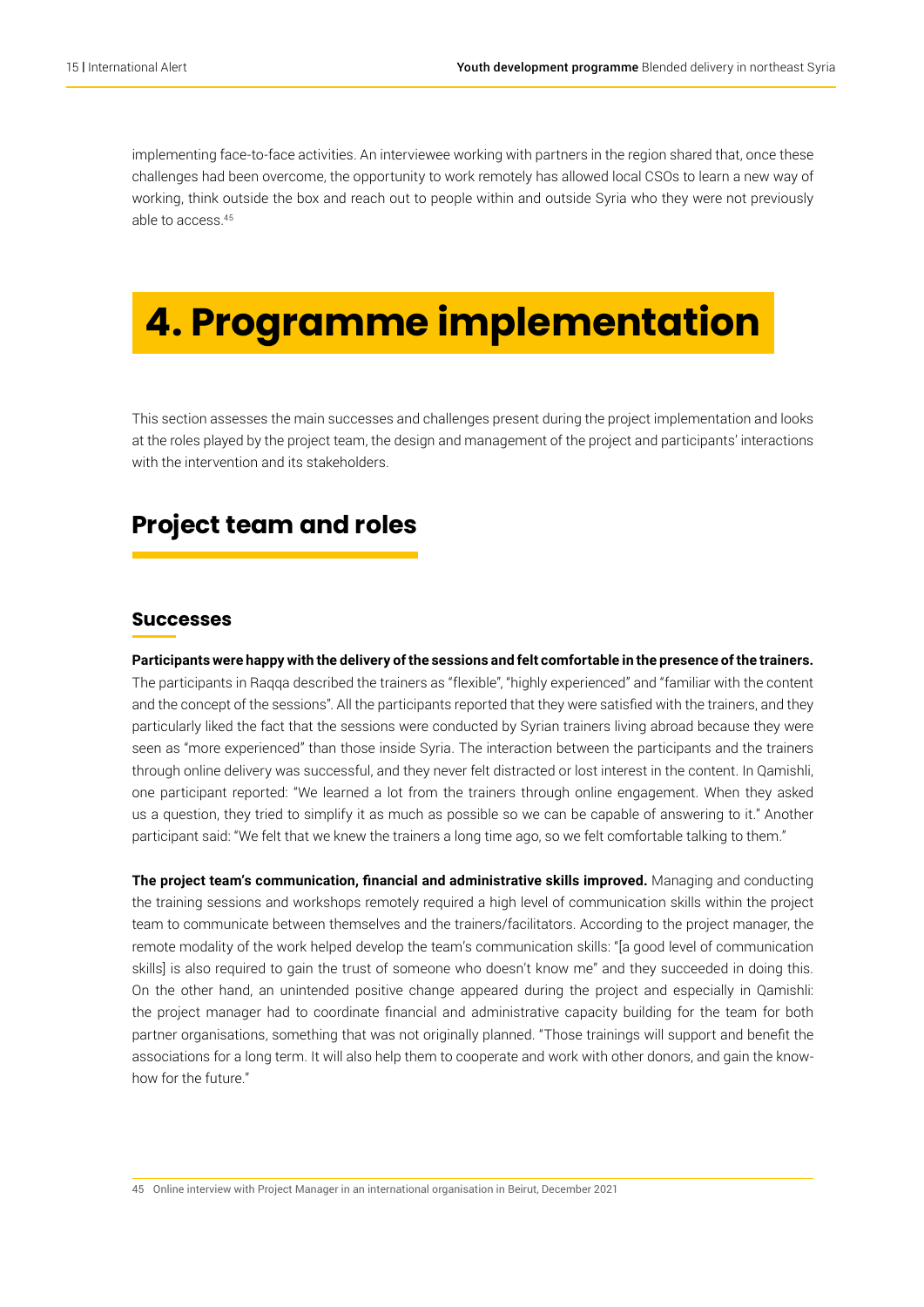#### **Challenges**

**Working through local partners was challenging given their previous involvement with the participants and potential influence in the areas.** Mobaderoon is not present in NES for security reasons and risks related to its direct presence. As a result, their work in the area is undertaken through partners working in the field, which has been a challenge for the implementation of the activities in this project. All the tasks performed by the Mobaderoon team were conducted online, and challenges were faced despite the overall success. For example, because the partner organisations were the ones who had direct access to participants and knew them from before the project, there was a concern that the organisations could influence participation, or that the groups attending the sessions would be homogenous and composed exclusively of participants close to the organisations, which would have compromised the diversity in the workshops. This challenge was specifically confronted in Qamishli. The project manager at Mobaderoon was able to overcome this challenge by intensifying the meetings with the partners and stressing the importance of reaching new participants from different backgrounds. For example, Mobaderoon proposed that the partners suggested five names from their network and another five participants living outside the cities and not connected directly to their organisation.

Facilitators' roles in the workshops overlapped with other work in the partner organisations. Especially in Qamishli the availability of facilitators to prepare the workshops, implement the activities and follow up on the evaluation was compromised by their other work commitments for the partner organisations. Because the facilitators were also committed to other work in their organisations, there was some overlap between their roles, which compromised time management and dedication to the programme.

**Trainers had limited knowledge of the local contexts.** Despite the positive feedback on the trainers, the participants and facilitators reported that the trainers had some gaps in their knowledge of the local context in Raqqa. Understanding the context of Raqqa was highly important to the implementation of the activities there; however, the local facilitators were able support the trainers during the implementation of the activities because they were more knowledgeable about Raqqa's context, which had a positive impact on the course of the sessions.

**Local partners might have influenced the proposal writing process for the community initiatives.** In Qamishli, one of the project stakeholders interviewed said that "the domination or the influence of the local organisation was obvious and had an unintended negative effect on the project". Indeed, the data shows that a number of initiatives seem to have been proposed by the local organisation and not by the participants. This can be seen as negative because participants were trained to write their own proposals and encouraged to do so based on their own views about the needs of the communities they live in, and the influence of the implementing partners on the process hindered the project's outcomes and impact. Some of the workshops' participants came from the association and "[it] dominates the initiatives proposed for their own interest and not for the community". Another stakeholder reported: "We had a feeling and, based on our analysis of the form and wording used, we concluded that the initiatives were written by the partner and were distributed to the participants so they can apply it to the project."46

46 This issue was anonymously raised as part of the data collection for this research, and it was not flagged throughout the project by any of its stakeholders. It has, therefore, not been addressed during the project implementation and, as the analysis suggests, might have hindered some of the outcomes related to the community initiatives phase of the project.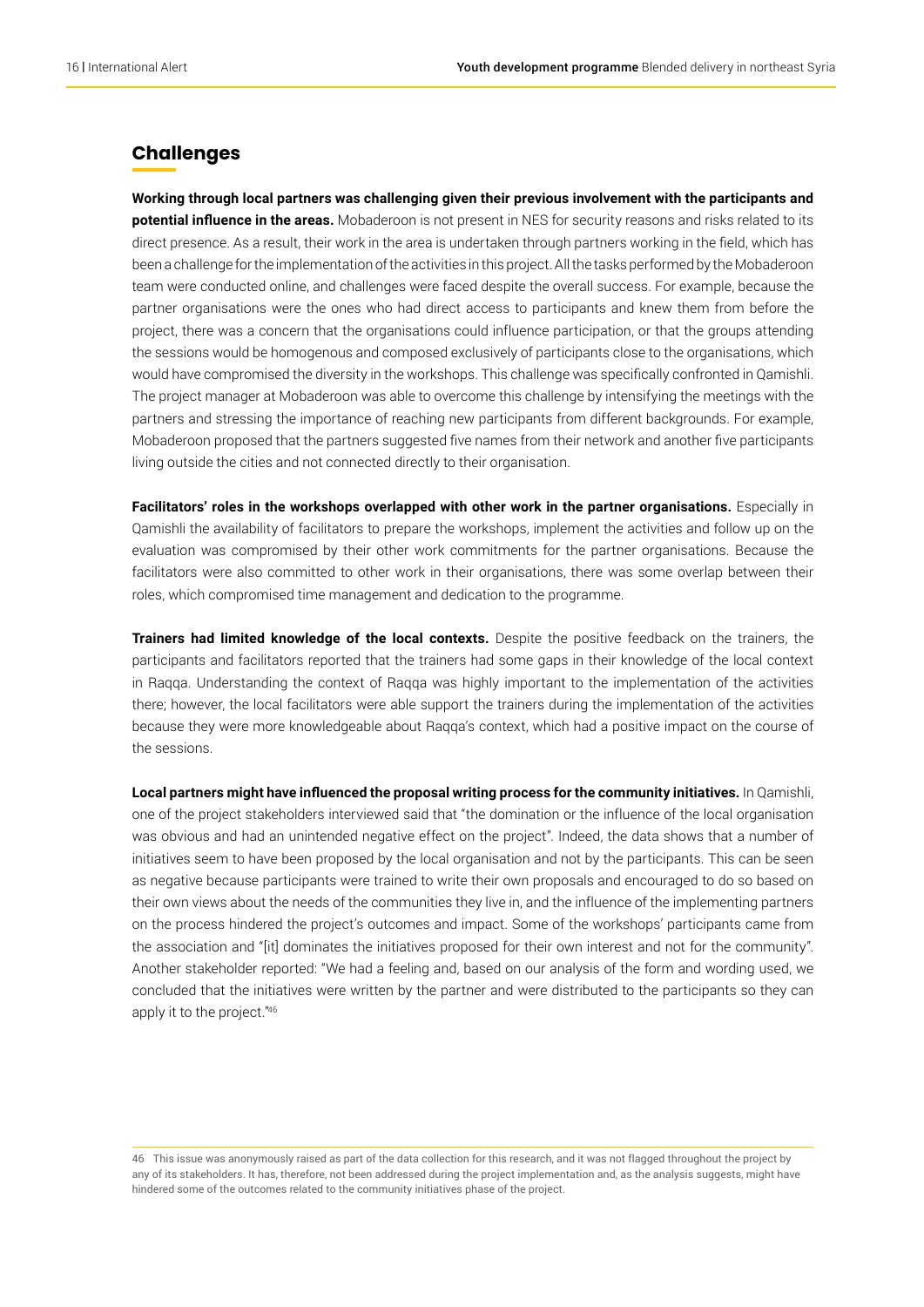### **Project design and management**

#### **Successes**

**The project considered the different backgrounds of the participants by taking into account ethnic and religious differences as well as context particularities in its design.** Raqqa and Qamishli are sensitive areas since they both experience conflict, although in different ways. At the beginning of the workshops, the trainers and the participants discussed the 'workshop charter' to set and agree on the ground rules for the five-day meeting. The charter of rules respected the context of the two areas. By constantly referring back to the rules, such as respect for each other's opinions, the trainers helped to create positive dialogue between the participants in both areas.

**The trainers and facilitators were flexible and adapted the delivery of the sessions according to feedback and needs.** After receiving their training, the facilitators were the support system for the trainers in the room, filling in the gaps and keeping participants engaged especially when the internet connection dropped. Due to their knowledge of the local context, they also made suggestions about how to adapt the design of the sessions, which were taken on board by the trainers. In Raqqa, for example, they suggested adapting exercises to make them compatible with the reality and nature of the participants in that location. This led to an improvement in the delivery of the sessions and the participants seemed happy with the interaction and intervention of the facilitators during the training.

**Trainers employed effective techniques to manage the differences between the participants from different areas, except in a few cases.** The trainers were able to prevent conflict and promote coexistence between the participants by subtly challenging them, and reminding them of the agreed ground rules while allowing them to express themselves freely during discussions. Participants in both areas, despite the high sensitivity of the project, reported that overall the trainers had succeeded in establishing a comfortable space among them and had done their best to manage the conflict situations that arose: "They provided us with a very safe environment to share everything. They were always around to respond to any enquiry and question." Some other participants, however, claimed that during discussions related to the Kurdish cause and Kurdistan, the trainers cut the discussion short rather than encouraging more constructive discussions to settle the conflicts.

**The creation of the WhatsApp group by the project team has contributed to keeping participants engaged and creating positive interactions between the different groups.** The group was created to facilitate coordination between the different participants, and it ended up also helping in the trust-building process and encouraging openness in the groups. Their interactions in the chat were seen as extremely positive by the project team: "The interaction between the participants never stopped in the WhatsApp group. They were sharing songs whether in Arabic or Kurdish."

**The project design has contributed to its sustainability by empowering facilitators and encouraging the development of community initiatives.** Two initiatives in Qamishli and three in Raqqa were selected by a designated committee comprising the trainers and the project coordinator from Mobaderoon. The implementation of the initiatives was ongoing at the time of writing. One of the initiatives proposed is to equip a school playground. According to the project manager, "We can say 10 years from now that the playground of this school was implemented by the project." Another initiative is to make a garden more inclusive and accessible to persons with disabilities. The idea was proposed by a local resident with disabilities; the project manager commented: "We can say also after a couple of years that this project made this happen." The initiatives that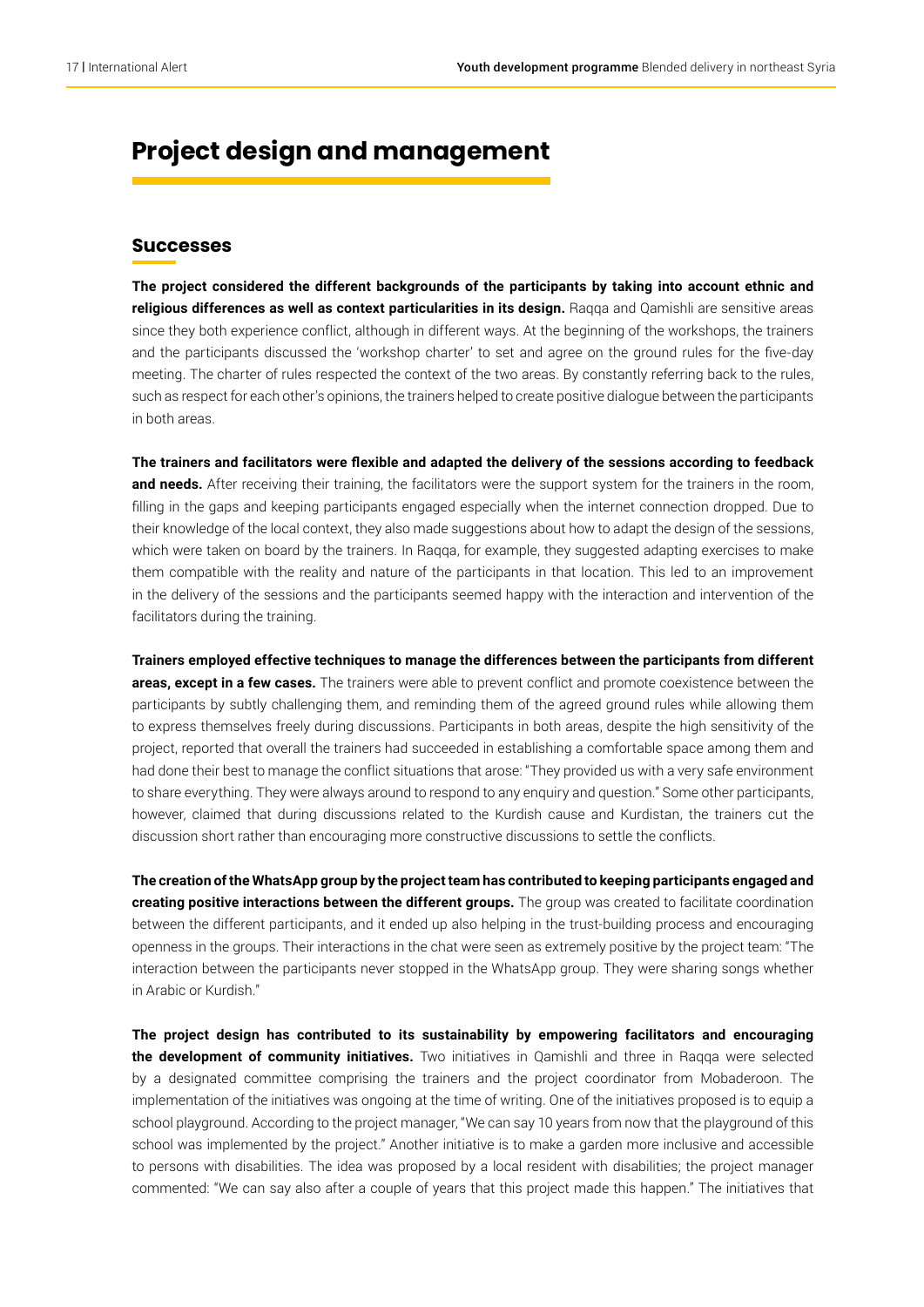have taken place reflect the needs of the community and can be considered a reflection of a change for the better. The initiatives promote active citizenship in society and show that the benefits of the project are likely to continue into the future.

#### **Challenges**

**There were limitations resulting from a poor internet connection and low-quality digital tools.** The use of technology to support the workshops' logistics was a valuable element of the project, although unfortunately it presented more challenges than expected. The lack of an appropriate internet connection alongside difficulties in employing better technology in the project posed challenges when connecting the participants in the two areas, and the participants with the trainers via Zoom. The low quality of the audio-visual equipment had a negative impact on the workshop process because the participants could not hear or see each other well. The participants reported hearing other participants' voices coming from different areas when discussing a certain topic, but could not see their faces or interact with them because of the limitations of the tools. One of the participants in Qamishli complained about the microphone, which was constantly cutting out, preventing participants from hearing each other: "I was annoyed several times because of the microphone and its sound. It was always interrupting the sessions which cause a disturbing noise. We couldn't hear each other because of it."

**The language barrier posed obstacles for the Kurdish-speaking participants.** This was a challenge faced especially in Qamishli, a city that comprises a large Kurdish population who do not speak Arabic. The project was designed in Arabic, so Kurdish participants were worried that the Arabic-speaking participants would not understand them, that they would not be able to understand the workshops' objectives or fill in the assessment form because it was in Arabic. As a result, the implementing partner in Qamishli supported these participants by providing translation into Kurdish as required.

**M&E gaps created challenges for measuring the project's outcomes.** Some MEL gaps were identified during data collection for this evaluation, especially in terms of measuring the knowledge and skills acquired by participants as a result of the workshops. From a qualitative point of view, it was possible to conclude that the participants gained knowledge by looking at the 'next-day recap' during the workshop delivery and later through the FGDs conducted with the participants and the KIIs with trainers and facilitators; however, more quantitative, in-depth data was not collected to measure this important outcome.

## **Project participants**

#### **Successes**

**Facilitators were equipped with knowledge and skills to use the programme's tools in the future.** In the first phase of the programme, a cohort of participants was trained to become facilitators and cascade their knowledge around active citizenship concepts to their communities, spreading the values of dialogue, peacebuilding, citizenship and non-violence. After supporting the trainers in the delivery of the workshops, these facilitators had the opportunity of delivering their own face-to-face workshops in each of the two locations, Raqqa and Qamishli. This has allowed them to develop practical facilitation skills and become well-equipped to conduct similar training in the future.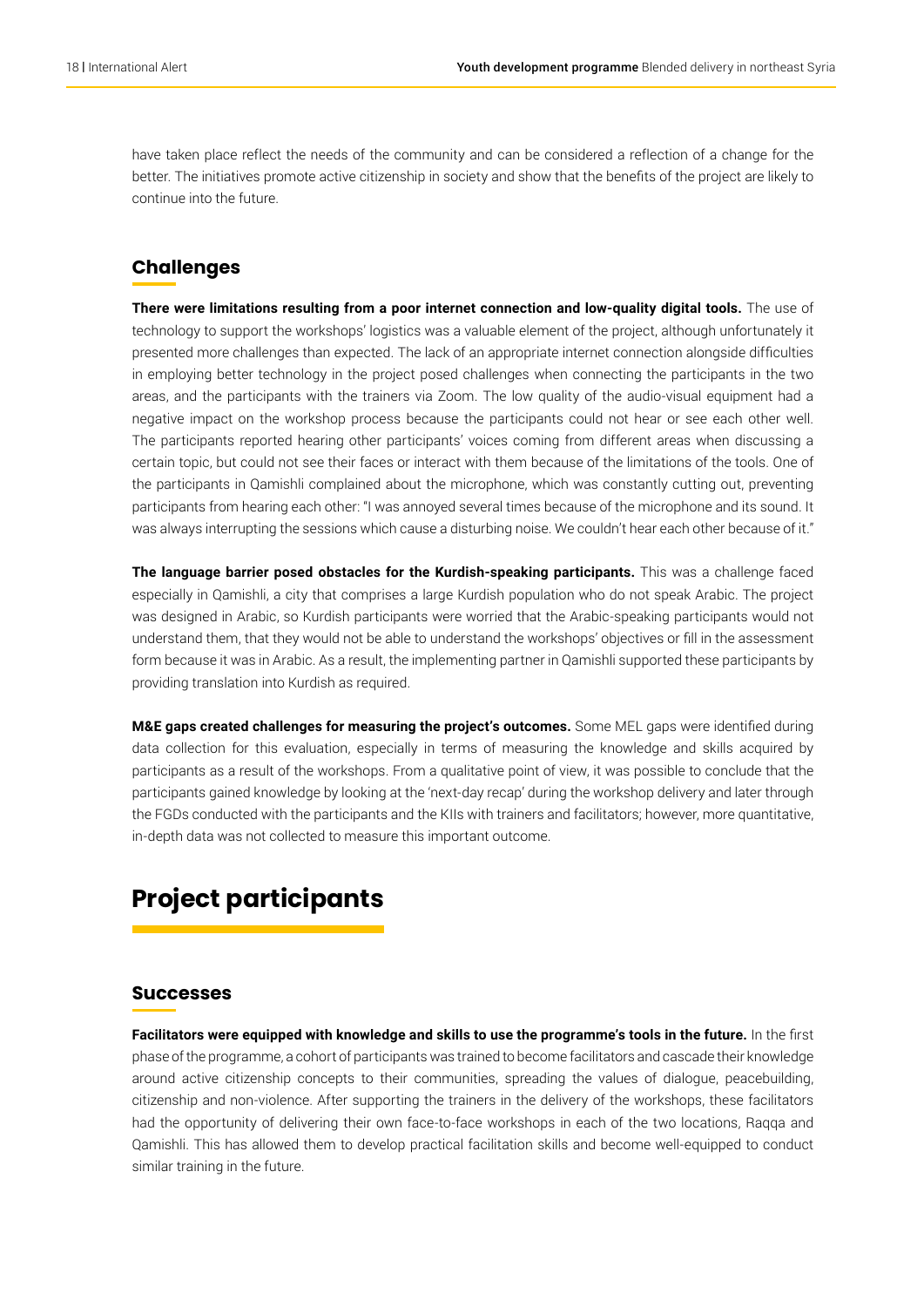**Participants were satisfied with the workshop's organisation, content and the diversity of the cohorts.**  Most of the participants were satisfied overall with the sessions and recommended them to others. Two of the participants reported that they registered for this workshop after their friends attended the previous session and recommended it to them. Participants came from different backgrounds and the groups were mixed, comprising Arabs, Kurds, Muslims and Christians, ensuring ethnic and religious diversity throughout the sessions. In Qamishli, for example, participants praised the organisation and their ability to gather people from different backgrounds in one group. Such diversity was viewed positively and openly accepted.

**Participants requested further learning for more in-depth knowledge and additional skills.** In Raqqa, participants requested to continue the training with specific subjects that can complete the topics learned, for example, by expanding active citizenship topics such as problem solving, managing emotions and communication skills. Others also called for additional training on how to write proposals and how to implement projects in their communities, because they found this part of the project particularly challenging.

**Participants gained knowledge and skills after attending the sessions.** The course material in the workshops allowed all the participants to increase their knowledge and gain new skills on the concepts of dialogue, peacebuilding, citizenship and non-violence. During the next morning recap in each workshop session, the trainers felt that participants expressed their ideas well and clearly when summarising the previous sessions, which gave them the impression that participants had gained knowledge. Additionally, through the feedback received from the satisfaction questionnaires and the FGDs, it is noticeable that the participants were satisfied regarding the content of the session and the way it was presented: in a clear understandable manner and supported by concrete examples.

**Participants reported positive life changes and the ability to apply the knowledge and skills gained to their families and communities.** The increase of participants' knowledge of concepts related to active citizenship made a positive change in their life. The participants learned new information and gained new skills such as dialogue from listening, respecting others, voicing their opinions openly  $-$  topics that broke fear barriers and gave the participants the confidence to personally apply what they learned in their community. The participants reported that the knowledge gained and skills acquired during the workshop led to change in their own lives and/or in the lives of their families and communities. A participant from Raqqa reported: "I started applying what I learn in my family, then spreading the knowledge I acquired with neighbours and relatives."<sup>47</sup> The topics discussed in the workshops, such as dialogue, identity, accepting the other's opinion and avoiding prejudice, had positive effects on participants' daily lives. In addition, the online mixing of the two groups from Raqqa and Qamishli can be also seen as positive, despite some conflicts that arose, since the two areas became familiar with different cultures and ideas.

Participants were committed to the workshops and recommended them to others. Participants were also very committed to the workshops and highly motivated to learn. One participant said: "Despite the high temperature that was reaching 50 degrees and the electricity cuts […], I was very enthusiastic attending the workshop during those five days so I could learn more about active citizenship."<sup>48</sup> According to the project manager, after attending the sessions, participants recommended them to others: "When we had newly enrolled participants, they used to tell us that his/her friend recommended our training to them."49 This evidences participants' interest in and satisfaction with the content of the sessions.

48 FGD in person wtih project participants in Qamishli, 25 January 2022

<sup>47</sup> FGD in person wtih project participants in Raqqa, 15 January 2022

<sup>49</sup> Online interview conducted with the project manager on 24 January 2022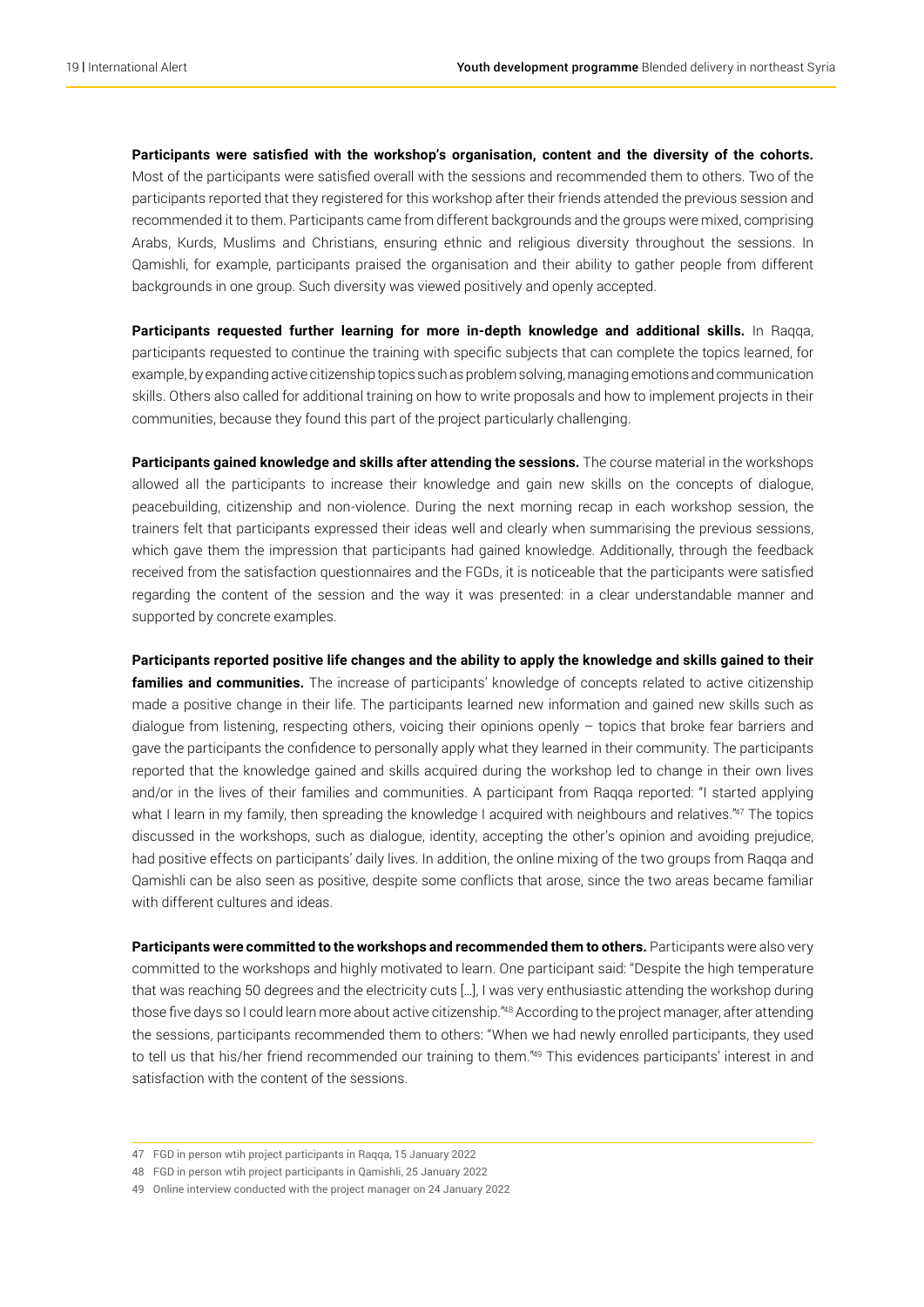**The programme has helped to foster new relationships among participants.** In Qamishli, participants reported gaining new friends by attending the workshops. "I loved attending the sessions, sharing and dialoguing with the others. I made many friends," said one participant.<sup>50</sup> Another participant reported, "I don't have many friends. I rely on myself a lot. However, this workshop changed my feelings and my vision about friendship and its concept in general. I found that there was a lot of good people and shared a good time with them."

#### **Challenges**

**Participants from Raqqa felt less confident to share their views and ideas in the presence of Kurdish counterparts.** Although the project was designed and managed taking into consideration the sensitivity of the topics discussed during workshops, participants from Raqqa in particular, who were mostly Arabs, still felt less confident and uncomfortable when brought together with the participants from Qamishli, who were mostly Kurds. This was mainly due to the fact that participants from Raqqa associated their Kurdish peers with the ruling authority, and that sharing ideas related, for example, to Arab identity could pose a risk to them. One of the participants reported: "The lack of comfort and safety is due to the presence of the Kurdish component who is participating with us in the workshop. This component represents the ruling class in the region which made us feel uncomfortable and unsafe to discuss any idea especially the sensitive one such as the identity."51 Another one added, "The presence of the other component – the Kurds – made me feel not confident to share my thoughts and ideas and put them forward, in order to prevent sensitivity. They are considered as part of the ruling authority."<sup>52</sup> Participants from Raqqa appear to have felt safer during group discussions when their microphones were muted and the participants from Qamishli could not hear the conversation, because some perceived the presence of the Kurdish participants as threatening.

**Some topics were more difficult to discuss because of how they related to participants' contexts and lived realities.** Raqqa is a city rooted in tribal and clan structures and therefore discussing topics such as 'identity' and 'decision-makers' alluded to participants' own experiences, for example, their tribal affiliation. One of the participants said: "Some topics made us feel less confident, such as the identity topic and its changing concept. In addition, some exercises within the workshop, such as the exercises of the decision-makers caused a loss of confidence in me. The cause behind this is our identity background and our belonging to the clan governed by certain customs and traditions."53

**Openness to different points of view varied between the different areas and participants.** Participants from Qamishli reported difficulties in voicing their points of view on sensitive issues because they were not well accepted by those in Raqqa. One of them said: "Some of the participants in Raqqa were surprised that we don't have the same principles and priorities. The participants or the discussion from Raqqa were always reminding us of the Arab nationalism and identity […] At the end of the sessions, I went deep inside my mind trying to understand these ideas to which I do not belong to."<sup>54</sup> The participant added: "After three days of attending the workshop we saw that we started changing and trying to accept the other's opinion as we can see that the workshop had an impact on us. However, I didn't see the same in Raqqa."55

- 53 Ibid.
- 54 Ibid.
- 55 Ibid.

<sup>50</sup> FGD in person wtih project participants in Qamishli, 29 January 2022

<sup>51</sup> FGD in person wtih project participants in Raqqa, 15 January 2022

<sup>52</sup> Ibid.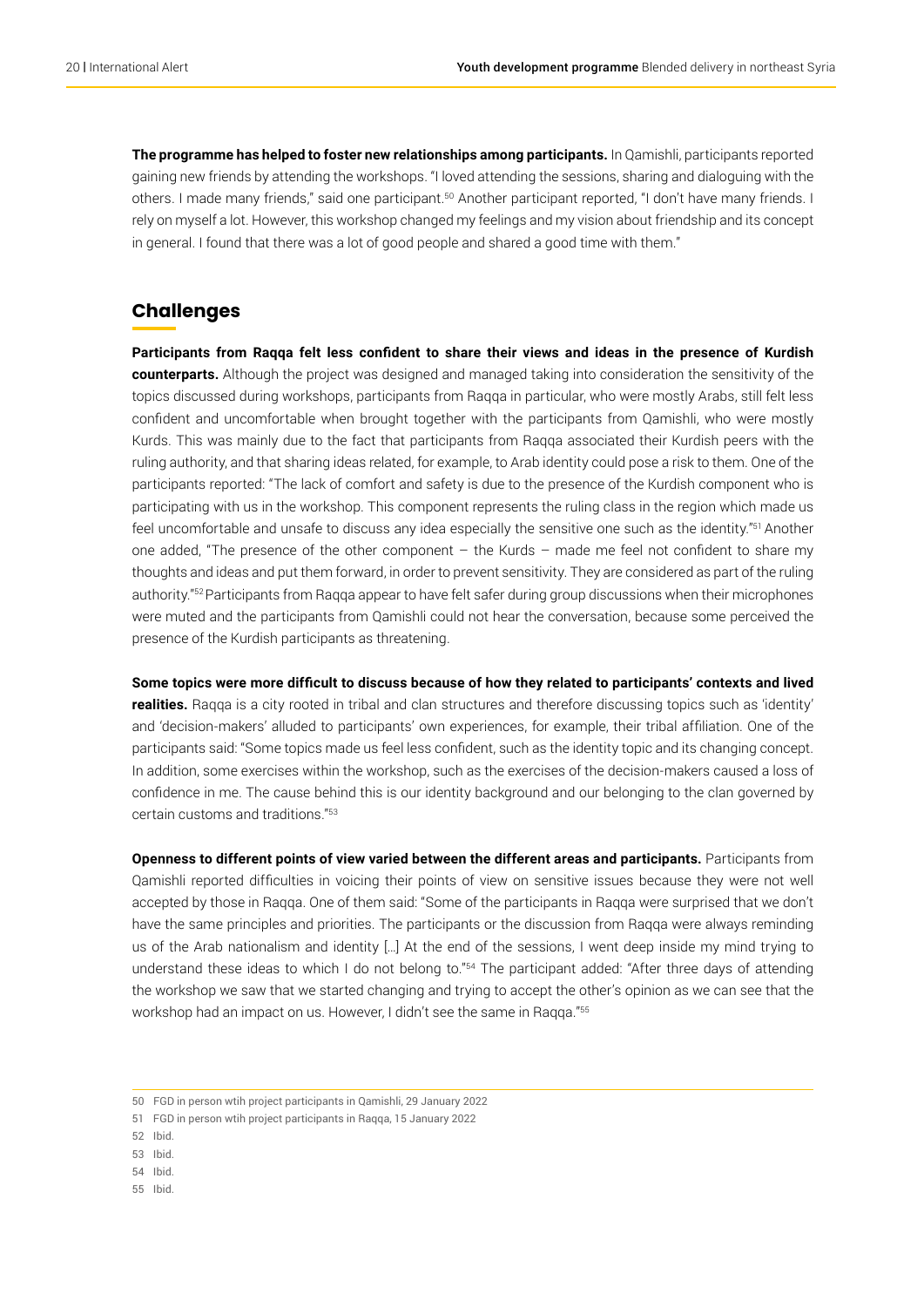**Conflicts arose between participants in the joint sessions due to discrimination and unsettled issues between the groups.** The historical tensions in the relationship between different groups of participants from Raqqa and Qamishli posed challenges to discussing certain topics during the joint workshops, as many participants joined the sessions with pre-existing assumptions and opinions about other ethnic and religious groups. This meant that, in some situations, participants behaved in a discriminatory way towards other groups. A participant from Raqqa reported that, at some point during the workshop, a participant from Qamishli offended the Islamic religion by suggesting that "any bearded man belongs to ISIS". After responding to them explaining that this was an assumption that has been spread by the SDF checkpoint soldiers who treated all bearded men as if they belonged to ISIS, the participant from Raqqa reported that he feared he could be arrested for sharing his own perspective, as an Arab Muslim, on the matter. Heated debates around the Kurdish cause, Arab nationalism and the AANES rule in NES were also present and generated conflicts in some instances between the different groups.

## **5. The effectiveness of the blended methodology**

As explained, the youth development programme in NES was implemented through a recently developed blended methodology, in which participants came together physically in both Raqqa and Qamishli, accompanied by a facilitator in the room, while trainers joined them via Zoom, supported by the use of video cameras and microphones. Based on the reflections in the previous section about the main successes and challenges of the different aspects of the project, some conclusions can be drawn about the extent to which the blended methodology has helped or hindered the project's outcomes.

#### **Successes**

**Blended interaction between participants and trainers/facilitators:** Despite some challenges faced during the delivery of online training, participants praised the blended-learning approach used by the organisations in both locations and most of them reported their satisfaction with how the online sessions had been conducted. The quality of the interaction between the participants present in the rooms and the online trainers was referred to positively, and the participants considered the mix of online learning and a physical presence during the sessions as successful and positive. In Qamishli, some of the participants compared this "successful modality" to a previous one attended in another programme, which they considered less successful: "We were sitting at home using Zoom and we got bored, whereas in this programme we liked the interactions of the participants in both areas and with the trainers, while the facilitators are present with us."56 Another participant described the sessions as "more passionate in which we have to fully focus on everything – we weren't bored or distracted".57 They continued, "We didn't feel that it was an online session. […] The presence of the trainers abroad and the

56 FGD in person with project participants in Qamishli, 25 January 2022

#### 57 Ibid.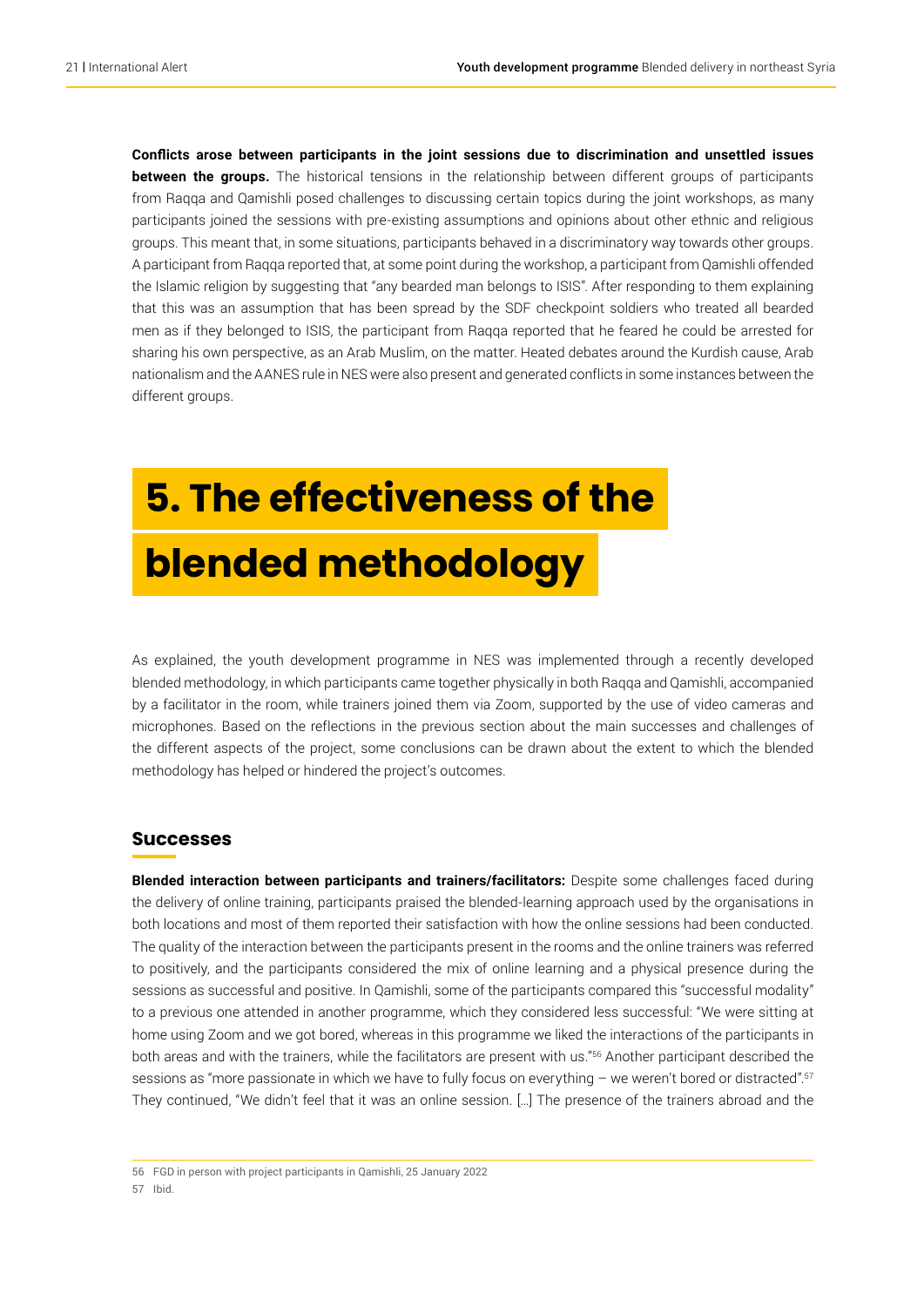cooperation between the facilitators in the sessions greatly enhanced the training and it became more powerful than having only one trainer present to run the workshop."58

The participants reported that the trainers were effective at listening and communicating with the participants via Zoom. Most of them reported that they were good listeners and knowledgeable in the topics discussed. The interaction between trainers online and the facilitators in the rooms was seen as highly positive throughout the workshops by themselves and the participants. The trainers took into consideration the facilitators' feedback on the programme in order to adapt the delivery to the local context. In Raqqa, for example, this was done through exercises and activities that took the participants' realities into account. Participants considered that the physical presence of facilitators was effective for the workshop.

**Trainers' and facilitators training skills:** In Raqqa, the participants reported that despite the connection issues, the trainers were able and succeeded in discussing the topics and communicating online. The effectiveness of the distance learning came from the strength of the trainers' personalities and their familiarity with the training material. In this workshop, there was effective coordination between the trainers on the screen and the facilitators on the ground, which led to productive delivery of the concepts. For example, when the internet went off, the facilitators were able to step in to support the trainers and continue the sessions with the participants. According to the facilitators: "One of the most important effects of the online implementation on the learning process is the amount of wasted time. For example, one question required a long time to be answered between the transition from the trainer who is online to the facilitators and the participants who are in the room in both Raqqa and Qamishli."<sup>59</sup> They added: "Despite this, we were able to conduct the sessions even when the internet went off because we were well trained."60

**Participants' empowerment:** The qualitative evidence suggests that the blended workshops helped to empower the participants to become active citizens. By joining a ToT session in the first phase of the project, the first cohort of participants became well equipped to cascade their knowledge on active citizenship concepts to their communities. They started this process by supporting the delivery of the workshops to a total of 111 participants, who gained knowledge and skills and proposed follow-up initiatives, which highlights the contribution of the project to their communities. A total of 23 social action proposals were submitted by the participants after the workshops, including 11 in Raqqa and 12 in Qamishli. Notwishstanding the influence of the local partners on the proposals submitted in Qamishli, the high number of proposals received can be considered as evidence of the positive impact that the project had on participants' motivation to create change in their communities and society, and their willingness to implement the knowledge and skills acquired in their daily lives.

#### **Challenges**

**Internet connection and communication:** The online component presented many challenges, with poor internet connection being the main issue. This was evident when trainers tried to transmit messages to those in the room and whenever a question was asked: a long time was required to answer it and transition between the stakeholders joining from different locations. This also meant that a lot of time was consumed in communicating between interlocutors. A trainer reported: "We doubled our effort in conveying the message to the participants. We were always scared or unsure that the message wasn't properly sent to the participants because the sessions were online. We wanted to ensure that the message was clearly and appropriately received by the participants."

<sup>58</sup> Ibid.

<sup>59</sup> Online interview conducted with trainers on 21 January 2022

<sup>60</sup> Ibid.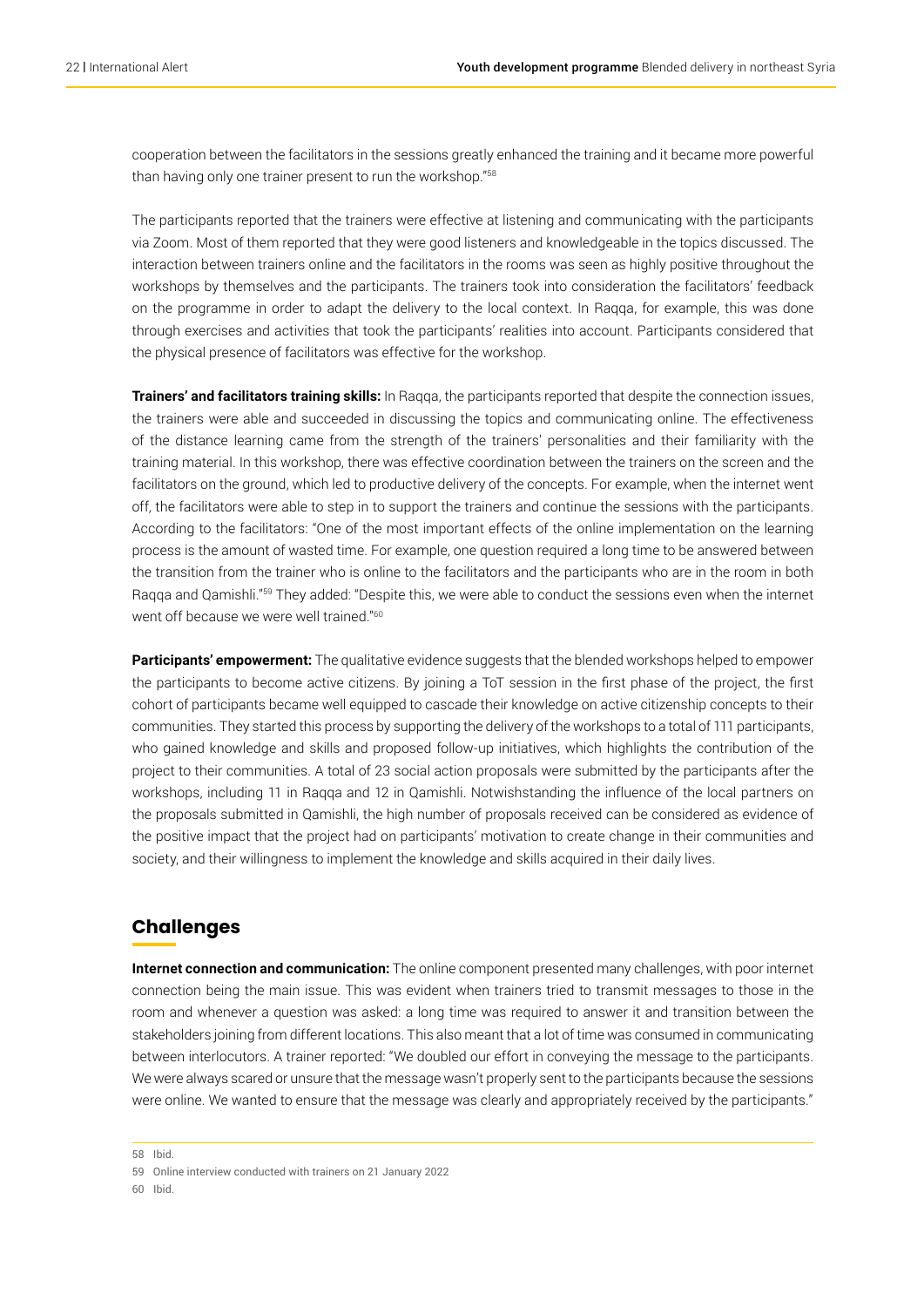Participants, especially the ones in Raqqa, agreed with the trainers' feedback about the challenges of using the online modality. Some of them said that they felt less confident to share their opinions with all the issues posed by the poor internet connection, since it hindered the communication between the two areas or with the trainers and made some participants hesitant to express themselves. According to one participant: "The training carried out remotely via Zoom and the presence of other participants from Qamishli made me hesitate to participate for fear that my information was weak or incorrect."<sup>61</sup> Another participant reported: "The connectivity issue had a negative effect on the learning process and the communication between Raqqa and Qamishli."62

**Duration of the sessions:** Participants reported their dissatisfaction regarding the duration of the sessions, which they claimed was insufficient to discuss the topics in the blended format. Although five days is the typical duration for the workshops in the youth development programme, the blended nature of the sessions created challenges such as internet connection and communication issues among participants in both locations, reducing the time available for meaningful discussions. In multiple workshops, participants considered the duration of sessions too short and said that more time or additional sessions would have allowed them to express themselves better.

**Trust building:** This was an essential aspect of the project, but was not fully achieved with the blended approach. "You lose the spirit of citizenship, which means that the trainers face a great challenge: building the trust with the participants via internet. […] Without exchanging a direct contact between the trainers and the participants can make the task very difficult as implementing such a sensitive project."63 They added: "The trust in which the citizenship is built comes from the common ground and the dialogues between different groups. […] That's why it is better to conduct these types of the sessions physically so that the participants in both areas can interact properly between each other and live the citizenship experience as it is planned."64

For the trainers, the online elements were challenging and hard to implement in such a project. The faces of participants were not visible through the camera, which hampered the interaction and relationship building between them. According to one of the trainers: "We couldn't memorise the names of the participants because we couldn't see their faces. […] We couldn't see also their reactions. The participants in Raqqa couldn't see also the faces of the participants in Qamishli and vice-versa."<sup>65</sup> The trainer added: "In these circumstances in which we are living in terms of COVID and our inability to go to the area for security reason, the online response is very important. However, if we have a choice between the physical sessions and the online one, we definitely choose the physical sessions and not the online."66

In general, all the stakeholders including the participants, facilitators and trainers recommended physical sessions over online sessions. Dealing with sensitive topics, building trust between different groups comes from a physical interaction rather than an online one.

**General interaction between participants in different locations/from different backgrounds:** The interaction among the participants was seen as challenging and some differences between them were highlighted throughout the workshops. For the participants in Raqqa, the integration process was described as unsuccessful

62 Ibid.

- 64 Ibid.
- 65 Ibid.
- 66 Ibid.

<sup>61</sup> FGD in person with project participants in Raqqa, 15 January 2022

<sup>63</sup> Online interview conducted with trainers on 21 January 2022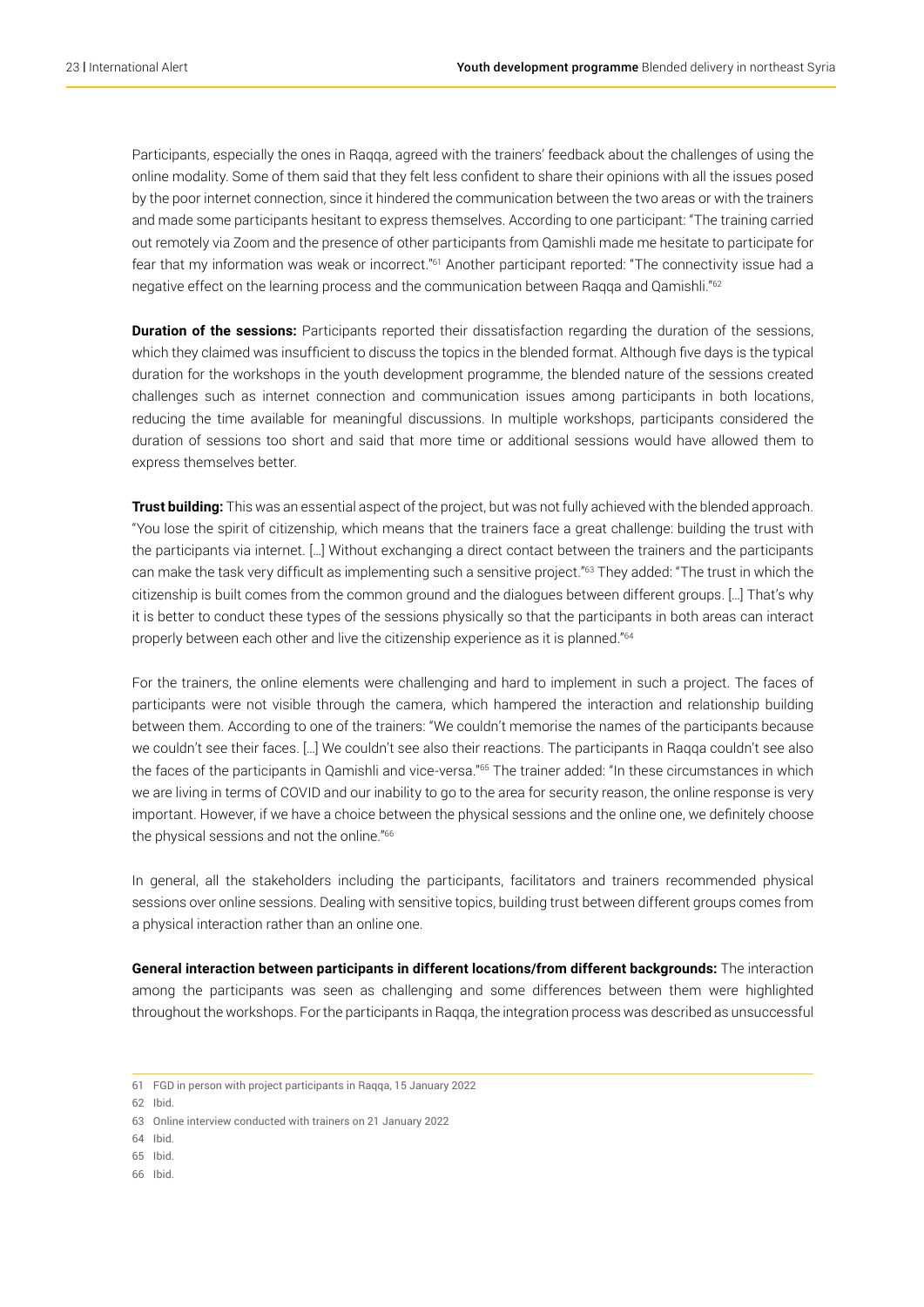and highlighted the sensitivities in the area. Barriers of mistrust were present and could not be tackled via the blended approach. There were several reasons for this:

- Feeling of victimisation: in Syria, Kurds have a history of feeling oppressed and inferior to the Arabs; however, most recently since the rule of the AANES in the area, the feeling of victimisation has been transmitted to the Arabs as a result of the practice from the ruling authority which is represented by the Kurds and based in Qamishli.
- Ethnic and intellectual sensitivity: the participants in Raqqa considered themselves as somewhat more religious because they belong to a tribal society whereas the Kurds often follow a Marxist mentality.
- The Arab participants had some security concerns during the workshops fearing persecution or being arrested by the ruling authority due to sharing their opinions on sensitive topics in the presence of Kurds from Qamishli.
- The challenges that the poor internet connection and lack of adequate technology posed to integration, trust building and general interaction between participants, who could not see or hear each other at times.

The participants in Qamishli were highly satisfied with the diversity of the participants in their area; however, some of them felt that the participants from Raqqa did not listen to their opinions despite all the efforts made by trainers. One of the participants, an Arab clan-member from Qamishli, said: "The participants in Qamishli are coming from different backgrounds – ethnical and religious. However, in Raqqa, all the participants are the children of tribes or clans. That's why the participants in Qamishli, and because of their diversities, respect more the different culture and the different opinion while those in Raqqa and during the workshop didn't accept other people's opinion or ideas."67 Another participant said: "I felt that the participants from Raqqa didn't accept me because I am from a different religion."68

The analysis shows that the differences and mistrust among the participants in Raqqa and Qamishli persisted despite all the efforts made by the trainers because the sensitivity of the conflict in that area was high and had a direct impact on the interaction between the participants. Although certain tools such as WhatsApp were helpful in bringing people together despite all their differences, creating more levels of interaction between participants, there were still underlying issues of social cohesion and mistrust that could not be properly tackled via the blended approach in the context of this project.

68 Ibid.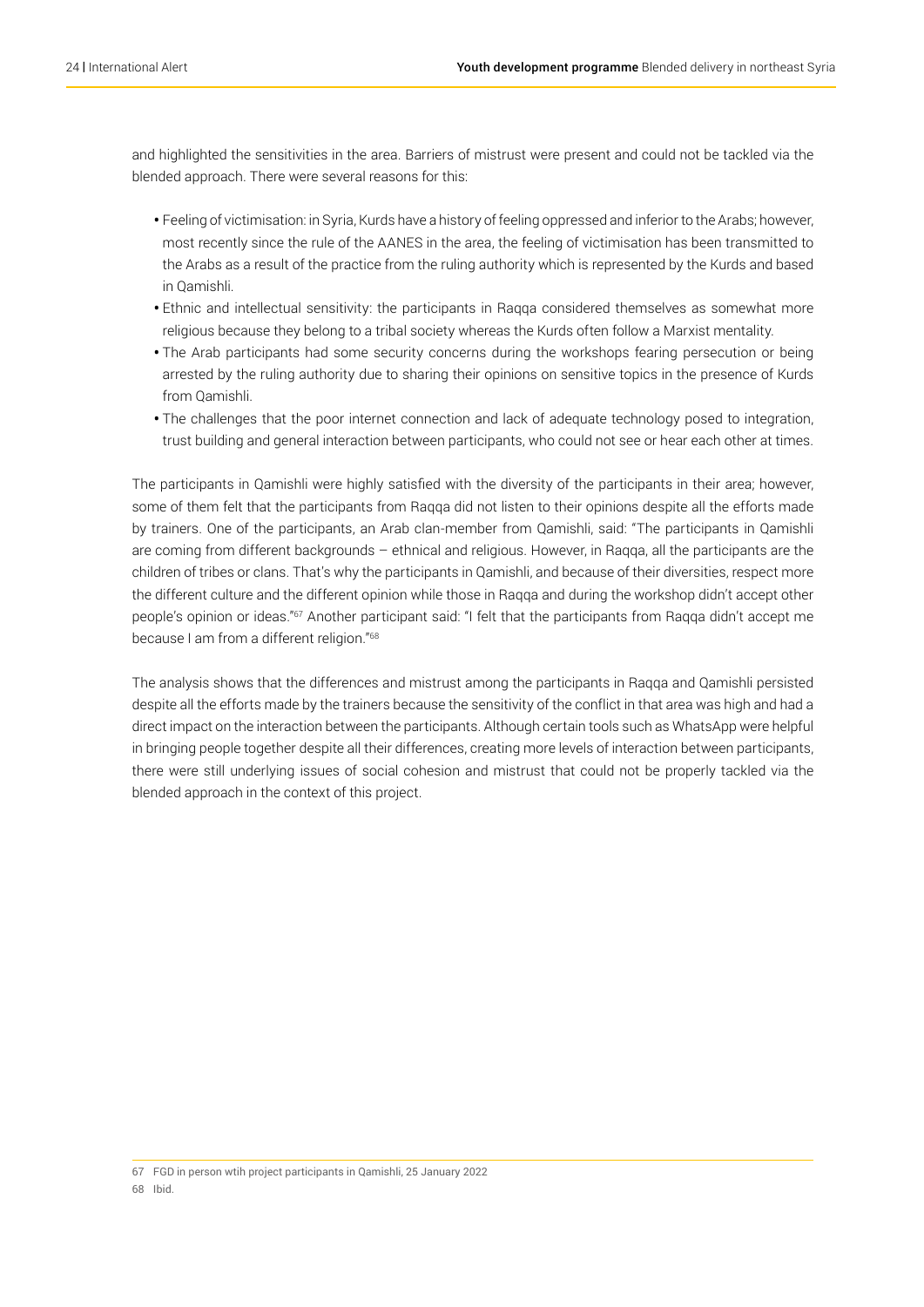# **6. Lessons learned in NES programming**

This section synthetises the findings of this research into lessons learned that can be attributed to some of the outputs and outcomes sought by the programme. These include the development of participants' knowledge and skills, the creation of trusting and comfortable dialogue spaces and the improvement of the use of the blended methodology for the learning journey.

## **Building knowledge and skills**

All participants and facilitators – who were also participants in the project at the earlier stages – reported that they gained the necessary knowledge and skills on the concepts of dialogue, peacebuilding, citizenship and nonviolence to apply their learnings in their lives and communities. Through the workshops, the participants learned how to identify the needs of their communities and create initiatives that could tackle those issues accordingly.

Despite the challenges faced through the online delivery model, which are explored in further detail below, introducing the concepts of active citizenship to areas previously unfamiliar with them can be considered an important achievement. Participants were highly motivated in the process from its early stages, and showed a lot of interest in taking part in the sessions while actively recommending them to others.

As a result of the project, the participants who were trained to become facilitators became well equipped to cascade their knowledge within their communities, whereas the other participants acquired knowledge and skills on concepts related to active citizenship that can be applied to their daily lives.

## **Building trust, understanding and comfort**

The data suggests that participants had mixed feelings regarding the building of trust and understanding between themselves and other participants, as well as the extent to which they felt that the workshops provided them with a comfortable environment to voice their views and perspectives on the different issues under discussion.

On the one hand, the fact that the workshops were hosted by organisations which were well known in the area made participants feel comfortable and safe to attend the sessions. Indeed, the fact that participants from Kurdish and Arabic backgrounds agreed to attend workshops together can be considered a positive outcome achieved by the project and a first step to establishing constructive dialogue between the different groups. The atmosphere and conversational space created by the trainers allowed participants and facilitators to feel comfortable and develop trust between themselves and towards the trainers.

The workshops did, however, tackle some sensitive topics and despite feeling generally safe to participate and express themselves some participants from Raqqa felt uncomfortable during inter-group discussions between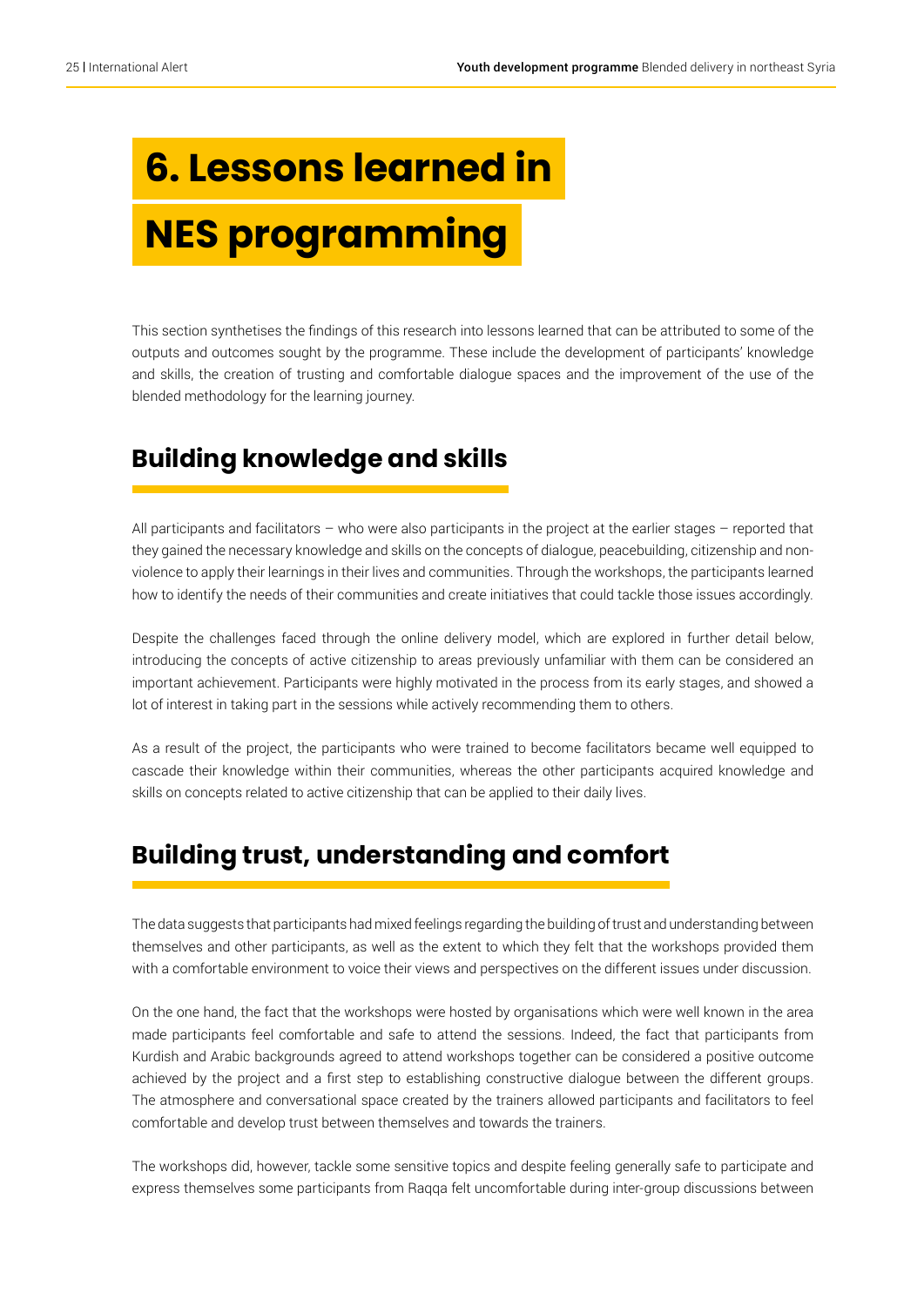the two areas, which may have contributed to some tensions among participants at certain moments of the workshops. Additionally, the poor internet connection and the low quality of the technology did not assist the interaction between the participants in the two different areas.

## **Learning journey**

The project was designed to attract participants from different backgrounds in Raqqa and Qamishli, cities marked by their ethnic and religious diversity. The project's content took this into consideration, and the trainers did not feel the need to adapt or exclude any topics for being considered taboo. As explained above, however, some conflicts did still emerge between participants due to the sensitivity of some examples raised during the discussions. After being trained, the facilitators were able to support the workshop delivery, especially when the trainers lost internet connection to participants in the room.

The adaptation of the training to a blended approach appears at first glance to have worked effectively. Participants reported that the opportunity of going through a learning process with Syrians who were living abroad (who are perceived to have more experience) was attractive and motivating during the workshop, which reflected positively in their engagement. The learning process was accessible for all the participants since they were present in the same room with the facilitators while the trainers were conducting the activities remotely.

The blended learning approach presented challenges given the sensitivity of the context in Raqqa and Qamishli (as across the whole of NES), with unsettled differences and conflicts being present between the different communities living in the two cities. The technology used for the online interactions was considered inefficient by participants and it was perceived to restrict the integration process between the participants of Raqqa and Qamishli. Slow internet speeds and inappropriate digital tools hampered the trust-building process and led to a considerable amount of time being wasted during the workshops, which participants complained about.

## **7. Government-controlled areas (GCA)**

Previous to the NES implementation, between December 2020 and March 2021, the blended methodology was used by Mobaderoon to deliver the youth development programme in cities under government control in the west of Syria. These included the cities of Hama, Tartus, Homs and Latakia. Over the course of four months, one workshop was conducted each month where participants from the four areas met physically with one facilitator and online with participants from other areas to undertake activities simultaneously and jointly. This section explores the main commonalities and differences between the implementations in the GCA and NES, including successes and challenges.

Within the limited information received, we can see some similarities and challenges faced in both areas.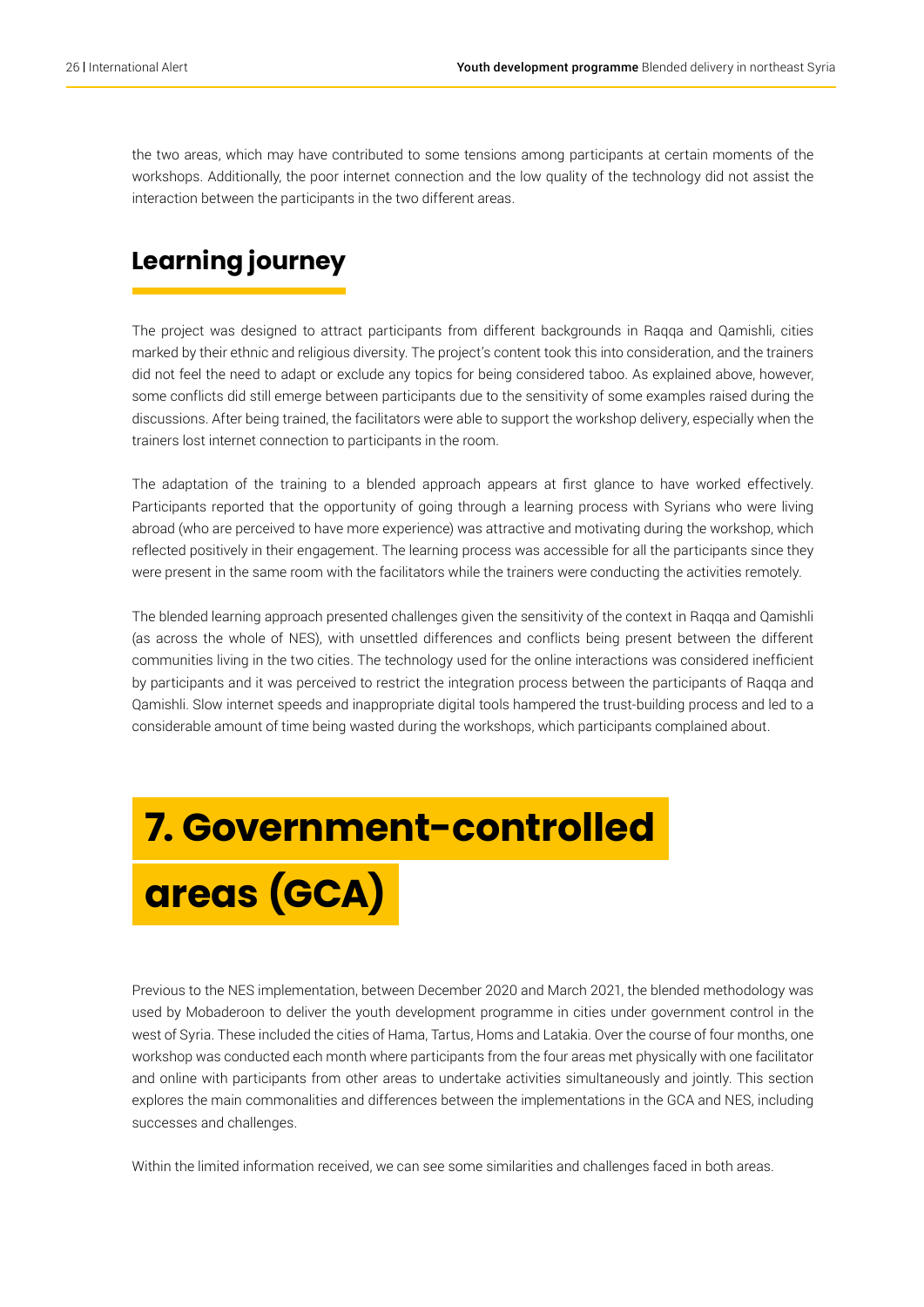## **Similarities**

#### **Successes**

- Participants in all four locations gained knowledge and skills on active citizenship, which they are able to apply within their communities.
- Gathering participants from different governorates enriched the discussions. Getting to know a new culture and interacting with others was considered to have had a positive impact on the outcomes of the projects.

#### **Challenges**

- The distribution and management of the timing of the sessions was inadequate because some sessions were taking more time than the others.
- Poor internet connectivity was a challenge in all areas. The frequent problems with the internet were a major issue, which had a direct impact on the implementation of the blended-learning methodology.
- Challenges were also faced in using the equipment such as the microphone and laptop request for better equipment.
- Despite the gain of knowledge and skills, some participants needed more exercises to apply what they had learned. For example, one participant reported: "When we discussed the concept of local and global citizen, I felt that I needed more time to understand this concept to be able to understand my role in each one of them."

### **Differences**

#### **Successes**

• There have been no reports of conflicts emerging between participants from different locations and the online exchange was overall seen as positive across the workshops.

#### **Challenges**

- There is a need to enhance the communication between the facilitators from the different areas.
- The facilitators need more training to be able to teach the technical content better. In that way they will also be able to respond to all the questions posed by the participants. The timing and logistics of the breaks were also an issue during the implementation in some areas, since the breaks were not at the same time in all the areas and participants reported that the lunch provisions took a long time to arrive. It is recommended to have better coordination in terms of logistics.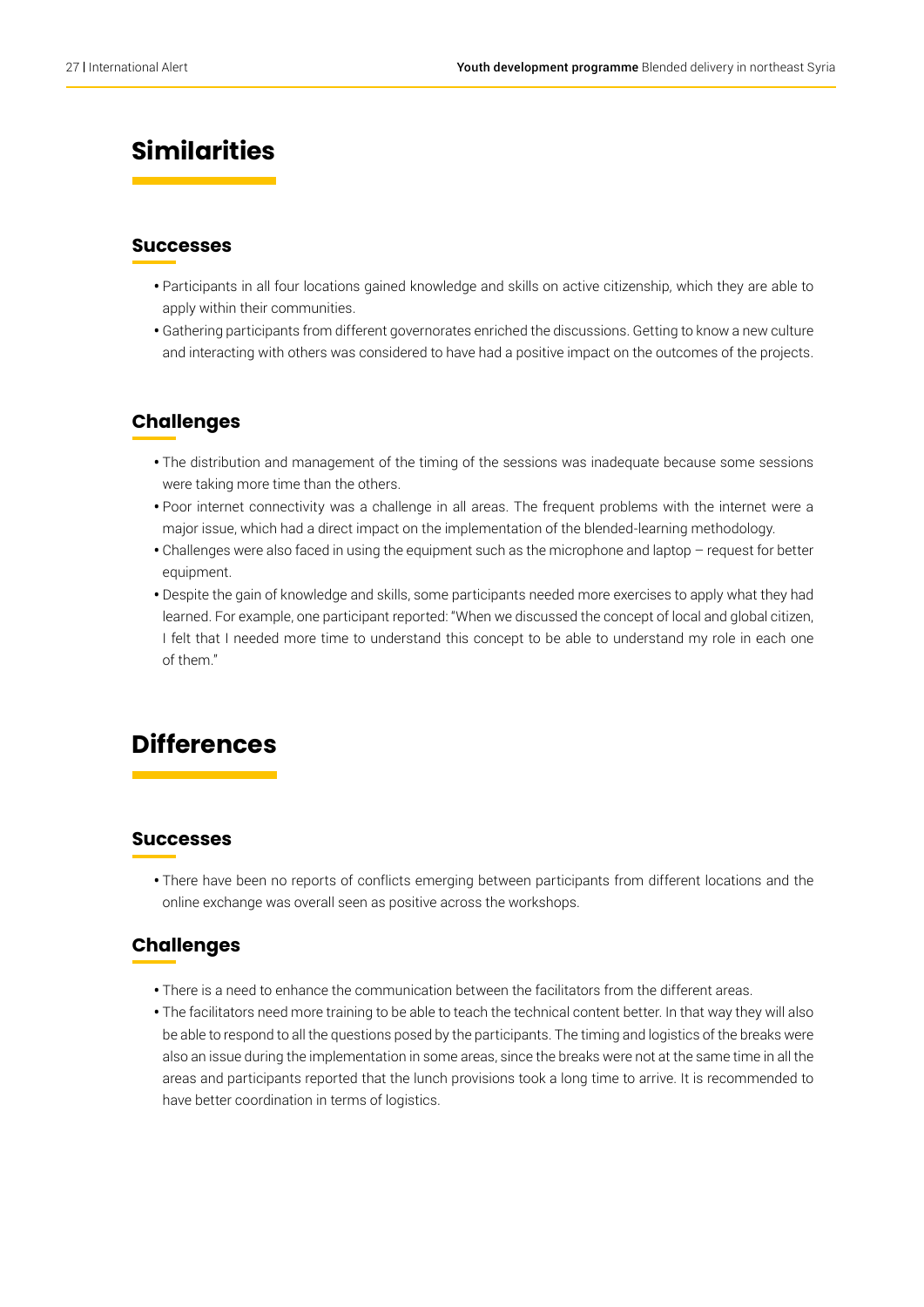## **8. Final conclusions and recommendations**

The blended-learning methodology has the potential to extend the reach of activities beyond the physical space through the use of digital technology, but it also posed many challenges. At first glance, blended learning appears to be the ideal approach as the world adapts to 'the new normal' and seeks innovative ways to enhance interaction and communication without necessarily having to bring all stakeholders together in the same physical space.

In the approach tested by the youth development programme in NES, the physical presence of the trainers was reduced and the process of instruction was streamlined through the use of technology from wherever the trainer was based in the world. Overall, the blended methodology implemented was sensitive to how the intervention could interact with the local conflict dynamics, and the programme was designed and delivered in a way that does not exacerbate conflict, but instead softens unsettled differences and strengthens dialogue between the different target groups. Since the early stages of the project, participants saw the possibility of meeting and exchanging with people from different backgrounds as a good opportunity. They also seemed to have gained knowledge and skills on the concepts introduced by the programme, showed commitment to the workshops throughout the sessions, and were overall very happy with the trainers.

The blended learning did, however, present challenges. This was especially true in complex environments such as in NES, where sensitivities, conflict and unsettled differences are present in many aspects of life. This, alongside technology issues that arose during the implementation, meant that the blended delivery approach for the youth development programme was not as effective as expected in this context and ended up exacerbating conflicts to which some participants were predisposed due to the power dynamics in the local area. This was true especially for Raqqa where the participants were mostly Arabs ruled by a Kurdish authority, which many see as threatening and unrepresentative of them, making them feel uncomfortable at times in the presence of their Kurdish peers. The poor internet connection and lack of appropriate digital technology created further barriers that prevented integration in this specific case.

Below are some recommendations for future interventions in NES:

- **Future programming should consider further the sensitivities of the NES context and be designed to address some of the underlying causes of conflict, prejudice and other unhealthy dynamics between the different communities living in the area.** This can be done by:
	- undertaking a more in-depth conflict sensitivity analysis as part of the project design to ensure that the intervention will not invertedly exacerbate any underlying conflicts between the targeted communities;
	- putting social cohesion approaches and conflict-management techniques at the core of programme design and delivery;
	- emphasising the learning on more sensitive topics before merging groups from different backgrounds together; this will allow participants first to acquire the necessary knowledge on such topics and be more prepared and open to discuss them with other groups;
	- continuing to work with the project participants since they have expressed the need to acquire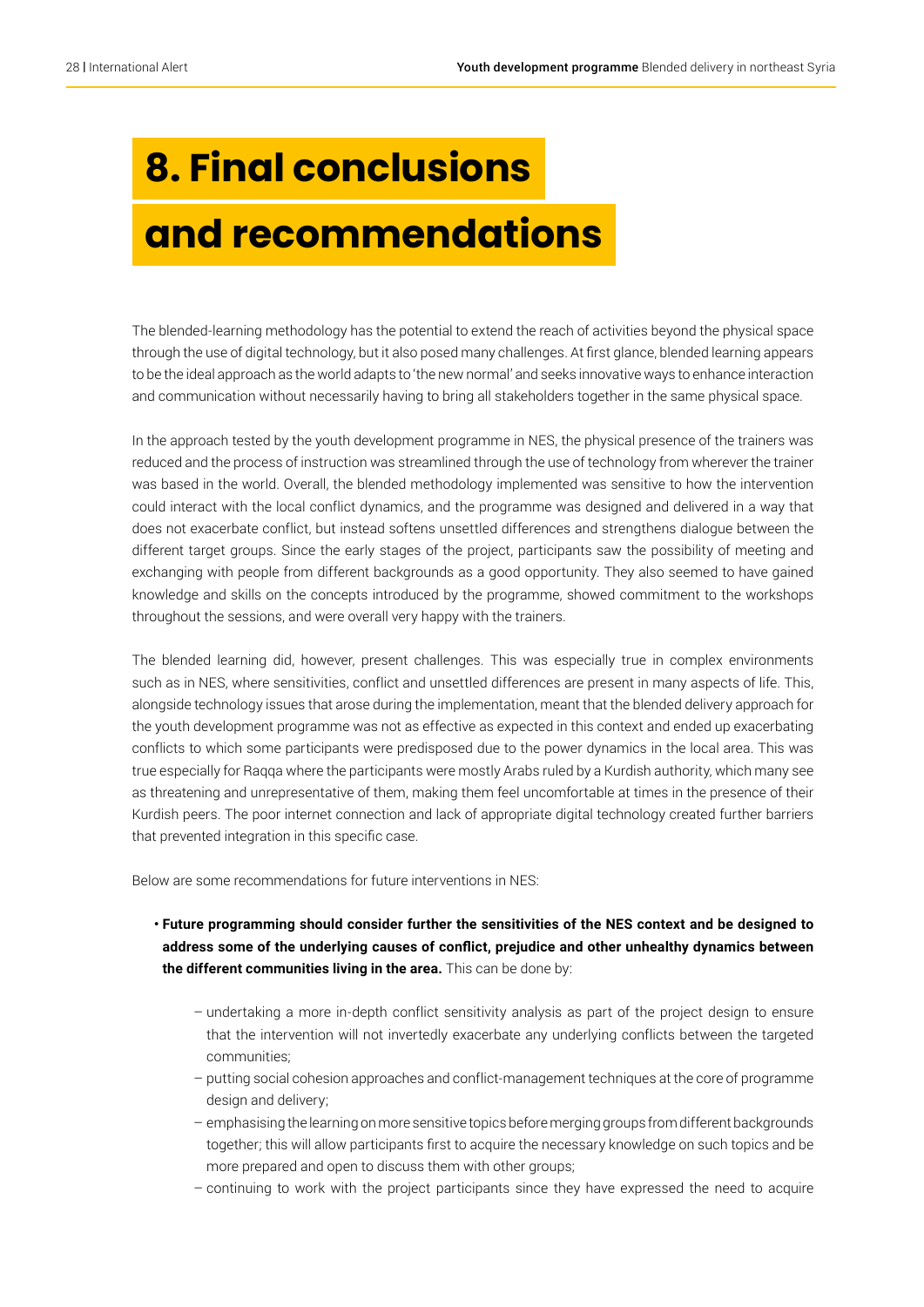deeper knowledge on the concepts presented to them as well as additional peacebuilding-related topics; and

- targeting a wider range of age, ethnic and religious groups. Participants highlighted specifically the topic of 'dialogue', which they perceived to have influenced them and changed their perception over different cultures and views.
- **Future programming should improve the blended-learning experience to allow participants to fulfil their learning needs and engage in trusting relationships with people from different ethnic, religious**  and cultural backgrounds. This can be done by:
	- recruiting dedicated IT staff with experience in online training delivery to support with the logistics of remote learning;
	- acquiring higher-quality equipment such as microphones and cameras that allow all stakeholders to see and hear each other well;
	- provide partners with reliable data packages to allow a more stable internet connection throughout the sessions; and
	- explore other platforms and applications that can enhance the learning experience and encourage interaction between participants.
- **Future programming should build on the successes and lessons learned around project design, delivery and MEL to improve coordination between the different stakeholders and project management as a whole.** This can be done by:
	- enhancing the role of facilitators by providing more in-depth explanation about the project's commitments and distinguishing the activities conducted in its context from other projects implemented by the partner organisations;
	- improving the project's M&E to have a more accurate measurement of knowledge and skills gained by the participants – for example, by conducting an anonymous pre- and post-test for each workshop with technical questions alongside feedback collection from participants; and
	- including elements of inclusivity in the project design such as developing materials in Kurdish and recruiting Kurdish-speaking trainers and facilitators.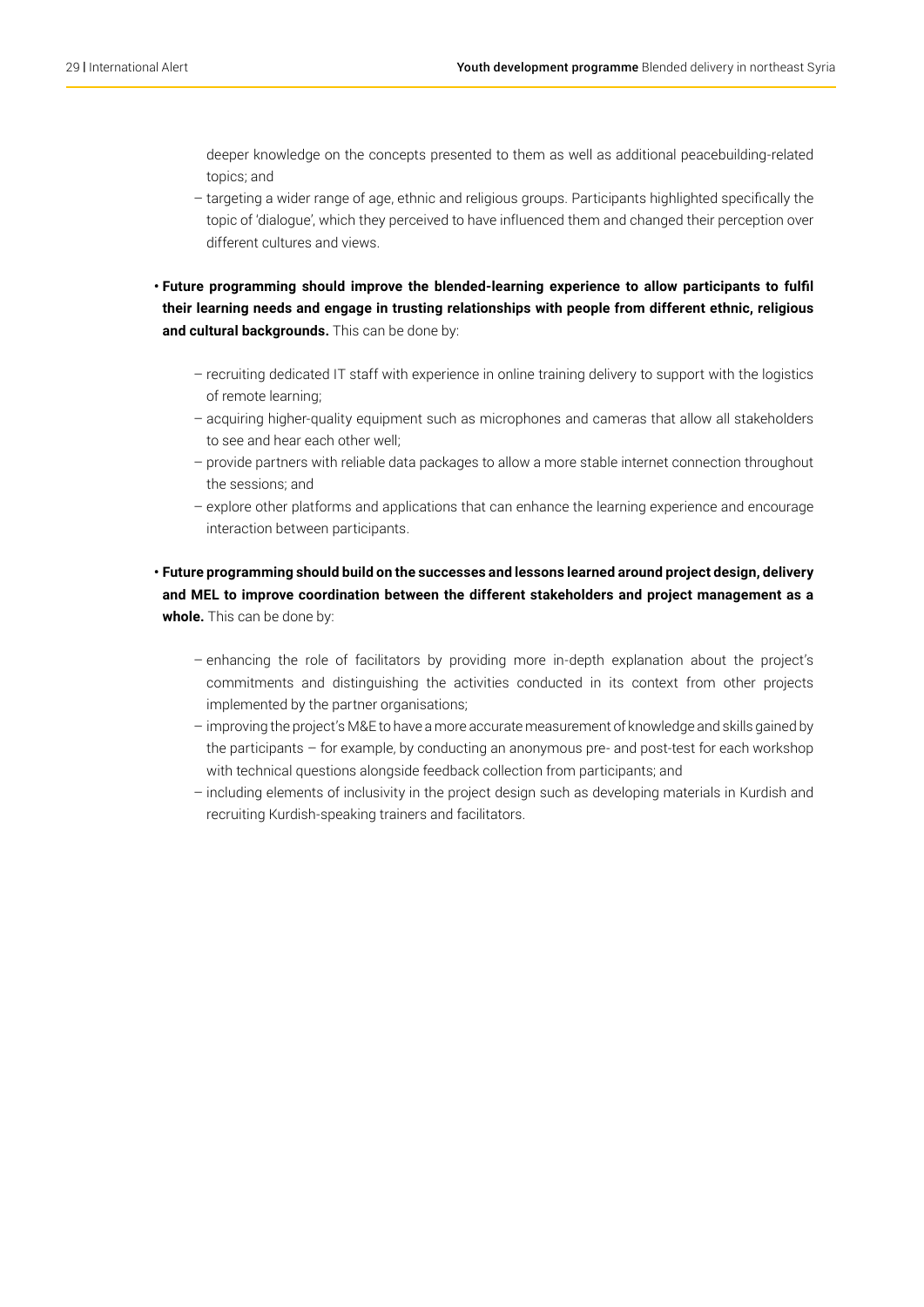## **Annex 1: Guiding questions for FGDs and KIIs**

## **Questions for participants**

#### **Experience (feelings, behaviours, sensory)**

- What was your motivation for participating in the project?
- How did it feel participating in the project?
- Were there moments when you felt more confident and able to participate and learn? When?
- Were there moments when you felt less confident and able to participate and learn? When?
- Have you participated in digital/distance training before?
- How did the way the programme was delivered (online/at distance) influence your experience and learning?
- Did you feel safe and comfortable to talk openly and share your thoughts and ideas during the sessions? Please can you give us examples

*Note for facilitator: notice if the participants were uncomfortable during the sessions: due to the security conditions, 'taboo topics', different backgrounds or different cultural/social perspectives.*

#### **Change (impact, action, legacy)**

- Are there any changes (large or small), for you or the community, which you believe this project has contributed  $to$ ?
- Did you learn anything? What did you learn?
- Do you think the project has influenced the way you think or act in any way?
- Did the project help you to strengthen existing relationships or form new ones? Are you still in touch?
- Do you think there have been unintended negative or positive effects of this project? What are they?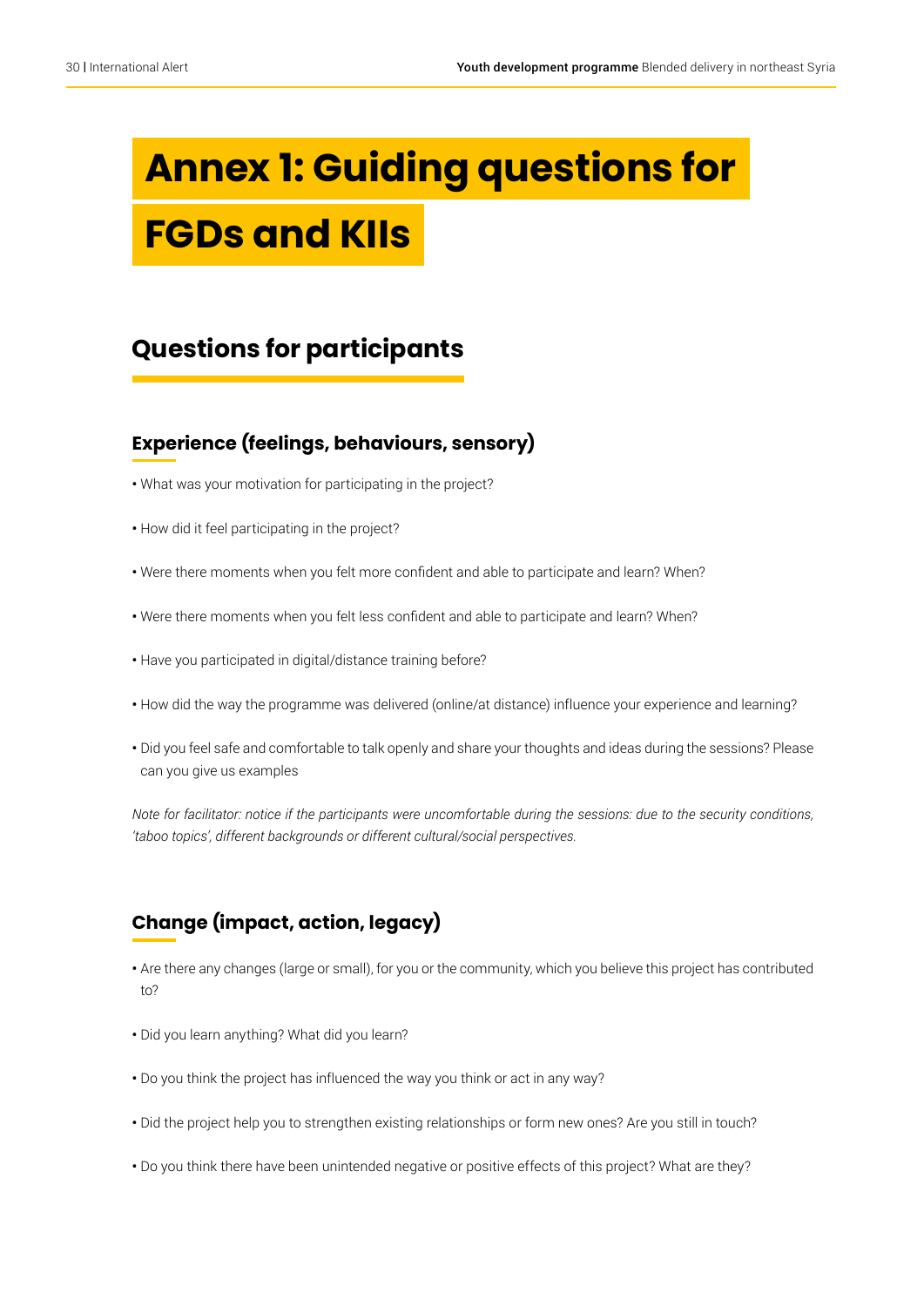- What, in your opinion, is the purpose of this project?
- In your opinion did the online/distance approach have an impact on your learning? And on your relationship with other group members and the facilitator?
- Do you think the benefits of this project are likely to continue in the future? Why?
- Do you think you will continue to apply or build on what you have learnt in the future?
- Do you have any plans for how you might put the learning into practice?
- In your opinion, how was the integration process between the participants from different backgrounds/groups during the sessions (Arabs and Kurds, men and women...)?
	- Was there a positive interaction between those of different background/gender/opinion/culture?
	- How has conflict sensitivity been considered in this stream of work?
- Do you intend to stay in touch with other participants in the future?
	- Will the participants in Raqqa stay in touch with the participants living in Qameshli and vice-versa?
- During the discussions about different topics, did you notice any conflict emerge between different groups over a specific topic and how in your opinion did the facilitator manage the differences between you? Please give examples.

#### **The learning journey (learning process, activities)**

- How easy or difficult was it to attend the online training?
- How easy or difficult was it for you to participate in the whole training? Were there any challenges/barriers you experienced? If so, what were they?
	- Timing or duration of the sessions: was it enough time or was it challenging?
	- Training programme?
	- Exercises?
	- Language barriers: Kurdish and Arabic?
- In your opinion was the training sensitive to the different needs and backgrounds of the participants?
- How easy to access did you find the technology used during the training (i.e. Zoom…)?
- Would you change anything about the way the project was delivered for the future? What would you change?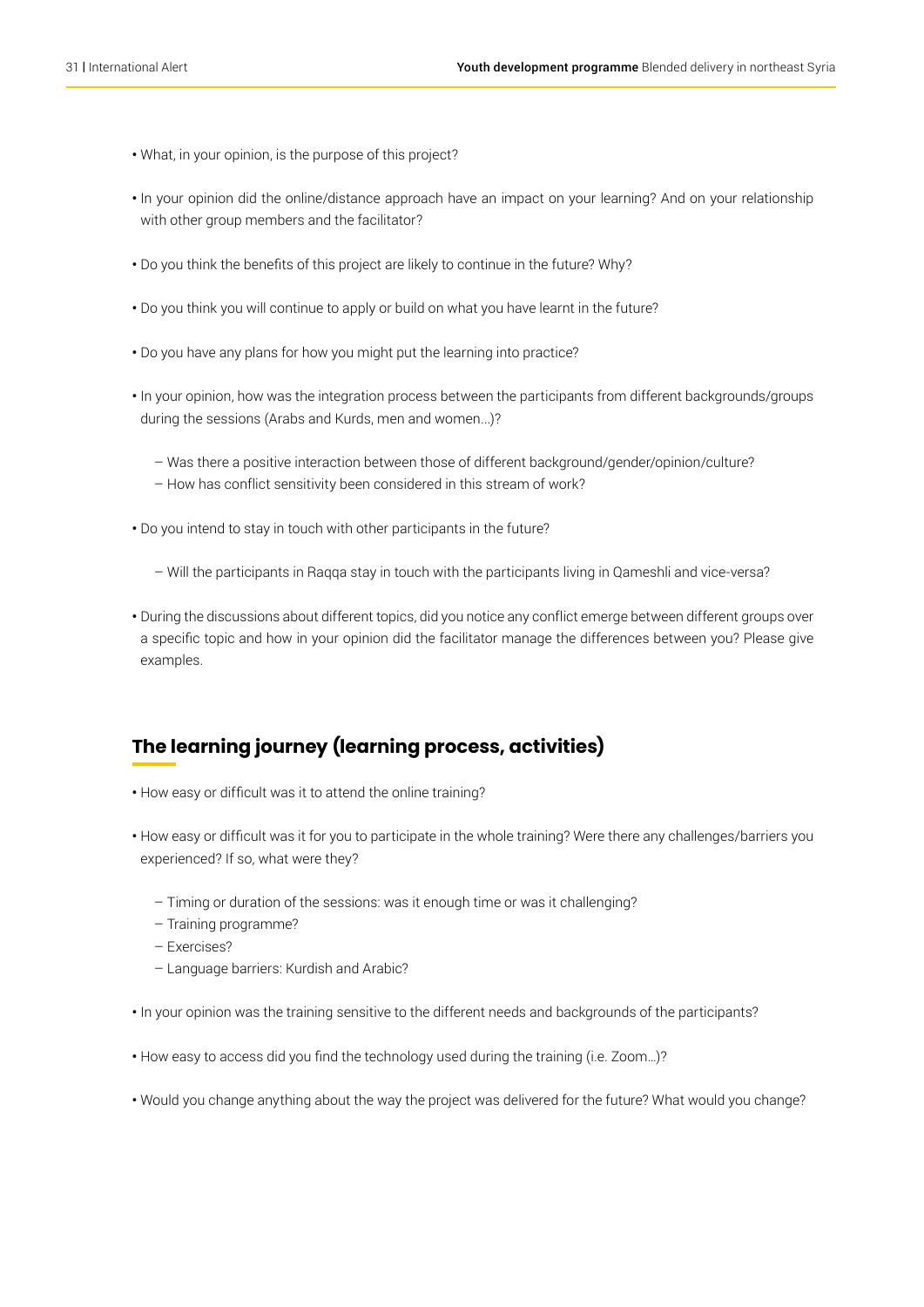#### **Project learning (monitoring, evaluation and learning)**

- Did you feel you had any influence over how the training was delivered?
- What do you think we can do in the training sessions to help you achieve this? How to work with blended communities and how to create a situation in the society where we can attract people and let them see that this programme is for all and not for selective communities?
- Do you feel the facilitators were good at listening to the hopes or needs of you and the other participants? Why?

## **Questions for the facilitators**

#### **Conditions of the sessions and general observations**

- How did the participants find the location? Did they find it safe to share their thoughts and ideas? Did anyone complain about the location, the room, or the online system?
- According to you, did the participants felt safe and comfortable to talk openly? Can you share with us some examples?
- During the discussions, did you need to adapt some topics or drop some because of the security conditions or some topics being 'taboo' from a cultural/social perspective?
- How was the atmosphere in the sessions?
	- Did the participants seem to be optimistic? Positive? Committed?
- Did you feel at the end of the sessions that the participants had gained enough information during the activities or that they requested more?
- Did the participants have enough time to discuss the content or did they need more time?

#### **Change (impact, action, legacy)**

- In your opinion what's the most significant change for the participants or their communities that has emerged from this project?
- Do you think there have been unintended negative or positive effects from this project? What are they?
- What, in your opinion, is the purpose of this project?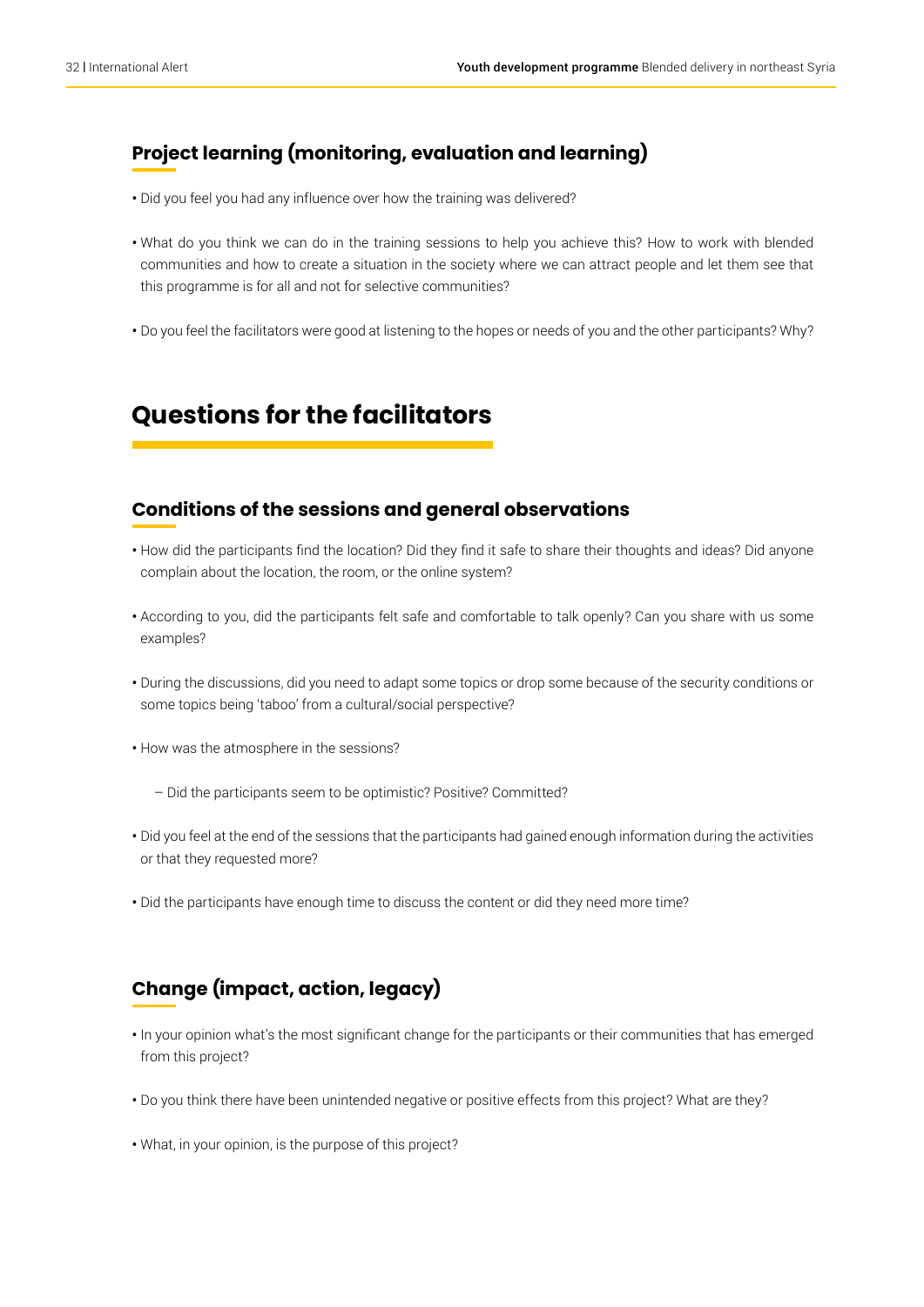- Based on your experience, do you believe the project will empower the participants as active citizens in their communities? Why?
- In your opinion did the online/distance-learning elements of the project have an impact on the learning of the participants? And on their relationships with each other?
- Did the participants meet face to face during the project? In your opinion how did this influence the outcomes of the project?
- Do you think the benefits of this project are likely to continue in the future? Why?

### **The learning journey (learning process, activities)**

- Do you feel the project was able to effectively respond to the different contexts/participants that it engaged? Why?
- In your opinion what helped and what undermined the ability of the project to adapt to different contexts and participants?
	- Was there a positive interaction between those of different background/gender/opinion/culture?
	- Did you feel any avoidance behaviour from participants in relation to certain topics discussed?
- During the discussions about the different topics, did you notice any conflict emerge between the participants or any discordance over a specific topic and how did you manage their differences?

#### **The strategy (theory of change, partnerships, timelines)**

**•** In your opinion is the project conflict sensitive? Why and how has conflict sensitivity been considered in the stream of work? Please can you give examples?

#### **Project learning (monitoring, evaluation and learning)**

- What did the programme team and facilitators learn during delivery?
	- What was the impact of the learning on the programme?
	- Did learning happen more through informal conversation and reflection with and between facilitators or participants or through formal learning spaces and tools? Can you give examples?
	- What learning strategies and tools existed at the start of delivery?
	- Were new strategies and tools integrated during the process?
- During the delivery of the programme, did the participants help you to learn more about what was working and what could be improved? How?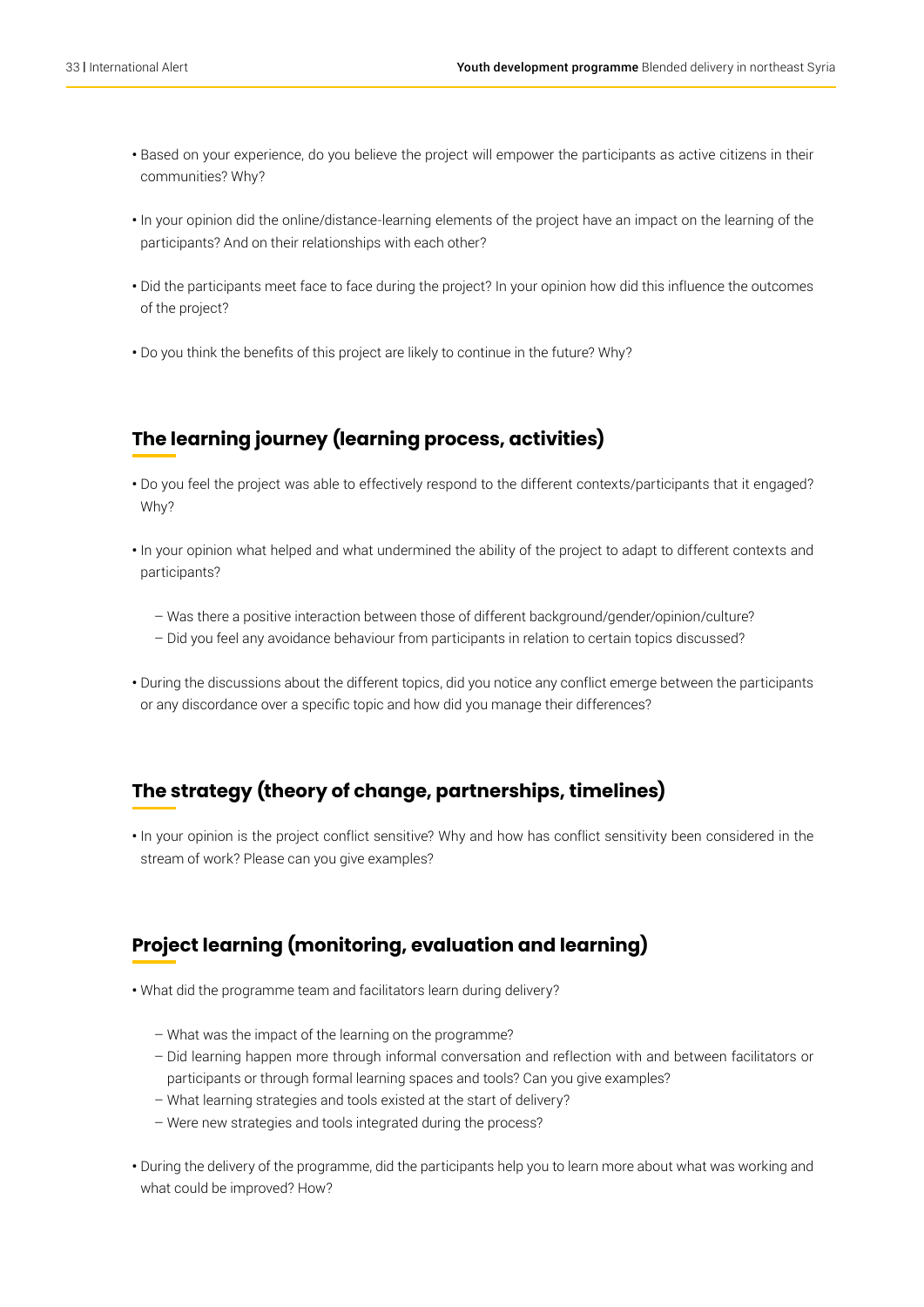## **Questions for the trainers**

#### **Conditions of the sessions and general observation**

- How did the participants find the location? Did they find it safe to share their thoughts and ideas? Did anyone complain about the location, the room, the online system?
- According to you, did the participants felt safe and comfortable to talk openly? Can you share with us some examples?
- During the discussions, did you need to adapt some topics or drop some because of the security conditions or some topics being 'taboo' from a cultural/social perspective?
- How was the atmosphere in the sessions? Did the participants seem to be optimistic? Positive? Committed?
- Did you feel at the end of the sessions that the participants had gained enough information during the activities or that they requested more?
- Did the participants have enough time to discuss the content or did they need more time?

#### **Change (impact, action, legacy)**

- In your opinion what's the most significant change for the participants or their communities that has emerged from this project?
- Do you think there have been unintended negative or positive effects of this project? What are they?
- What, in your opinion, is the purpose of this project?
- Based on your experience, do you believe the project will empower the participants as active citizens in their communities? Why?
- In your opinion did the online/distance elements of the project have an impact on the learning of the participants? And on their relationships with each other?
- Did the participants meet face to face during the project? In your opinion how did this influence the outcomes of the project?
- Do you think the benefits of this project are likely to continue in the future? Why?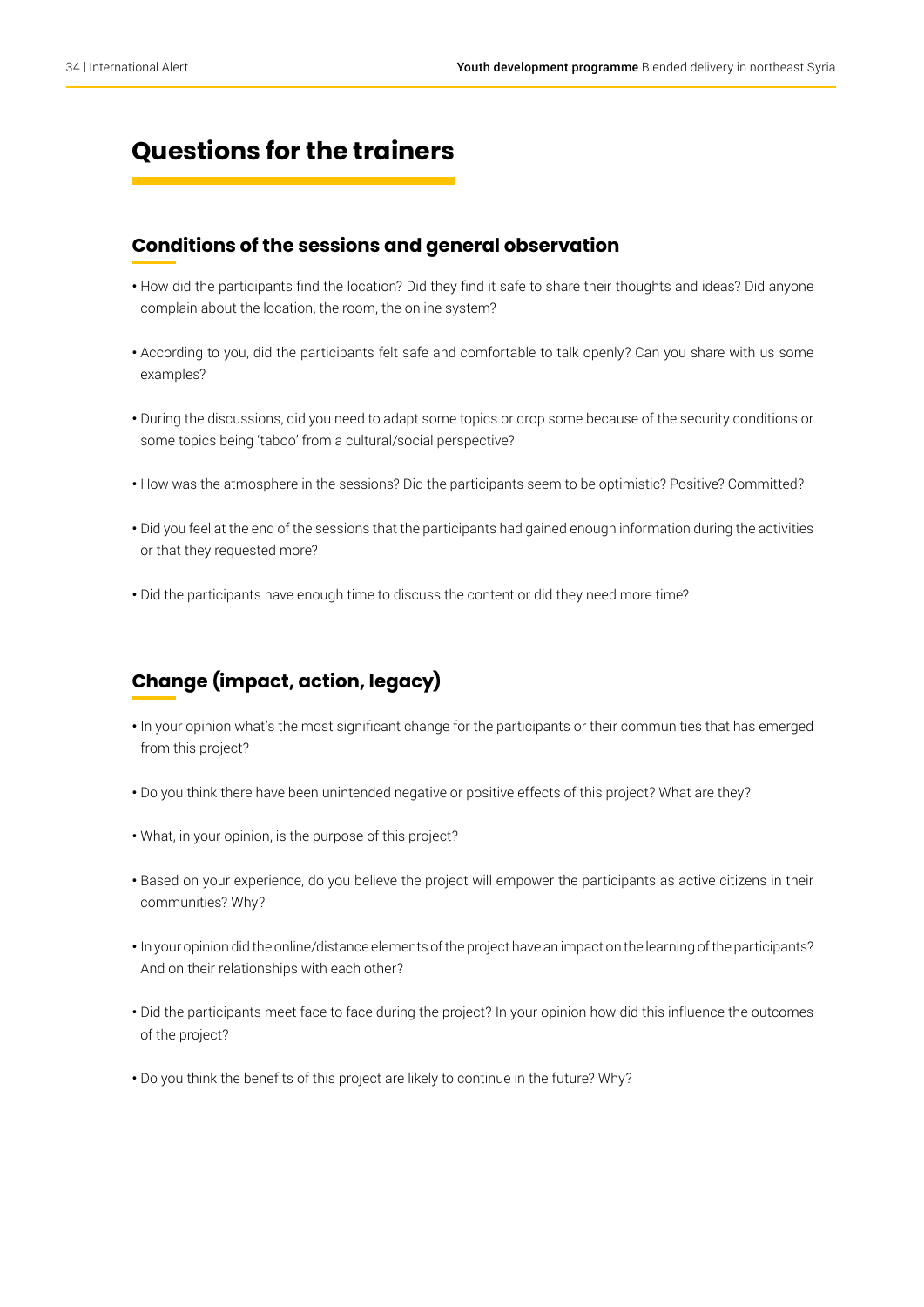#### **The learning journey (learning process, activities)**

- Do you feel the project was able to effectively respond to the different contexts/participants that it engaged? Why?
	- In your opinion what helped and what undermined the ability of the project to adapt to different contexts and participants?
	- Was there a positive interaction between those of different background/gender/opinion/culture?
	- Did you feel any avoidance behaviour from participants in relation to certain topics discussed?
- During the discussions about the different topics, did you notice any conflict emerge between the participants or any discordance over a specific topic and how did you manage their differences?

#### **The strategy (theory of change, partnerships, timelines)**

**•** In your opinion is the project conflict sensitive? Why and how has conflict sensitivity been considered in the stream of work? Please can you give examples.

#### **Project learning (monitoring, evaluation and learning)**

- What did the programme team and facilitators learn during delivery?
	- What was the impact of the learning on the programme?
	- Did learning happen more through informal conversation and reflection with and between facilitators or participants or through formal learning spaces and tools? Can you give examples?
	- What learning strategies and tools existed at the start of delivery?
	- Were new strategies and tools integrated during the process?
- During the delivery of the programme, did the participants help you to learn more about what was working and what could be improved? How?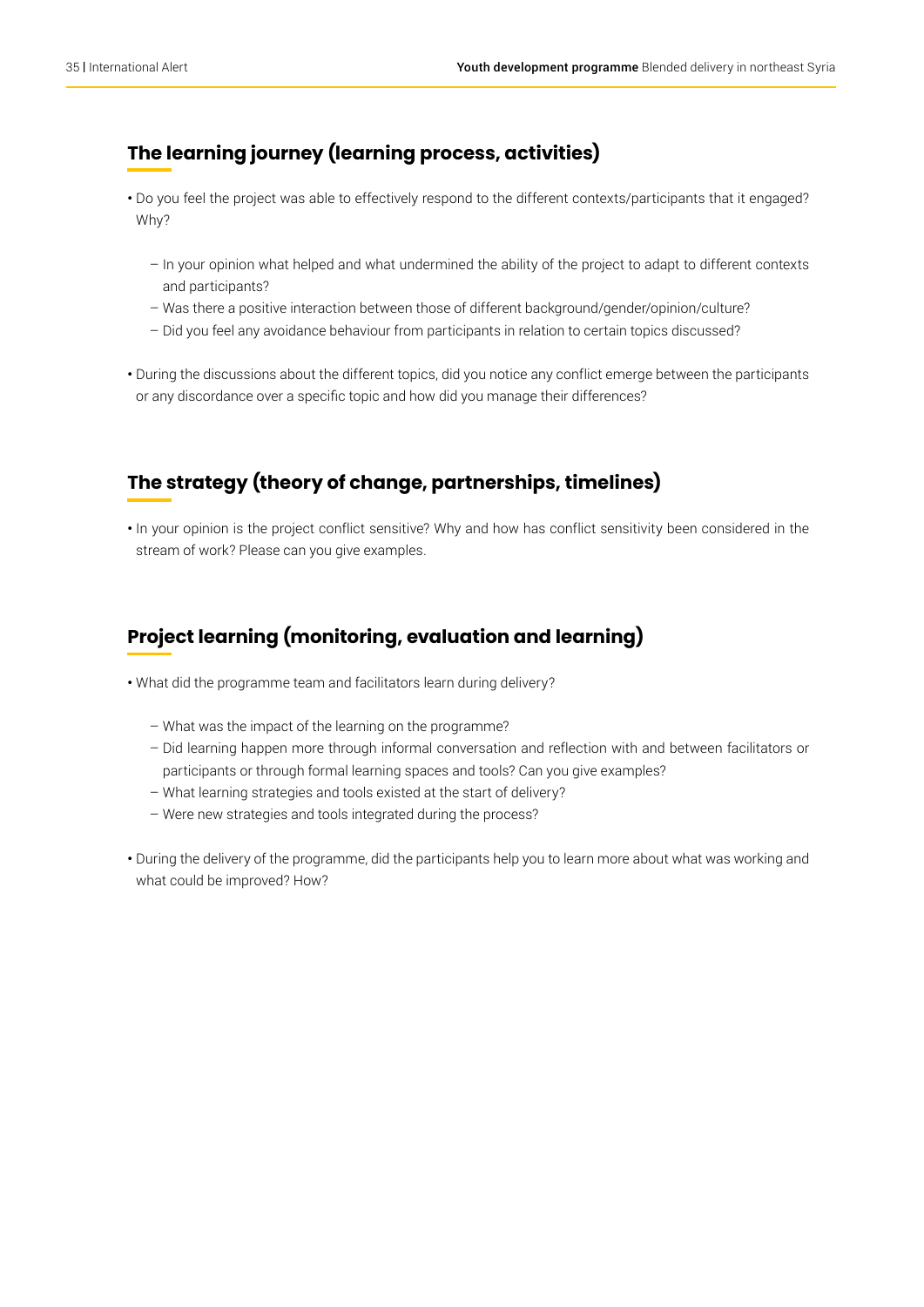## **Questions for the manager**

#### **Conditions of the sessions and general observation**

- How did the participants find the location? Did they find it safe to share their thoughts and ideas? Did anyone complain about the location, the room, the online system?
- According to you, did the participants felt safe and comfortable to talk openly? Can you share with us some examples?
- During the discussions, did you need to adapt some topics or drop some because of the security conditions or some topics being 'taboo' from a cultural/social perspective?
- How was the atmosphere in the sessions? Did the participants seem to be optimistic? Positive? Committed?
- Did you feel at the end of the sessions that the participants had gained enough information during the activities or that they requested more?
- Did the participants have enough time to discuss the content or did they need more time?

#### **Change (impact, action, legacy)**

- In your opinion what's the most significant change for the participants or their communities that has emerged from this project?
- Do you think there have been unintended negative or positive effects of this project? What are they?
- What, in your opinion, is the purpose of this project?
- Based on your experience, do you believe the project will empower the participants as active citizens in their communities? Why?
- In your opinion did the online/distance elements of the project have an impact on the learning of the participants? And on their relationships with each other?
- Did the participants meet face to face during the project? In your opinion how did this influence the outcomes of the project?
- Do you think the benefits of this project are likely to continue in the future? Why?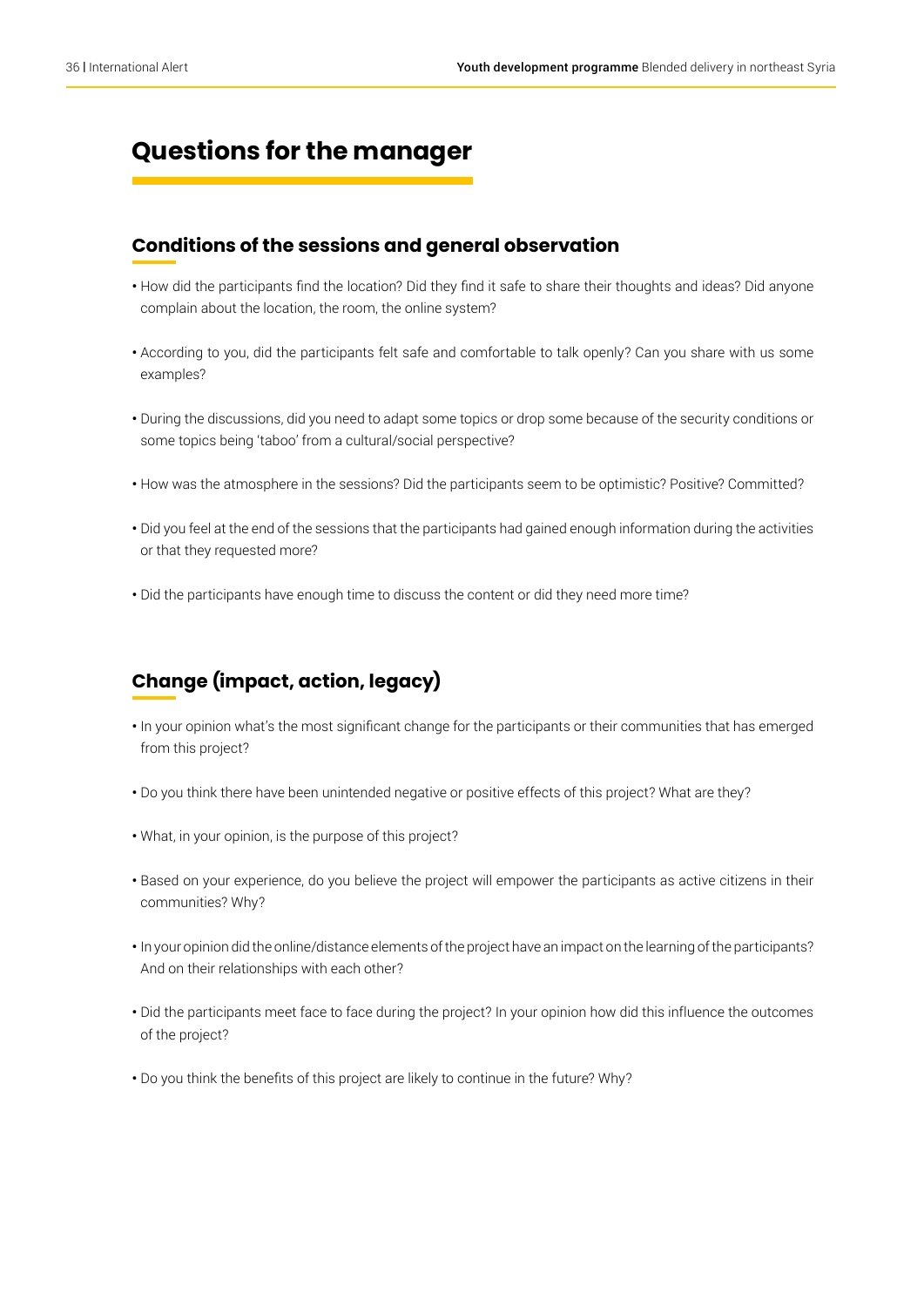#### **The learning journey (learning process, activities)**

- Do you feel the project was able to effectively respond to the different contexts/participants that it engaged? Why?
	- In your opinion what helped and what undermined the ability of the project to adapt to different contexts and participants?
	- Was there a positive interaction between those of different background/gender/opinion/culture?
	- Did you feel any avoidance behaviour from participants in relation to certain topics discussed?
- During the discussions about the different topics, did you notice any conflict emerge between the participants or any discordance over a specific topic and how did you manage their differences?
- What do you think changes for participants when they participate in a learning project online instead of face to face? How does it affect the outcomes of the programme?

#### **The strategy (theory of change, partnerships, timelines)**

- Briefly describe in simple terms the context in which the project is working.
- Briefly describe in simple terms the strategy of the project.
- What changes when managing and delivering a learning project online instead of face to face? What impact do you think this has on the outcomes of the project?
- In your opinion is the project conflict sensitive? Why and how has conflict sensitivity been considered in the stream of work? Please give examples.
- Describe the relationship between the strategic partners and how it strengthened and/or weakened the success of this process.
- Were there other stakeholders outside of those directly involved in the project who influenced the impact of this project? Who were they and what impact did they have?
	- Do you have any suggestions for how to respond to the risks/opportunities that resulted from the influence of other stakeholders?
- If you were to design and deliver the project again, what are some of the things you would keep the same? Why? What are some of the things you would change? Why? Who needs to do what differently?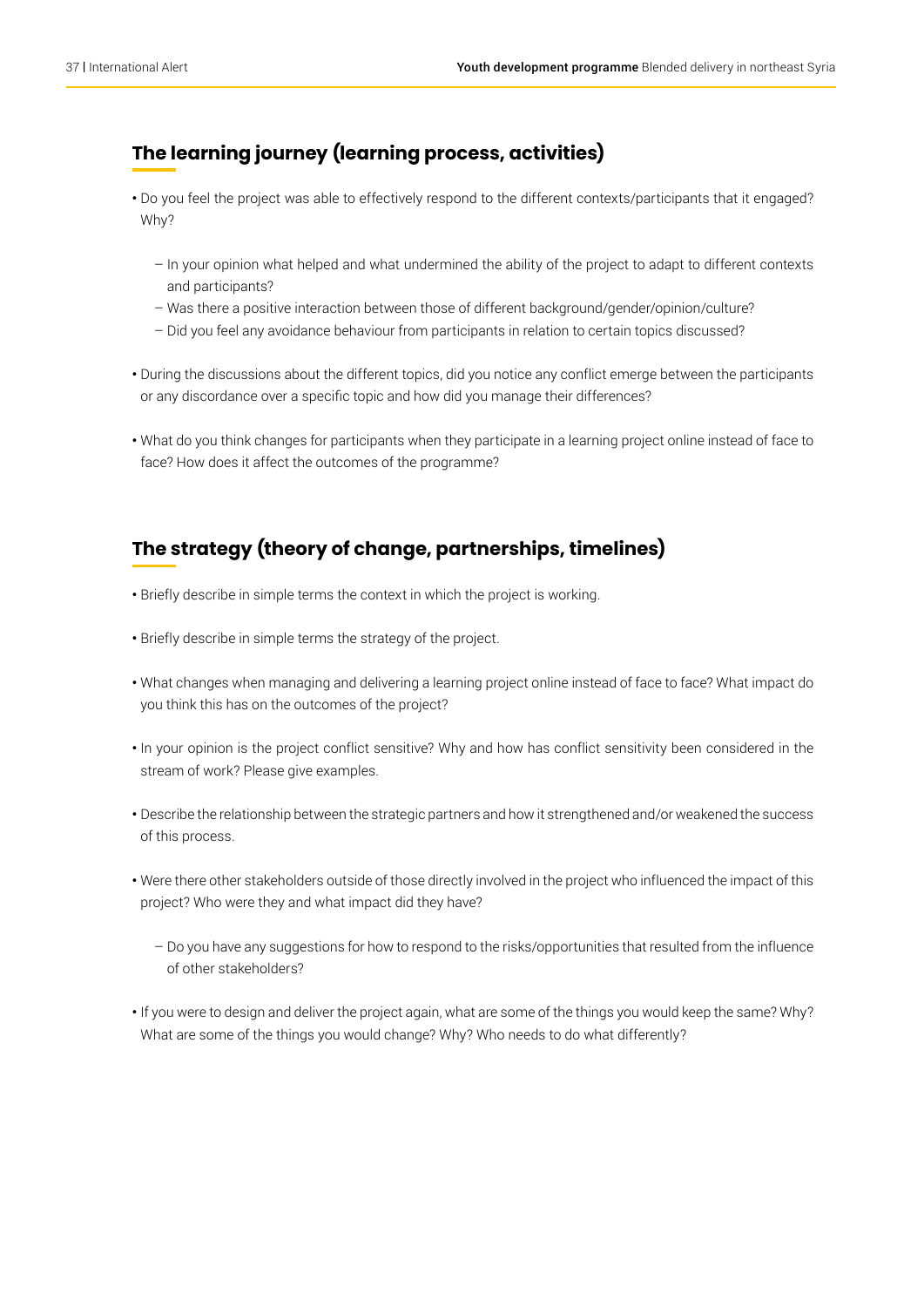#### **Project learning (monitoring, evaluation and learning)**

- What did the programme team and facilitators learn during delivery?
	- What was the impact of the learning on the programme?
	- Did learning happen more through informal conversation and reflection with and between facilitators or participants or through formal learning spaces and tools? Can you give examples?
	- What learning strategies and tools existed at the start of delivery?
	- Were new strategies and tools integrated during the process?
- Did you carry out needs or context assessments before delivering the training? Please describe.
- As a result of this programme, what evidence do we have about what we should do next in Qamishli and Raqqa?
- During the delivery of the programme did the participants help you to learn more about what was working and what could be improved? How?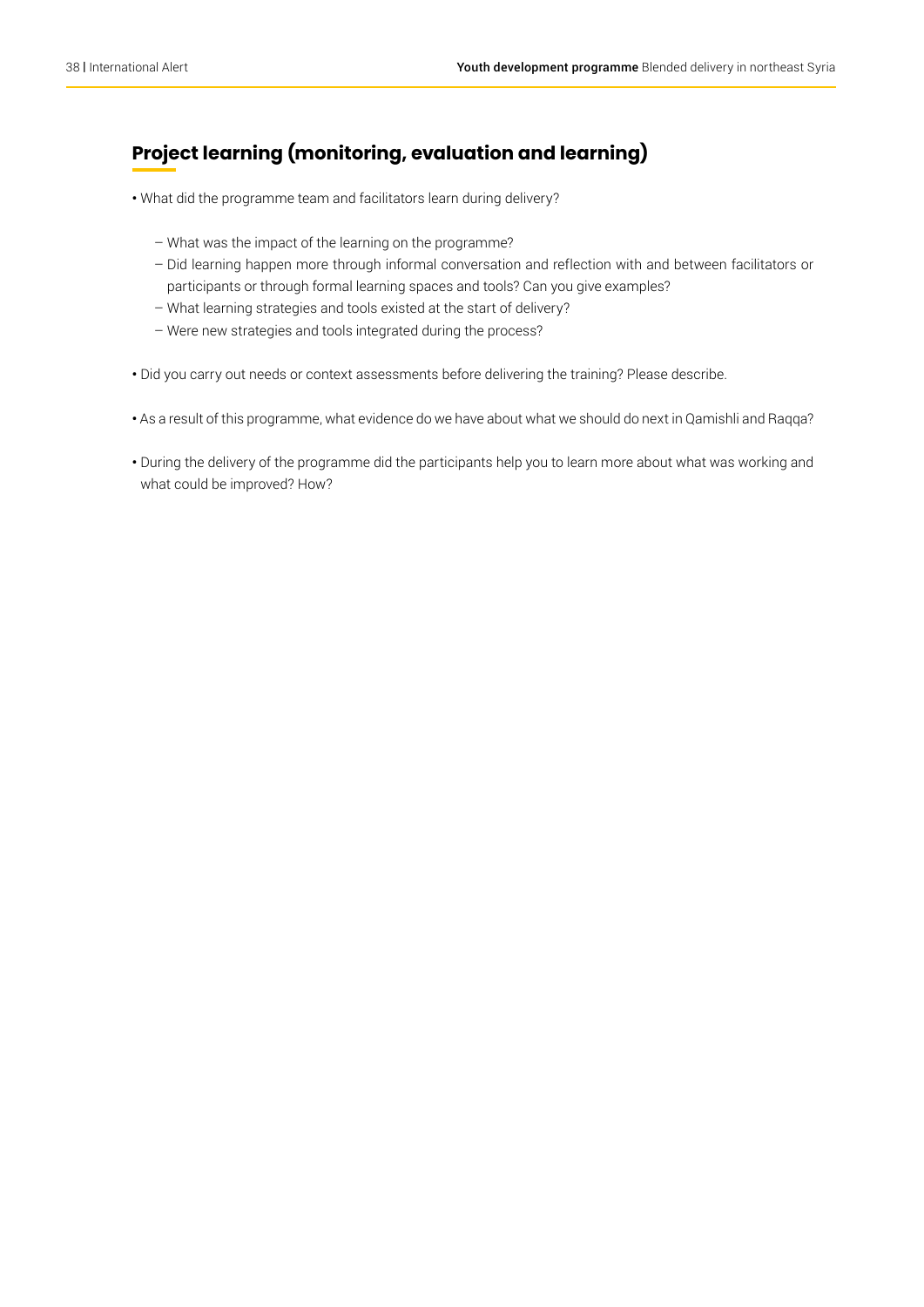## **Annex 2: Questions used in the KIIs during the context analysis**

The KIIs were structured around five components and the questions were distributed under each of them.

## **General questions**

- What are the main challenges faced in your area (in terms of education, health, pandemic, nutrition, livelihood, migration…)?
- What would you say are the main actors operating in the area (government, companies, NGOs, foreign powers, armed groups)? Do you have any impressions of how they interact with each other?

### **NGOs**

- From the beginning of the COVID crisis until now, were you involved in any specific projects planned by private sector organisations or NGOs in the area? If yes:
	- Which organisation?
	- What type of projects? What is the objective? Can you specify the activities?
	- In your area where are the projects specifically taking place and which groups are they targeting?
	- Do you have any idea of the duration of the projects?
- Do you have any collaboration with those NGOs, and if yes, what type of collaboration (working with them, trainees, attendees…)?
- What are some of the main challenges you face in operating in the area COVID related and not COVID related?
- What opportunities have you found to operate in the area?

## **Economic**

- Which sectors currently represent people's main livelihoods in the area? Which sector is employing more people currently? (Difference between men and women?)
- What do you consider to be the main economic challenges in terms of securing livelihoods for the local population?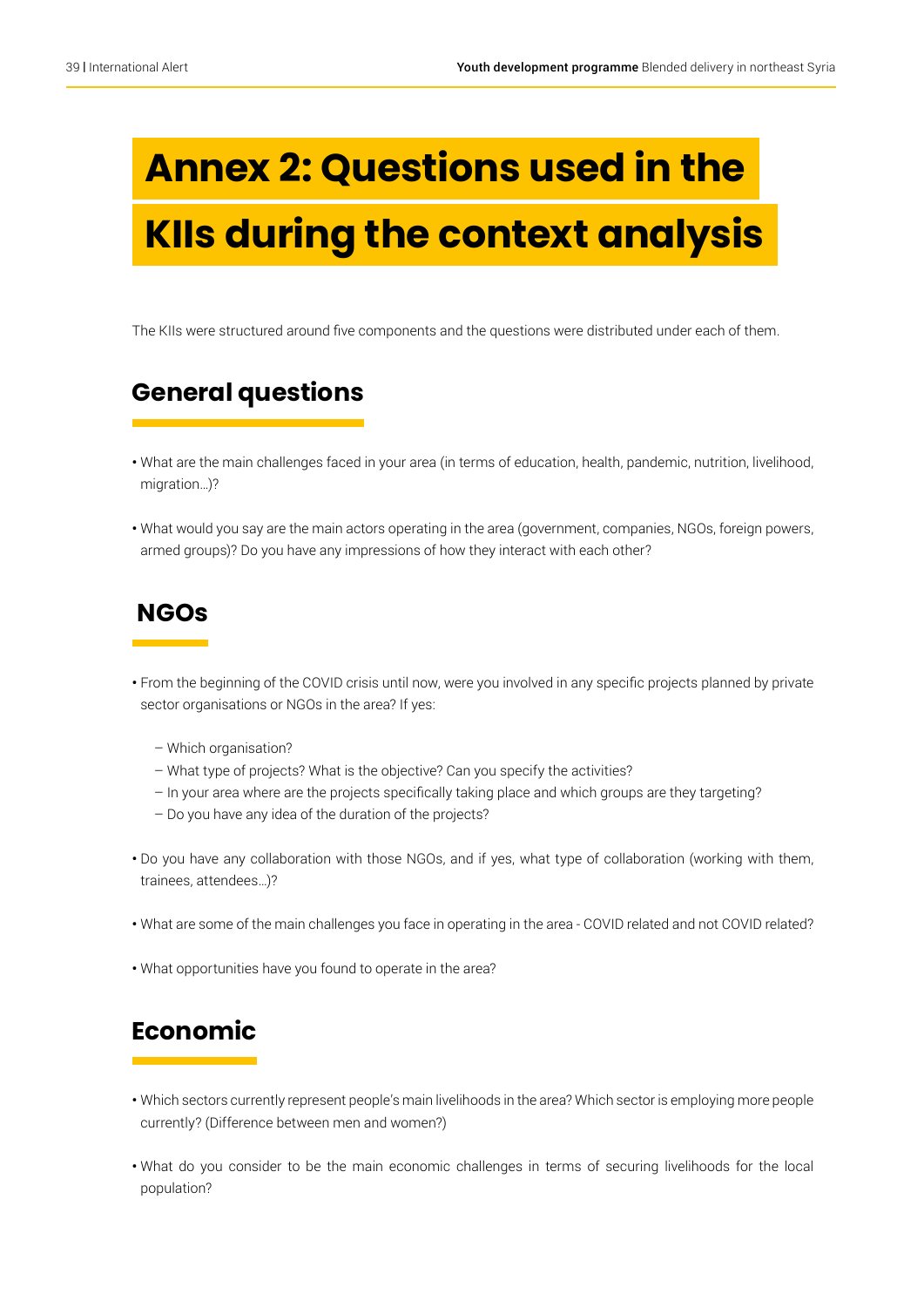## **Social**

- How would you describe the interactions between the communities from different backgrounds and ethnicities (Arabs and Kurds)?
- How would you describe the relationship between the local population and the main actors?

## **Political**

- How would you describe the relationship between the community and the local government?
- In your opinion what could impact the security and stability of northeast Syria over the course of the next year?